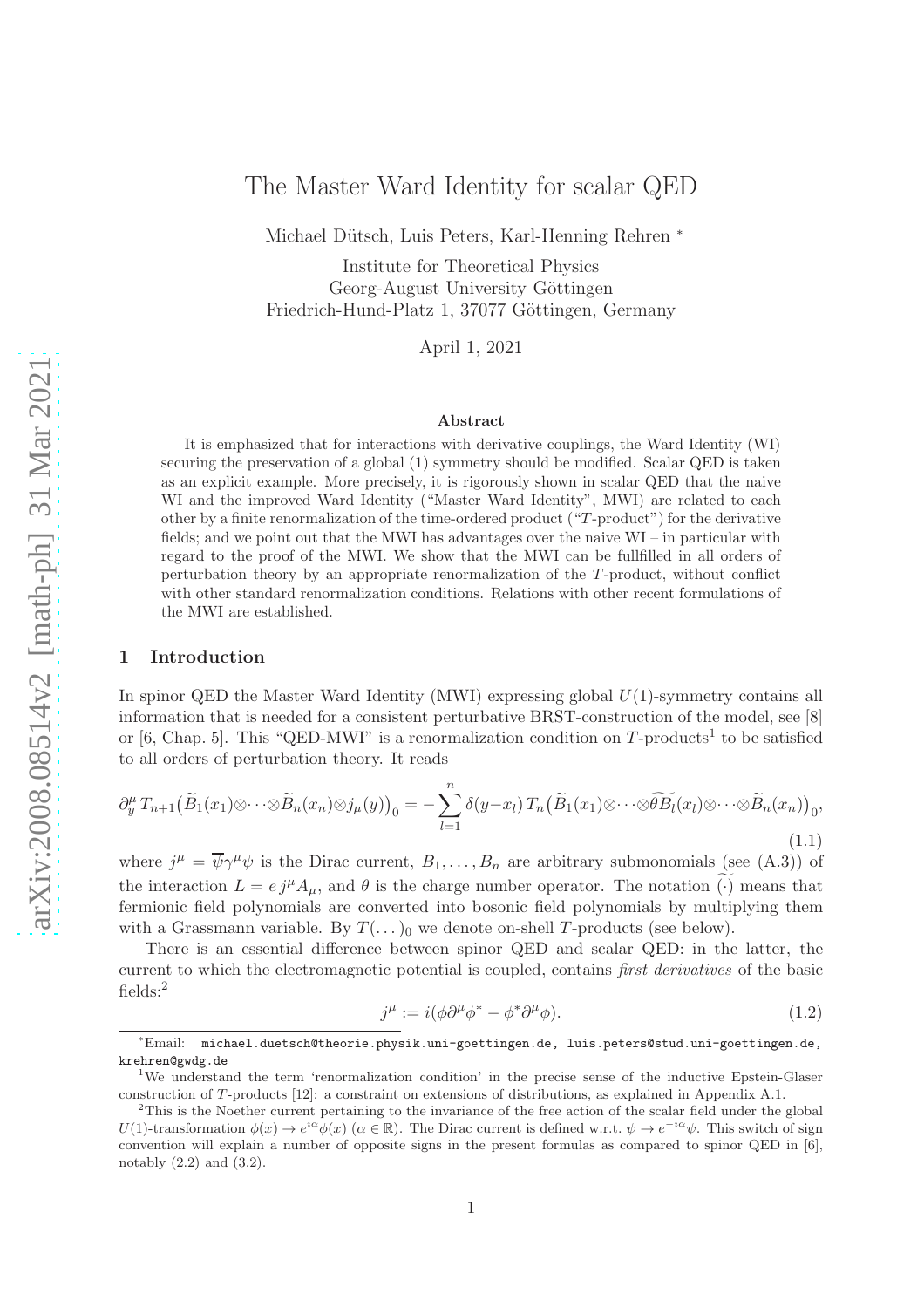It is apriori not evident how to translate the QED-MWI (1.1) to models with derivative couplings, and scalar QED may serve as a prototype of such models.

Our results can be summarized as follows: in Sect. 2 we postulate a naive WI for scalar QED, just by analogy to spinor QED. To fulfil it, an "unnatural" renormalization of the T-product of  $\partial^{\mu}\phi(x)$  with  $\partial^{\nu}\phi^*(y)$  is required [11]: one has to add  $ig^{\mu\nu}\delta(x-y)$  to  $\partial^{\nu}\partial^{\mu}\Delta^F(x-y)$ . This addition violates the standard renormalization conditions 'Field Equation' and 'Action Ward Identity'.

In Sect. 3 we work out the MWI for the global  $U(1)$ -transformation  $\phi(x) \to e^{i\alpha} \phi(x)$  in scalar QED, and find that, compared with the naive WI, it contains an additional term.

In Sect. 5 we prove that the MWI can be fulfilled by an appropriate renormalization of the T-product, which is compatible with the further standard renormalization conditions.

In Sect. 6, starting with the time-ordered product "T", we define in all orders a new timeordered product  $\hat{T}$  induced from the initial finite renormalization  $\partial^{\nu}\partial^{\mu}\Delta^{F} \rightarrow \partial^{\nu}\partial^{\mu}\Delta^{F} + ig^{\mu\nu}\delta$ , by the inductive Epstein-Glaser method  $[12]$ . We prove that the validity of the MWI for T is equivalent to the validity of naive WI for  $\hat{T}$ . In fact, one may continuously interpolate between  $T$  and  $T$ .

In Sect. 4.2 we prove, in the perturbative approach to scalar QED, that the MWI is equivalent to the so-called "unitary MWI". The latter is an identity, conjectured by Fredenhagen [4], which seems to be well suited for the formulation of symmetries in the Buchholz-Fredenhagen quantum algebra [5].

All proofs are given to all orders of perturbation theory.

#### 1.1 Some technical preparations

We use natural units, in particular  $\hbar = 1$ , and the underlying spacetime is the 4-dimensional Minkowski space M. We work with causal perturbation theory, also called 'Epstein-Glaser method' [12]. This method is based on an axiomatic definition of the time-ordered product  $T \equiv$  $(T_n)_{n=1}^{\infty}$ , the most important axiom being a causal factorization property of  $T_n$  (see Appendix A.1), and yields an inductive construction of the sequence  $(T_n)$  solving the axioms. In addition, we use the formalism where quantum fields are functionals on classical configuration spaces, equipped with a non-commutative product: the star product of the free theory (denoted by " $\star$ ", see (1.5)). Perturbation theory represents interacting fields as formal power series within this algebra, using the time-ordered product of local fields, which is commutative. The prominent mathematical task is the construction of the time-ordered product. For details and conventions, we refer to the book [6], where in particular the conventions for the propagators are fixed in [6, App. A.2].

For the convenience of the reader, we sketch some basic definitions of the formalism for the model at hand, that is, scalar QED. The expert reader may skip the remainder of this section, except for the third and second last paragraph containing some remarks about 'on-shell MWI versus off-shell MWI' and the definition of P. The basic fields of scalar QED are a complex scalar field  $\phi(x)$ , its conjugate field  $\phi^*(x)$  and the photon field  $A(x) \equiv (A^{\mu}(x))$ . The configuration space is  $C = C^{\infty}(\mathbb{M}, \mathbb{C}) \times C^{\infty}(\mathbb{M}, \mathbb{R}^{4})$ , where the first factor stands for the configurations of  $\phi, \phi^*$  and the second for the configurations of  $(A^{\mu})$ . The basic fields are the evaluation functionals

$$
\phi(x)[h] = h(x), \quad \phi^*(x)[h] = \overline{h(x)}, \quad A^\mu(x)[a] = a^\mu(x), \quad \forall h \in C^\infty(\mathbb{M}, \mathbb{C}), \ a \equiv (a_\mu) \in C^\infty(\mathbb{M}, \mathbb{R}^4),
$$

where the overline denotes complex conjugation. The *space of fields* F is the set of all polynomial functionals on the configuration space satisfying certain properties. More precisely, a field  $\mathcal{F} \ni$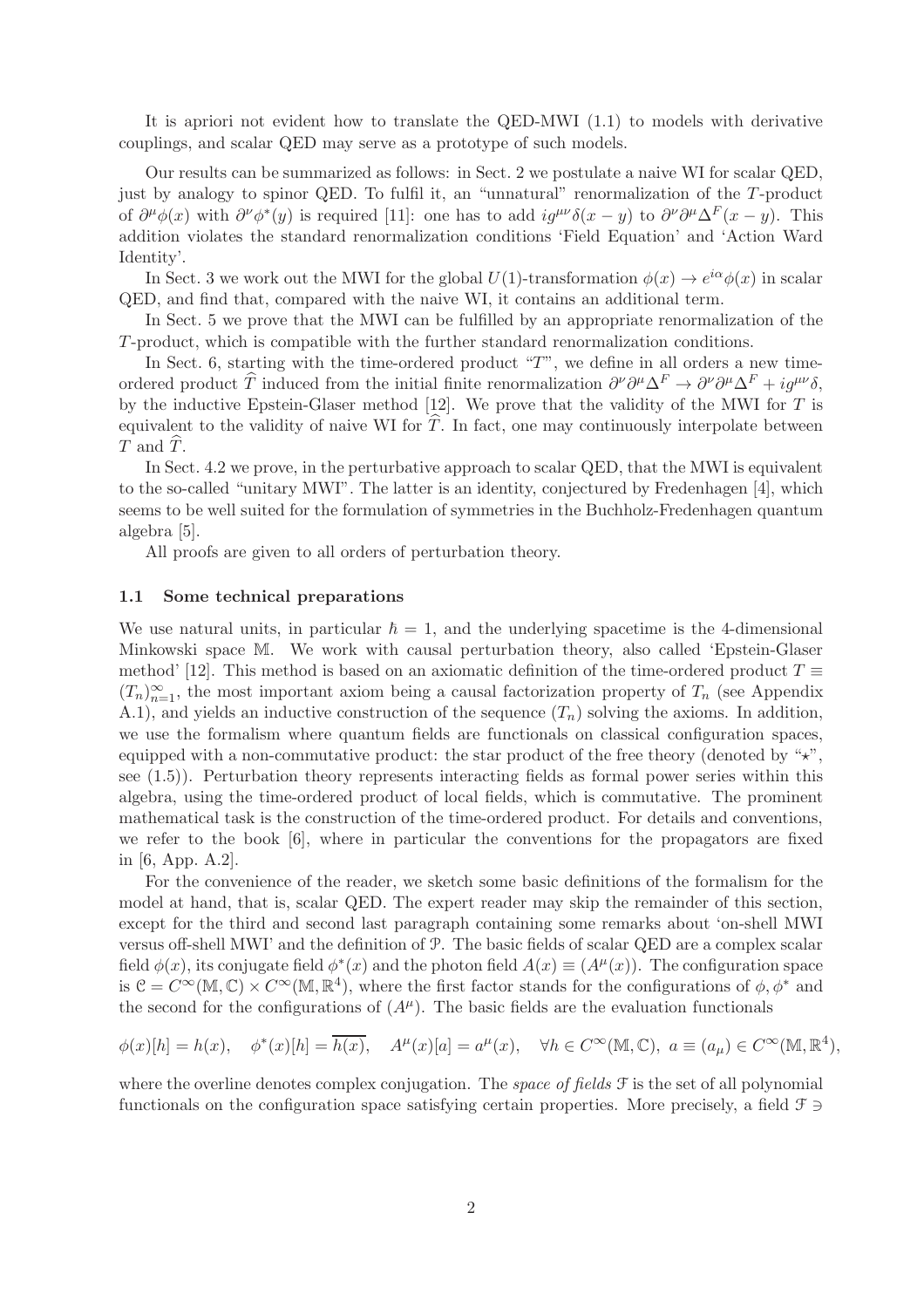$F: \mathcal{C} \to \mathbb{C}$  is a *finite* sum of functionals of the form

$$
F = \sum_{p,n,l} \int dx_1 \cdots dx_p \, dy_1 \cdots dy_n \, dz_1 \cdots dz_l \, \prod_{i=1}^p A_{\mu_i}(x_i) \, \prod_{j=1}^n \phi(y_j) \, \prod_{k=1}^l \phi^*(z_k) \n\cdot f_{p,n,l}^{\mu_1 \ldots \mu_p}(x_1, \ldots, x_p, y_1, \ldots, y_n, z_1, \ldots, z_l) \n=: \sum_{p,n,l} \langle f_{p,n,l}^{\mu_1 \ldots \mu_p}, (\otimes_{i=1}^p A_{\mu_i}) \otimes \phi^{\otimes n} \otimes (\phi^*)^{\otimes l} \rangle,
$$
\n(1.3)

evaluated as

$$
F[h,a] := \sum_{p,n,l} \left\langle f_{p,n,l}^{\mu_1 \dots \mu_p}, \left( \otimes_{i=1}^p a_{\mu_i} \right) \otimes h^{\otimes n} \otimes (\overline{h})^{\otimes l} \right\rangle \quad \forall (h,a) \in \mathcal{C},
$$

where  $f_{0,0,0} \in \mathbb{C}$  is constant; and for  $p + n + l \geq 1$ , each expression  $f_{p,n,l}^{\mu_1...}$  is an element of  $\mathcal{D}'(\mathbb{M}^{p+n+l},\mathbb{C})$  with compact support, which satisfies a certain wave front set condition (not relevant in this work, see [6, Def. 1.2.1]). The purpose of the latter is to ensure the existence of the pointwise products of distributions appearing in the definition of the star product (1.5).

The support of  $F \in \mathcal{F}$  is defined by

$$
\operatorname{supp} F := \bigcup_{(h,a)\in\mathcal{C}} \bigcup_{\varphi = A^{\mu}, \phi, \phi^*} \operatorname{supp} \frac{\delta F}{\delta \varphi(\cdot)} [h, a], \tag{1.4}
$$

where on the r.h.s. we mean the support in the sense of distributions.

Convergence in F is understood in the pointwise sense:  $\lim_{n\to\infty} F_n = F$  if and only if  $\lim_{n\to\infty} F_n[h,a] = F[h,a]$  for all  $(h,a) \in \mathcal{C}$  (cf. [6, formula (1.2.3)]). For example, the closure on the r.h.s. of (1.4) is done in this sense; or, by  $\mathcal{D}'(\mathbb{M}, \mathcal{F})$  we mean the vector space of all linear maps from  $\mathcal{D}(\mathbb{M})$  to  $\mathcal{F}$ , which are continuous w.r.t. this topology on  $\mathcal{F}$ .

The vacuum expectation value (VEV) of a field  $F \in \mathcal{F}$  is  $\omega_0(F) := F[0, 0].$ 

For the complex scalar field, the free field equation is the Klein-Gordon equation:  $(\Box +$  $(m^2)\phi(x) = 0 = (\Box + m^2)\phi(x)^*$ . For the photon field we use the Feynman gauge, that is, the free field equation is the wave equation  $\Box A^{\mu}(x) = 0$ ; see [6, Sect. 5.1.3].

The space of fields  $\mathcal F$  is equipped with the following operations:

• An involutive ∗*-operation*, defined on the elements (1.3) by

$$
F^* := \sum_{p,n,l} \langle \overline{f_{p,n,l}^{\mu_1 \dots \mu_p}}, (\otimes_{i=1}^p A_{\mu_i}) \otimes (\phi^*)^{\otimes n} \otimes \phi^{\otimes l} \rangle
$$

(again the overline denotes complex conjugation), in particular  $\phi$  and  $\phi^*$  are mutually exchanged;

• the *pointwise* or *classical product*,

$$
(F \cdot G)[h, a] := F[h, a] \cdot G[h, a], \quad \forall F, G \in \mathcal{F}, \ (h, a) \in C^{\infty}(\mathbb{M}, \mathbb{C}) \times C^{\infty}(\mathbb{M}, \mathbb{R}^{4}),
$$

which is *commutative*.

• The free theory is quantized by deforming the classical product into a noncommutative product – the *star product*; to simplify the notations we give here the definition for the model of one real scalar field  $\varphi$ :

$$
F \star G := \sum_{n=0}^{\infty} \frac{\hbar^n}{n!} \int dx_1 \cdots dx_n \, dy_1 \cdots dy_n \, \frac{\delta^n F}{\delta \varphi(x_1) \cdots \delta \varphi(x_n)} \prod_{l=1}^n \Delta_m^+(x_l - y_l) \, \frac{\delta^n G}{\delta \varphi(y_1) \cdots \delta \varphi(y_n)}\,,\tag{1.5}
$$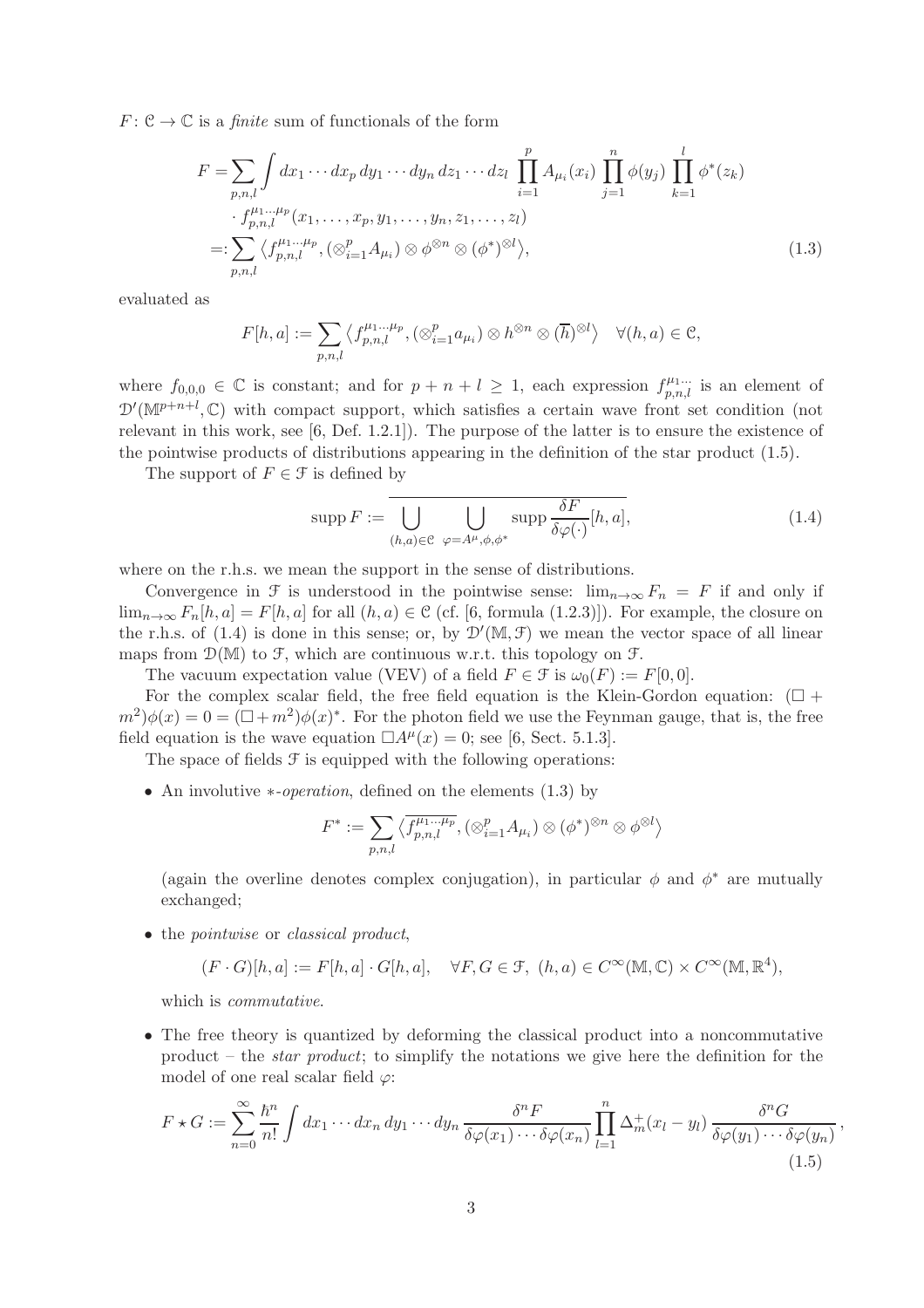where  $\Delta_m^+$  is the Wightman two-point function to the mass m. Exceptionally, we write here  $\hbar$ , because it is the deformation parameter. More precisely, the star product is a map  $\mathcal{F}[\![\hbar]\!] \times \mathcal{F}[\![\hbar]\!] \rightarrow \mathcal{F}[\![\hbar]\!]$ , where  $\mathcal{F}[\![\hbar]\!]$  denotes the space of formal power series in  $\hbar$ with coefficients in  $F$ . When  $(1.5)$  is adapted to scalar QED, the only non-vanishing 'contractions' in the definition of the star product are

$$
\omega_0(\phi^*(x)\star\phi(y)) = \hbar \Delta_m^+(x-y) = \omega_0(\phi(x)\star\phi^*(y)), \quad \omega_0(A^\mu(x)\star A^\nu(x)) = -\hbar g^{\mu\nu} D^+(x-y),
$$
  
where  $D^+ := \Delta_{m=0}^+.$ 

To a far extent, we work *on-shell*. This means that all functionals  $F \in \mathcal{F}$  are restricted to the space  $\mathfrak{C}_{S_0}$  of solutions of the free field equations; we indicate this restriction by

$$
F_0:=F\big|_{\mathcal{C}_{S_0}}\quad \forall F\in \mathcal{F}.
$$

Algebraically, on-shell fields can be identified with Fock space operators, where the star product of on-shell fields corresponds to the operator product, and the pointwise product of on-shell functionals (i.e.,  $(F_0 \cdot G_0)[h, a] := F_0[h, a] \cdot G_0[h, a]$  for all  $F, G \in \mathcal{F}$  and  $(h, a) \in \mathcal{C}_{S_0}$ ) to the normally ordered product, see [6, Thm. 2.6.3]. The motivations to study only the on-shell version of the MWI in this paper are the following: firstly, the essential information of the off-shell MWI is already contained in its on-shell version (see Remark 3.1); secondly, working in Fock space one "sees" only the on-shell MWI; and finally, off-shell notation would just unnecessarily overburden many formulas.

Throughout this paper, we need only distributions  $f_{p,n,l}^{\mu_1...\mu}$  such that no derivatives of  $A^{\mu}$ and solely zeroth and first derivatives of  $\phi$  and  $\phi^*$  appear. So we define  $\mathcal P$  to be the space of polynomials in  $A^{\mu}, \phi, \phi^*, \partial^{\mu} \phi$  and  $\partial^{\nu} \phi^*$  only.

The subspace  $\mathcal{F}_{loc} \subset \mathcal{F}$  of *local* fields is the linear span of the set  $\{B(g) \equiv \int dx \ g(x) B(x) \mid B \in \mathcal{F}$  $\mathcal{P}, g \in \mathcal{D}(\mathbb{M})$ . For example:

$$
(\partial^{\mu}\phi^*\partial_{\mu}\phi)(g)[h,a] = \int dx \ g(x) \partial^{\mu}\overline{h(x)}\partial_{\mu}h(x), \quad \forall (h,a) \in \mathcal{C}.
$$

#### 2 The naive Ward Identity

A natural candidate for the Ward Identity (WI) expressing global  $U(1)$ -symmetry for scalar QED just copies the QED-MWI (1.1) with the charge number operator

$$
\theta B := \phi \frac{\partial B}{\partial \phi} + \partial^{\mu} \phi \frac{\partial B}{\partial (\partial^{\mu} \phi)} - \phi^* \frac{\partial B}{\partial \phi^*} - \partial^{\mu} \phi^* \frac{\partial B}{\partial (\partial^{\mu} \phi^*)} \quad \text{for } B \in \mathcal{P}, \tag{2.1}
$$

and with the time-ordered product  $\hat{T}$  that is required to satisfy the basic axioms (i)-(iv) and the renormalization conditions (v)-(viii) listed in Appendix A.1. This yields

$$
\partial_y^{\mu} \widehat{T}_{n+1} \big( B_1(x_1) \otimes \cdots \otimes B_n(x_n) \otimes j_{\mu}(y) \big)_0 =
$$
  

$$
\sum_{l=1}^n \delta(y - x_l) \widehat{T}_n \big( B_1(x_1) \otimes \cdots \otimes ( \theta B_l)(x_l) \otimes \cdots \otimes B_n(x_n) \big)_0,
$$
 (2.2)

where  $B_1, \ldots, B_n$  are arbitrary submonomials of the interaction

$$
\widetilde{L} := e \, j^{\mu} A_{\mu}.
$$
\n<sup>(2.3)</sup>

This Ward identity is a generalization of the one postulated and proved in [11]; the difference is that in this reference only the neutral fields  $B_1, \ldots, B_n \in \{L, j^{\mu}\}\$ are studied and, hence,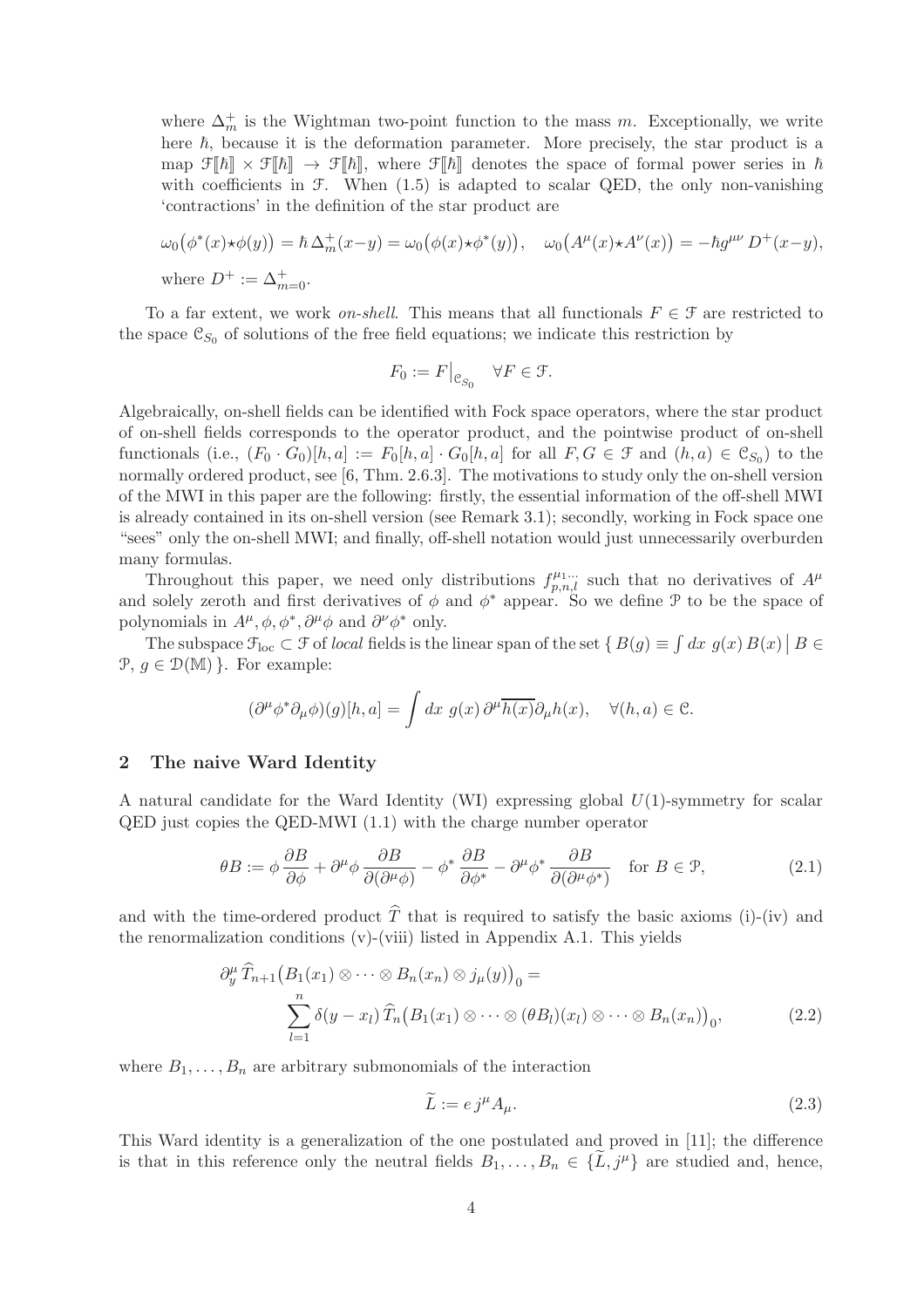the r.h.s. of  $(2.2)$  vanishes. In [11], the WI there is motivated by gauge invariance of the onshell S-matrix (i.e., the restriction to  $\mathfrak{C}_{S_0}$  of the S-matrix defined in  $(A.4)$ ), that is, invariance under the transformation  $A^{\mu}(x) \to A^{\mu}(x) + \partial^{\mu} \Lambda(x)$  of  $\hat{\mathbf{S}}(g, e^{j\mu} A_{\mu})_0$  in the formal adiabatic limit  $g(x) \to 1 \,\forall x$ . The task would be to establish the existence of  $\widehat{T}$  satisfying (i)-(viii) and (2.2).

Below in Sect. 3 we show that (2.2) is only a simplified version of the Master Ward Identity (MWI) expressing  $U(1)$ -symmetry; the latter is better suited for models with derivative couplings, and is easier to establish.

Particular cases of the WI (2.2) are

$$
\partial_{\mu}^{y} \hat{T}(j^{\nu}(x) \otimes j^{\mu}(y))_{0} = 0, \quad \partial_{\mu}^{y} \hat{T}(\partial^{\nu} \phi(x) \otimes j^{\mu}(y))_{0} = \delta(y - x) \partial^{\nu} \phi(x)_{0},
$$
  

$$
\partial_{\mu}^{y} \hat{T}(\partial^{\nu} \phi^{*}(x) \otimes j^{\mu}(y))_{0} = -\delta(y - x) \partial^{\nu} \phi^{*}(x)_{0}.
$$
 (2.4)

These identities have an important property: Requiring that  $\hat{T}$  satisfies the axiom (v) Field Independence, that is, the validity of the causal Wick expansion (A.2), the tree diagram part of the first identity, and the other two identities are fulfilled if and only if the numerical distribution  $\hat{t}(\partial^{\nu}\phi, \partial^{\mu}\phi^*) = \omega_0(\hat{T}(\partial^{\nu}\phi \otimes \partial^{\mu}\phi^*))$  (cf. (A.5)) is specified as

$$
\hat{t}(\partial^{\nu}\phi, \partial^{\mu}\phi^{*})(x - y) = -\partial^{\nu}\partial^{\mu}\Delta^{F}(x - y) - ig^{\mu\nu}\delta(x - y) = \hat{t}(\partial^{\nu}\phi^{*}, \partial^{\mu}\phi)(x - y), \tag{2.5}
$$

as one sees by explicit computation. The finite renormalization of the Feynman propagator with two derivatives

$$
\partial^{\nu} \partial^{\mu} \Delta^{F}(x - y) \longmapsto \partial^{\nu} \partial^{\mu} \Delta^{F}(x - y) + ig^{\mu \nu} \delta(x - y) \tag{2.6}
$$

is admissible in the framework of causal perturbation theory, since the singular order is  $\omega(\partial^{\nu}\partial^{\mu}\Delta^F)$  = 0 (see (A.7) for the definition of the singular order).

The additional term  $ig^{\mu\nu}\delta(x-y)$  has the advantage, that it generates as a necessary finite "counter term" the quartic interaction part, i.e.,  $e^2 A^{\mu} A_{\mu} \phi \phi^*$  (as it was first realized in [11]), propagating correctly to higher orders in the inductive Epstein–Glaser construction of  $\hat{T} \equiv (\hat{T}_n)$ . Indeed, for the S-matrix belonging to  $\hat{T}$  (defined in (A.4)) we obtain

$$
\begin{split} \widehat{\mathbf{S}}(g,ejA) &= 1 + ie(jA)(g) \\ &- \frac{e^2}{2} \int dx \, dy \, g(x)g(y) \left[ \widehat{t}(\partial^{\mu}\phi^*, \partial^{\nu}\phi)(x-y) \, A_{\mu}(x)\phi(x) \, A_{\nu}(y)\phi^*(y) + (\phi \leftrightarrow \phi^*) \right] + \dots \\ &= 1 + i\big(e\,(jA)(g) + e^2\,(AA\phi^*\phi)(g^2)\big) + \dots, \end{split} \tag{2.7}
$$

where the dots contain further terms of order  $O((eg)^2)$  and all terms of higher orders in  $(eg)$ .

But the addition  $ig^{\mu\nu}\delta(x-y)$  has the disadvantages that it violates the renormalization condition 'Field Equation' (FE) and the 'Action Ward Identity' (AWI) (generally formulated in Appendix A.1):

FE: 
$$
\hat{t}(\partial^{\nu}\phi, \partial^{\mu}\phi^{*})(x - y) \neq \int dz \ \partial^{\nu}\Delta^{F}(x - z) \frac{\delta \partial^{\mu}\phi^{*}(y)}{\delta\phi^{*}(z)} \Big( = -\partial^{\nu}\partial^{\mu}\Delta^{F}(x - y) \Big),
$$
  
AWI:  $\hat{t}(\partial^{\nu}\phi, \partial^{\mu}\phi^{*})(x - y) \neq \partial^{\nu}_{x}\partial^{u}_{y}\hat{t}(\phi, \phi^{*})(x - y) \Big( = -\partial^{\nu}\partial^{\mu}\Delta^{F}(x - y) \Big).$ 

A proof of the WI (2.2) along the lines of the proof of the QED-MWI in [6, Chap. 5.2.2] would require additional work, because that proof uses essentially that the time-ordered product fulfills the "Field Equation". Instead, an indirect proof via the MWI will be given in Sect. 6.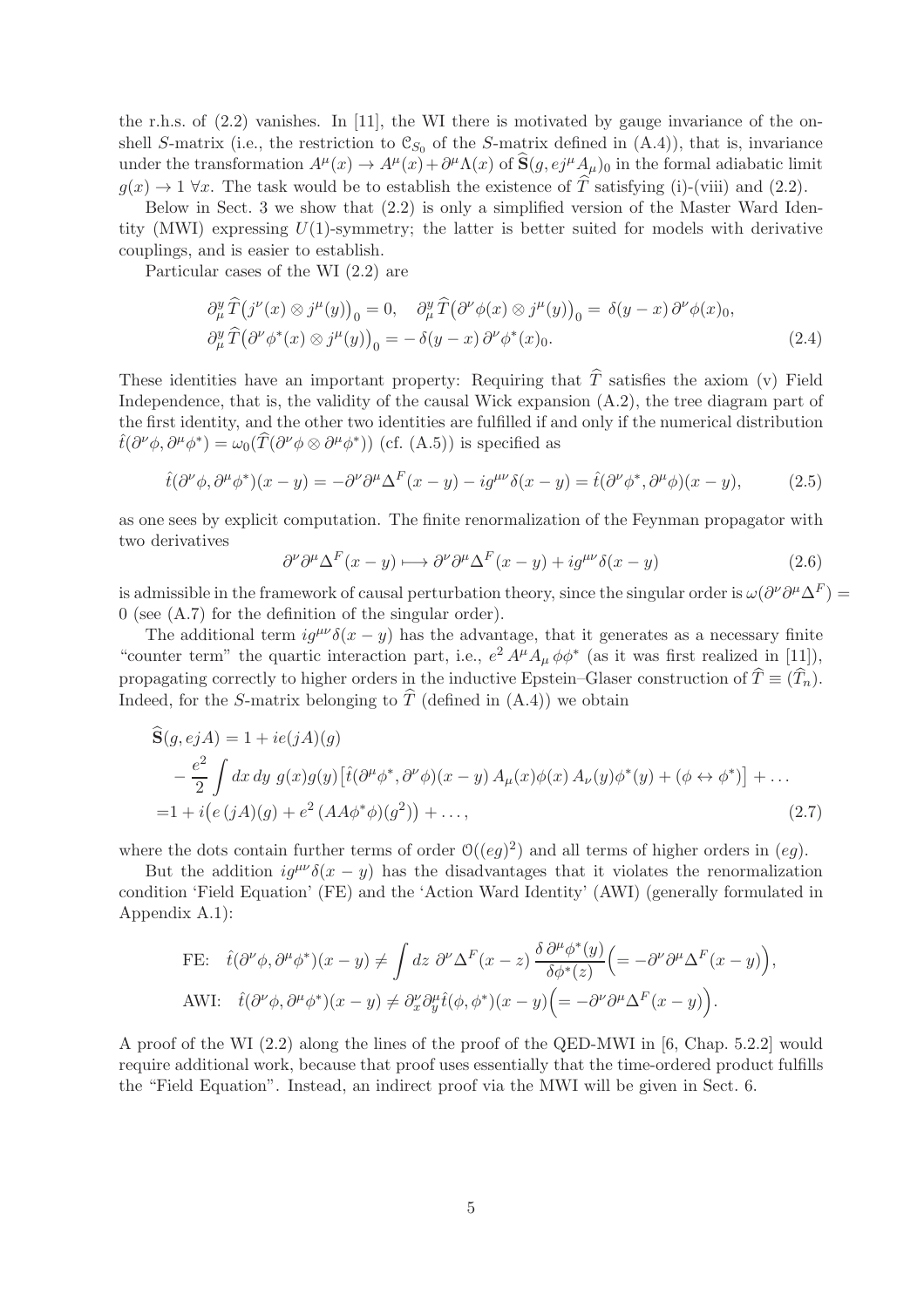#### 3 The Master Ward Identity

Due to the mentioned bad properties of the time-ordered product  $\hat{T}$  and the resulting problems in trying to adapt the proof of the QED-MWI to the WI (2.2), we prefer to work with the complete relevant MWI for scalar QED.

The original references for the MWI are [7, 9] and [2]. It is a universal formulation of symmetries; it can be understood as the straightforward generalization to QFT of the most general classical identity for local fields that can be obtained from the field equation and the fact that classical fields may be multiplied pointwise. In contrast, the quantum version of the MWI is a renormalization condition with regard to the axioms for the T-product (cf. Appendix A.1). It cannot always be fulfilled due to the well-known anomalies.

#### 3.1 Working out the relevant MWI for scalar QED

Generally, the on-shell MWI (see [2,9] and [6, Chap. 4.2]) is derived from the symmetry at hand. It reads

$$
T_{n+1}\big(B_1(x_1)\otimes\cdots\otimes B_n(x_n)\otimes \delta_{Q(y)}S_0\big)_0 =
$$
  
\n
$$
i\sum_{l=1}^n T_n\big(B_1(x_1)\otimes\cdots\otimes \delta_{Q(y)}B_l(x_l)\otimes\cdots\otimes B_n(x_n)\big)_0,
$$
\n(3.1)

where  $\delta_{Q(y)}$  is a functional differential operator specified by the symmetry, and the time-ordered product  $T$  is required to fulfil the axioms (i)-(viii) given in Appendix A.1 and the additional renormalization conditions AWI and FE.

In the case at hand, we study the global  $U(1)$ -transformation  $\phi(y) \to e^{i\alpha} \phi(y)$  ( $\alpha \in \mathbb{R}$ ). Let

$$
Q(y) := -\frac{d}{d\alpha}\Big|_{\alpha=0} e^{i\alpha} \phi(y) = -i\phi(y) \tag{3.2}
$$

and the pertinent functional differential operator

$$
\delta_{Q(y)} := Q(y) \frac{\delta}{\delta \phi(y)} + Q^*(y) \frac{\delta}{\delta \phi^*(y)}.
$$
\n(3.3)

Introduce a modification  $\theta_{\mu}$  of the charge number operator,

$$
\theta_{\mu}B := \phi \frac{\partial B}{\partial(\partial^{\mu}\phi)} - \phi^* \frac{\partial B}{\partial(\partial^{\mu}\phi^*)} \quad \text{for } B \in \mathcal{P}, \tag{3.4}
$$

and recall that<sup>3</sup>

$$
S_0 := \int dx \big(\partial_{\mu} \phi^*(x) \partial^{\mu} \phi(x) - m^2 \phi^*(x) \phi(x)\big) + S_0(A^{\mu}).
$$
\n(3.5)

Then, one verifies straightforwardly that

$$
\delta_{Q(y)} S_0 = \partial_\mu j^\mu(y), \quad \delta_{Q(y)} B(x) = -i \Big( \delta(y-x) \left( \theta B \right)(x) - \partial_y^\mu \left( \delta(y-x) \left( \theta_\mu B \right)(x) \right) \Big). \tag{3.6}
$$

 $3S_0$  is a formal expression that is not an element of  $\mathcal{F}$ , because the configurations are not necessarily vanishing at infinity. Only functional derivatives of  $S_0$  are really needed, e.g.,  $\frac{\delta S_0}{\delta \phi^*(x)} = -(\Box + m^2)\phi(x)$ , and the latter are well defined functionals.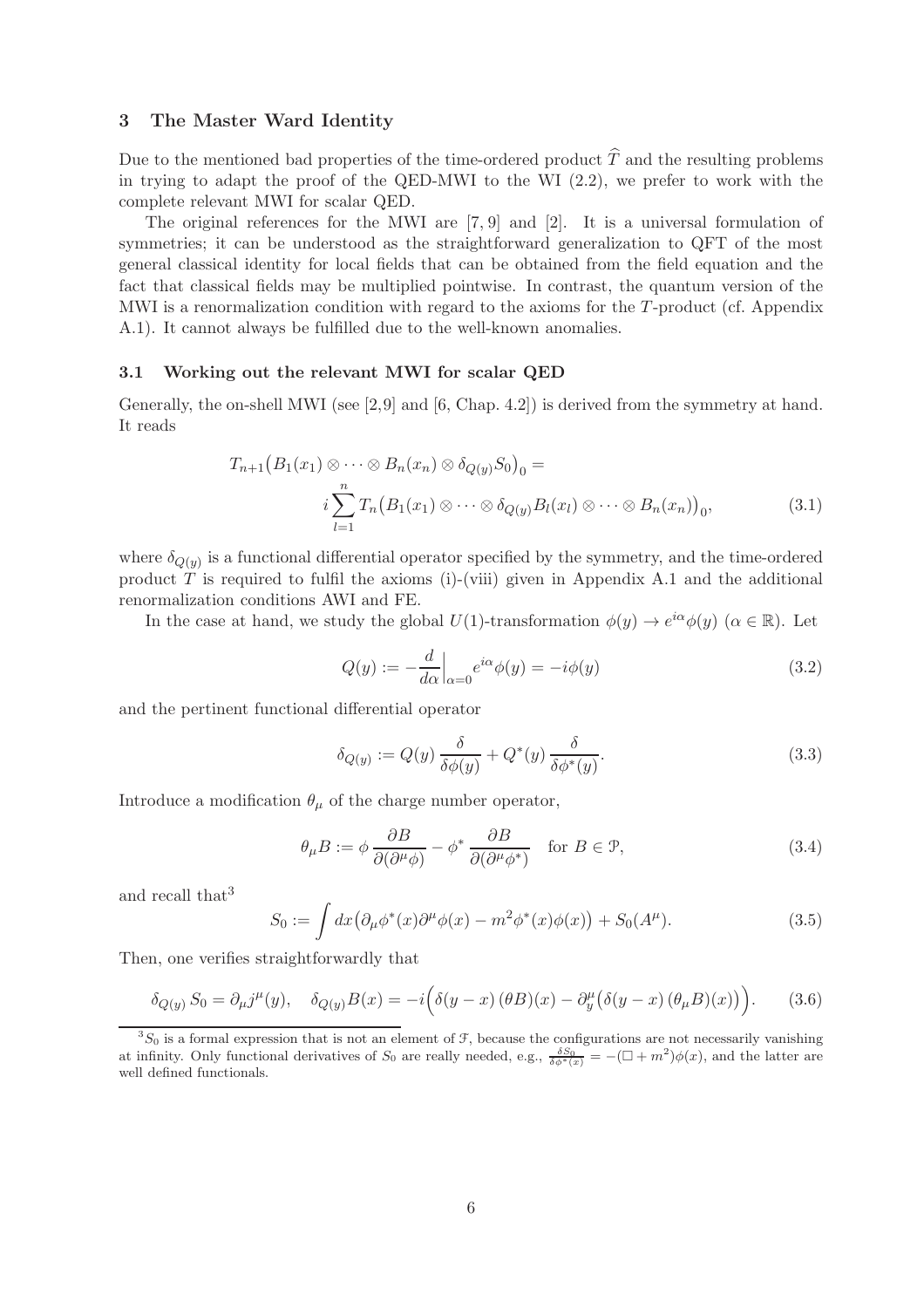For scalar QED and the symmetry given by the above defined Q, the MWI takes the particular form (cf. [6, Exer. 4.2.6])

$$
\partial_y^{\mu} T_{n+1} (B_1(x_1) \otimes \cdots \otimes B_n(x_n) \otimes j_{\mu}(y))_0 =
$$
  

$$
\sum_{l=1}^n \delta(y - x_l) T_n (B_1(x_1) \otimes \cdots \otimes (\theta B_l)(x_l) \otimes \cdots \otimes B_n(x_n))_0
$$
  

$$
- \partial_y^{\mu} \Biggl(\sum_{l=1}^n \delta(y - x_l) T_n (B_1(x_1) \otimes \cdots \otimes (\theta_{\mu} B_l)(x_l) \otimes \cdots \otimes B_n(x_n))_0\Biggr) \qquad (3.7)
$$

for  $B_1, \ldots, B_n \in \mathcal{P}$ , by using the AWI. Compared with  $(2.2)$ , the additional terms (i.e., the terms in the last line) arise from the last term in the formula (3.6) for  $\delta_{Q(y)}B(x)$ .

Instead of the identities (2.4) we now obtain

$$
\partial_{\mu}^{y} T_{2} (\partial^{\nu} \phi(x) \otimes j^{\mu}(y))_{0} = \delta(y - x) \partial^{\nu} \phi(x)_{0} - (\partial^{\nu} \delta)(y - x) \phi(x)_{0}, \n\partial_{\mu}^{y} T_{2} (\partial^{\nu} \phi^{*}(x) \otimes j^{\mu}(y))_{0} = -\delta(y - x) \partial^{\nu} \phi^{*}(x)_{0} + (\partial^{\nu} \delta)(y - x) \phi^{*}(x)_{0}, \n\partial_{\mu}^{y} T_{2} (j^{\nu}(x) \otimes j^{\mu}(y))_{0} = 2i (\phi^{*} \phi)(x)_{0} \partial^{\nu} \delta(y - x),
$$
\n(3.8)

by using  $\theta^{\mu} j^{\nu} = -2ig^{\mu\nu} \phi \phi^*$ .

When working with the time-ordered product  $T$  satisfying the MWI (3.7) one has to add the quartic interaction part "by hand", that is, one starts the inductive Epstein-Glaser construction of the S-matrix with the following interaction  $S$ :

$$
T_1(S) = S := e(j^{\mu} A_{\mu})(g) + e^2 (A^{\mu} A_{\mu} \phi^* \phi)(g^2) \in \mathcal{F}_{loc}. \tag{3.9}
$$

The addition of the quartic interaction term can be motivated by classical gauge invariance. In this procedure, the order of the time-ordered product does not agree with the order in the coupling constant  $(eg)$ ; gauge invariance of the S-matrix must hold in each order in  $(eg)$ individually.

Remark 3.1. [Off-shell MWI] The off-shell MWI differs from the on-shell MWI by additional terms proportional to the field equation for  $\phi$  and  $\phi^*$ . In detail, the off-shell MWI for scalar QED is obtained from the on-shell MWI (3.7) by omitting the restriction of all T-products to  $\mathfrak{C}_{S_0}$  and by adding on the r.h.s. the two terms

+ 
$$
i T_{n+1}(B_1(x_1) \otimes \cdots \otimes B_n(x_n) \otimes \phi(y)) \cdot (\square + m^2) \phi^*(y)
$$
  
-  $i T_{n+1}(B_1(x_1) \otimes \cdots \otimes B_n(x_n) \otimes \phi^*(y)) \cdot (\square + m^2) \phi(y).$ 

The proof of the on-shell MWI given in Sect. 5 can be extended to the off-shell MWI by very minor supplements, as one sees by comparing with the proof of the off-shell MWI for spinor QED given in [6, Sect. 5.2.2].

#### 4 Equivalent reformulations of the MWI

Some remarks on the notations: in this section we solely work with the time-ordered product  $T \equiv (T_n)$ , which satisfies the AWI. Thus we may interpret  $T_n$  as a map  $T_n : \mathfrak{F}_{loc}^{\otimes s_n} \to \mathfrak{F}$ , and for the S-matrix  $(A.4)$  we may write

$$
\mathbf{S}(F) \equiv T\left(e_{\otimes_{\mathbf{s}}}^{iF}\right) := 1 + \sum_{n=1}^{\infty} \frac{i^n}{n!} T_n(F^{\otimes_{\mathbf{s}} n}) \tag{4.1}
$$

in the sense of formal power series in  $F$ , where  $\otimes_{\mathbf{s}}$  denotes the symmetrized tensor product. In addition, let  $B \in \mathcal{P}$  and  $g, \alpha \in \mathcal{D}(\mathbb{M}, \mathbb{R})$  the function switching the coupling constant and an infinitesimal local  $U(1)$ -transformation, respectively.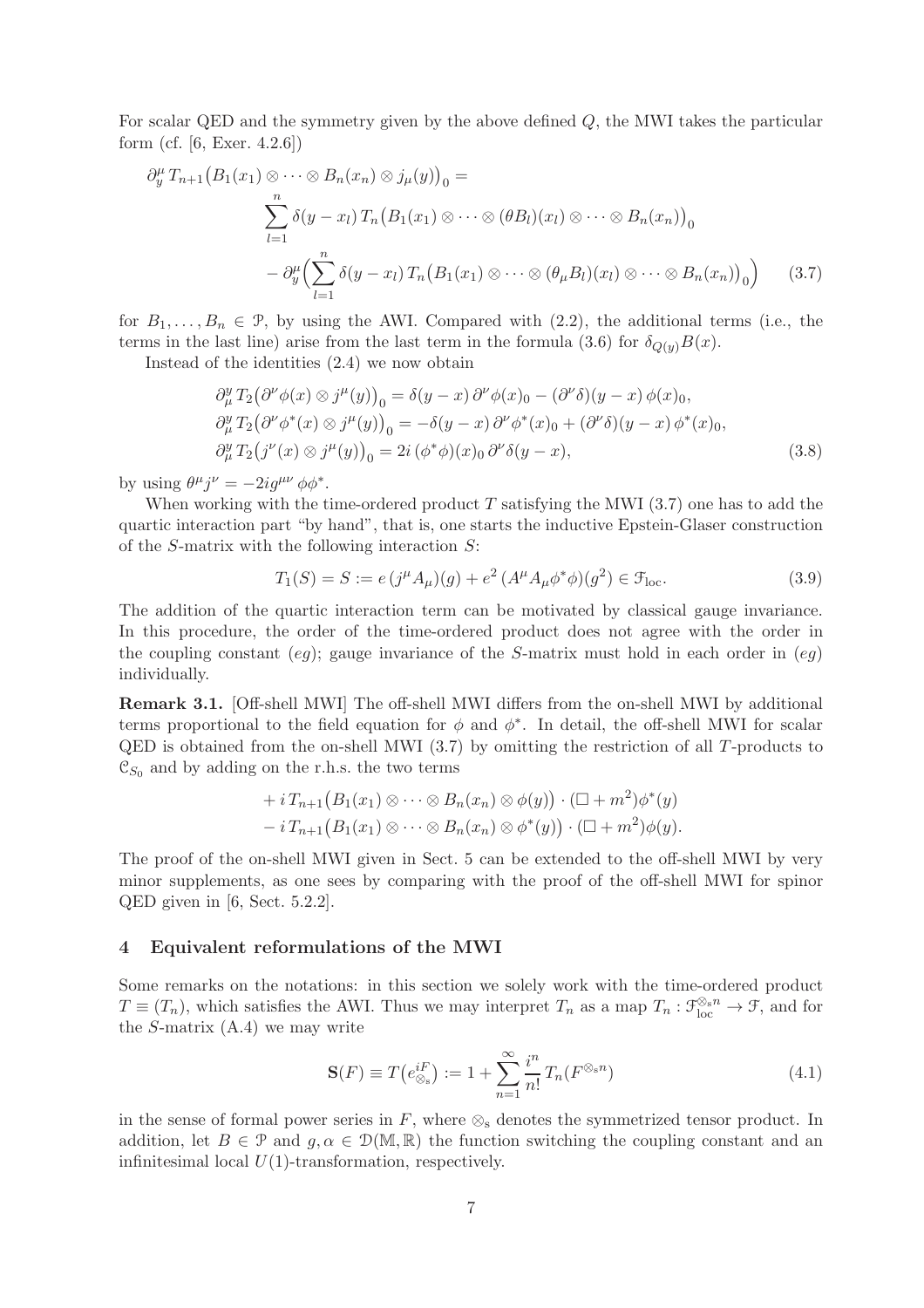#### 4.1 The MWI as an identity for formal power series

Motivated by the expressions

$$
\int dy dx \alpha(y) g(x) \delta(y - x) (\theta B)(x) = (\theta B)(g\alpha),
$$

$$
-\int dy dx \alpha(y) g(x) \partial_y^{\mu} \delta(y - x) (\theta_{\mu} B)(x) = (\theta_{\mu} B)(g\partial^{\mu} \alpha),
$$

which appear in the MWI (3.7) when integrated out with  $\alpha(y) \prod_j g_j(x_j) \in \mathcal{D}(\mathbb{M}^{n+1}, \mathbb{R})$ , we introduce two derivations (i.e., linear maps satisfying the Leibniz rule) on  $\mathfrak{T}(\mathcal{F}_{\text{loc}})$  (by which we mean the the linear space spanned by the sequences  $(F_{k,1} \otimes_s \cdots \otimes_s F_{k,k})_{k=0}^{\infty}$  in the tensor algebra on  $\mathcal{F}_{loc}$ , formally written as  $\sum_{k=0}^{\infty} (F_{k,1} \otimes_{s} \cdots \otimes_{s} F_{k,k}))$ :

$$
\delta_{\theta}^{(0)}(\alpha), \delta_{\theta}^{(1)}(\alpha) : \mathfrak{T}(\mathfrak{F}_{\mathrm{loc}}) \longrightarrow \mathfrak{T}(\mathfrak{F}_{\mathrm{loc}}) \text{ uniquely specified by}
$$
\n
$$
\delta_{\theta}^{(0)}(\alpha)(B(g)) := (\theta B)(g\alpha) \text{ and } \delta_{\theta}^{(1)}(\alpha)(B(g)) := (\theta_{\mu}B)(g\partial^{\mu}\alpha), \text{ respectively.}
$$
\n(4.2)

An immediate consequence is the relation

$$
d(e_{\otimes s}^{iF}) = i d(F) \otimes_s e_{\otimes s}^{iF}
$$
 for both  $d := \delta_{\theta}^{(0)}(\alpha)$  and  $d := \delta_{\theta}^{(1)}(\alpha)$ .

In addition, looking at  $(3.4)$ – $(3.6)$ , we see that

$$
\delta_{\alpha Q} := \int dy \; \alpha(y) \, \delta_{Q(y)} = -i \big( \delta_{\theta}^{(0)}(\alpha) + \delta_{\theta}^{(1)}(\alpha) \big). \tag{4.3}
$$

With these tools we can give a more concise equivalent reformulation of the on-shell MWI (3.7):

$$
T((\partial j)(\alpha) \otimes_{s} e_{\otimes_{s}}^{iF})_{0} = -T(\delta_{\alpha Q} F \otimes_{s} e_{\otimes_{s}}^{iF})_{0}
$$
  
\n
$$
\equiv i T(\delta_{\theta}^{(0)}(\alpha)(F) \otimes_{s} e_{\otimes_{s}}^{iF})_{0} + i T(\delta_{\theta}^{(1)}(\alpha)(F) \otimes_{s} e_{\otimes_{s}}^{iF})_{0}, \quad \forall \alpha \in \mathcal{D}(\mathbb{M}, \mathbb{R}),
$$
\n(4.4)

which we understand as an identity for formal power series in  $F \in \mathcal{F}_{loc}$ .

Conservation of the interacting current. As an application of the version (4.4) of the MWI, we study current conservation. For  $S, G \in \mathcal{F}_{loc}$  let

$$
G_{S,0} := \mathbf{S}(S)^{\star -1}_{0} \star T\left(e_{\otimes_{\mathbf{s}}}^{iS} \otimes_{\mathbf{s}} G\right)_{0} \tag{4.5}
$$

be the interacting field to the interaction  $S$  and corresponding to  $G$ , as defined by Bogoliubov [1]. More precisely,  $G_{S,0}$  is a formal power series in S and to zeroth order in S it agrees with  $G_0$ . For  $S$  being the interaction of scalar QED  $(3.9)$ , we obtain

$$
\delta_{\theta}^{(0)}(\alpha)(S) = 0 \quad \text{and} \quad \delta_{\theta}^{(1)}(\alpha)(S) = -2ie\left(\phi\phi^*A^{\mu}\right)(g\partial_{\mu}\alpha).
$$

Now, in the MWI (4.4) we set  $F := S$  and multiply with  $S(S)_0^{k-1} \star \cdots$ . This yields

$$
-j(\partial \alpha)_{S,0} = 2e(\phi \phi^* A)(g \partial \alpha)_{S,0}.
$$

Omitting the arbitrary test function  $\alpha$ , this can be written as conservation of the interacting electromagnetic current:

$$
\partial_{\mu}^{x} J_{S}^{\mu}(x)_{0} = 0 \quad \text{where}
$$
\n
$$
J^{\mu}(x) := j^{\mu}(x) + 2eg(x) \left(\phi \phi^{*} A\right)(x) = i \left(\phi(x) \left(D^{\mu} \phi\right)^{*}(x) - \phi^{*}(x) D^{\mu} \phi(x)\right)
$$
\n
$$
(4.6)
$$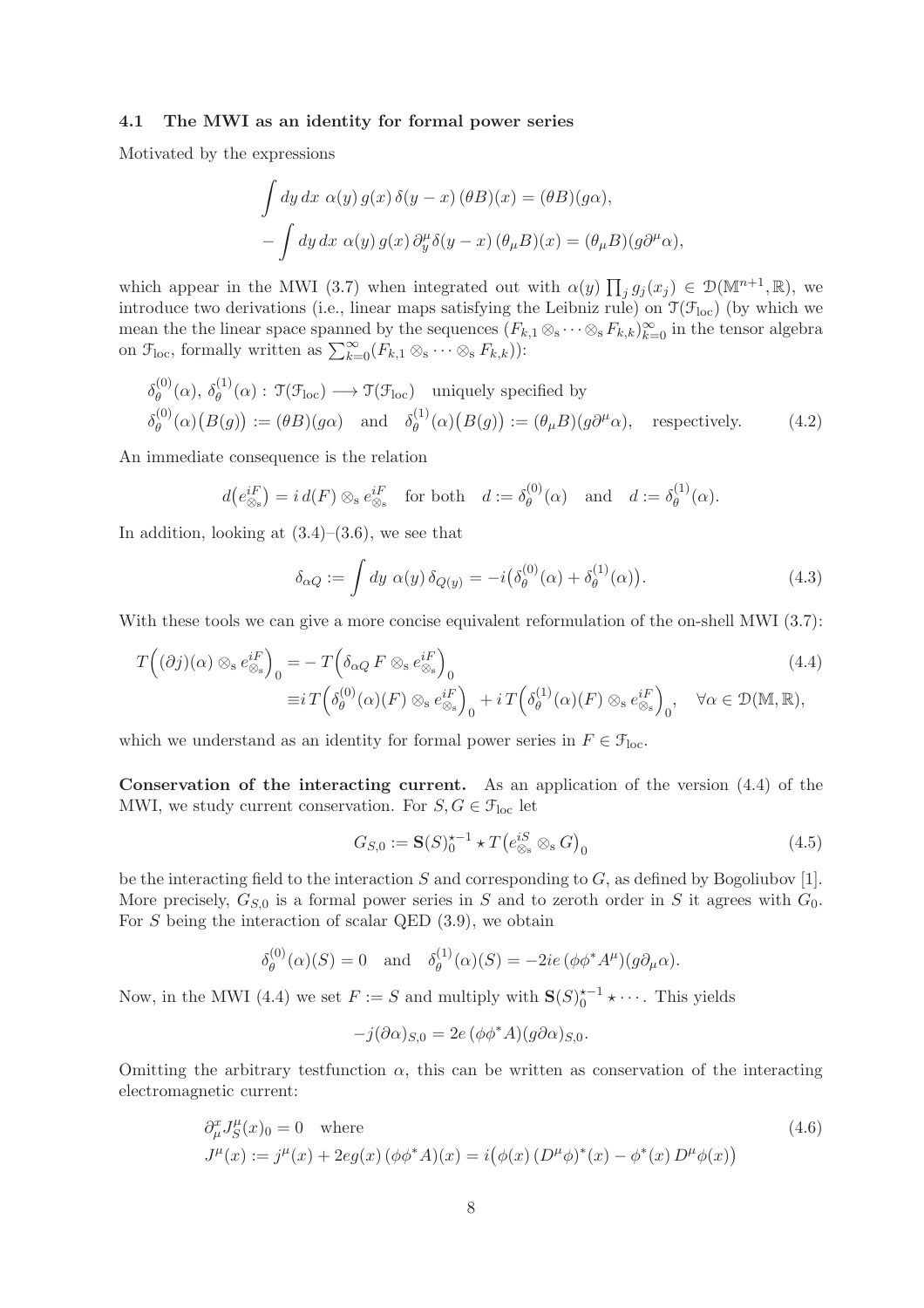with the covariant derivative  $D_x^{\mu} := \partial_x^{\mu} + i e g(x) A^{\mu}(x)$ .  $J^{\mu}$  is the Noether current belonging to the invariance of the total action

$$
S_0 + S = \int dx \, ((D^{\mu} \phi)^*(x) D^{\mu} \phi(x) - m^2 \phi^*(x) \phi(x)) + S_0(A^{\mu})
$$

(cf. (3.5)) under the same global  $U(1)$ -transformation  $\phi(x) \to e^{i\alpha} \phi(x)$  as in the preceding sections. We recognize a further significant difference to spinor QED: the Noether currents  $j$ and J belonging to the free and interacting theory, respectively, are different.

#### 4.2 The unitary MWI

The Buchholz–Fredenhagen quantum algebra ("BF-algebra") [5] is an abstract C\*-algebra (more precisely: a local net of C\*-algebras) which, given the field content and a classical relativistic Lagrangian, encodes the pertinent interactions in QFT. In this generality, the most adequate formulation of symmetries is an open problem. A concrete algebra A fulfilling the defining relations of the BF-algebra belonging to the field content of scalar QED and the Lagrangian

$$
L_0 := (\partial \phi^* \partial \phi - m^2 \phi^* \phi) - \frac{1}{4} F^{\mu \nu} F_{\mu \nu}
$$

(where  $F^{\mu\nu} := \partial^{\mu}A^{\nu} - \partial^{\nu}A^{\mu}$ ) is given by the perturbative on-shell S-matrices (4.1), that is,<sup>4</sup>

$$
\mathcal{A} := \bigvee_{\star} \{ \, \mathbf{S}(F)_0 \, \big| \, F \in \mathcal{F}_{\text{loc}} \, \}.
$$

For this algebra, the above mentioned problem amounts to the task of finding an equivalent reformulation of the MWI in terms of the maps  $\mathcal{F}_{\text{loc}} \ni F \to \mathbf{S}(F)_0$ ; in contrast to (4.4), expressions of the type  $T(G \otimes_{s} e_{\otimes_{s}}^{iF})$ <sub>0</sub> must not appear.

For scalar QED, Fredenhagen has noted that the following conjectured identity [4] (see also [15]) would serve the purpose, which has some analogy to the Schwinger-Dyson equation: let

$$
\phi_{\alpha}(x) := \phi(x) e^{i\alpha(x)}, \quad \phi_{\alpha}^*(x) := \phi^*(x) e^{-i\alpha(x)}, \quad F_{\alpha} := F(\phi_{\alpha}, \phi_{\alpha}^*, A^{\mu}), \tag{4.7}
$$

where  $\alpha \in \mathcal{D}(\mathbb{M}, \mathbb{R})$  (see Remark 4.2 below) and define

$$
\delta L_0(\alpha) := \int dx \, \left( L_0(x)_{\alpha} - L_0(x) \right). \tag{4.8}
$$

On the r.h.s. the range of integration is only supp  $\alpha$ , that is, a bounded region. The conjecture asserts that the time-ordered product can be renormalized such that

$$
\mathbf{S}(F_{\alpha} + \delta L_0(\alpha))_0 = \mathbf{S}(F)_0, \quad \forall F \in \mathcal{F}_{\text{loc}}, \ \alpha \in \mathcal{D}(\mathbb{M}, \mathbb{R}). \tag{4.9}
$$

We understand (4.9) as identity for *formal power series in*  $\hbar$ , F and  $\alpha$ <sup>5</sup>, and we will call it the "unitary MWI", because it expresses the MWI in an equivalent way (as we show below) in terms of the S-matrix.

Setting  $F := 0$  the unitary MWI reduces to

$$
\mathbf{S}(\delta L_0(\alpha))_0 = 1. \tag{4.10}
$$

 ${}^{4}$ By " $\mathsf{V}_{\star}$ " we mean the algebra, under the star product, generated by members of the indicated set. Also the analogous algebra generated by the *off-shell* S-matrices (i.e., without restriction to  $\mathcal{C}_{S_0}$ ) fits into the definition of the BF-algebra for the same field content and the same Lagrangian  $L_0$ ; however, in view of the MWI, we prefer in the following to work on-shell.

<sup>&</sup>lt;sup>5</sup>The dependence on  $\hbar$  is not visible in our notations since we have set  $\hbar := 1$ , to simplify the notations.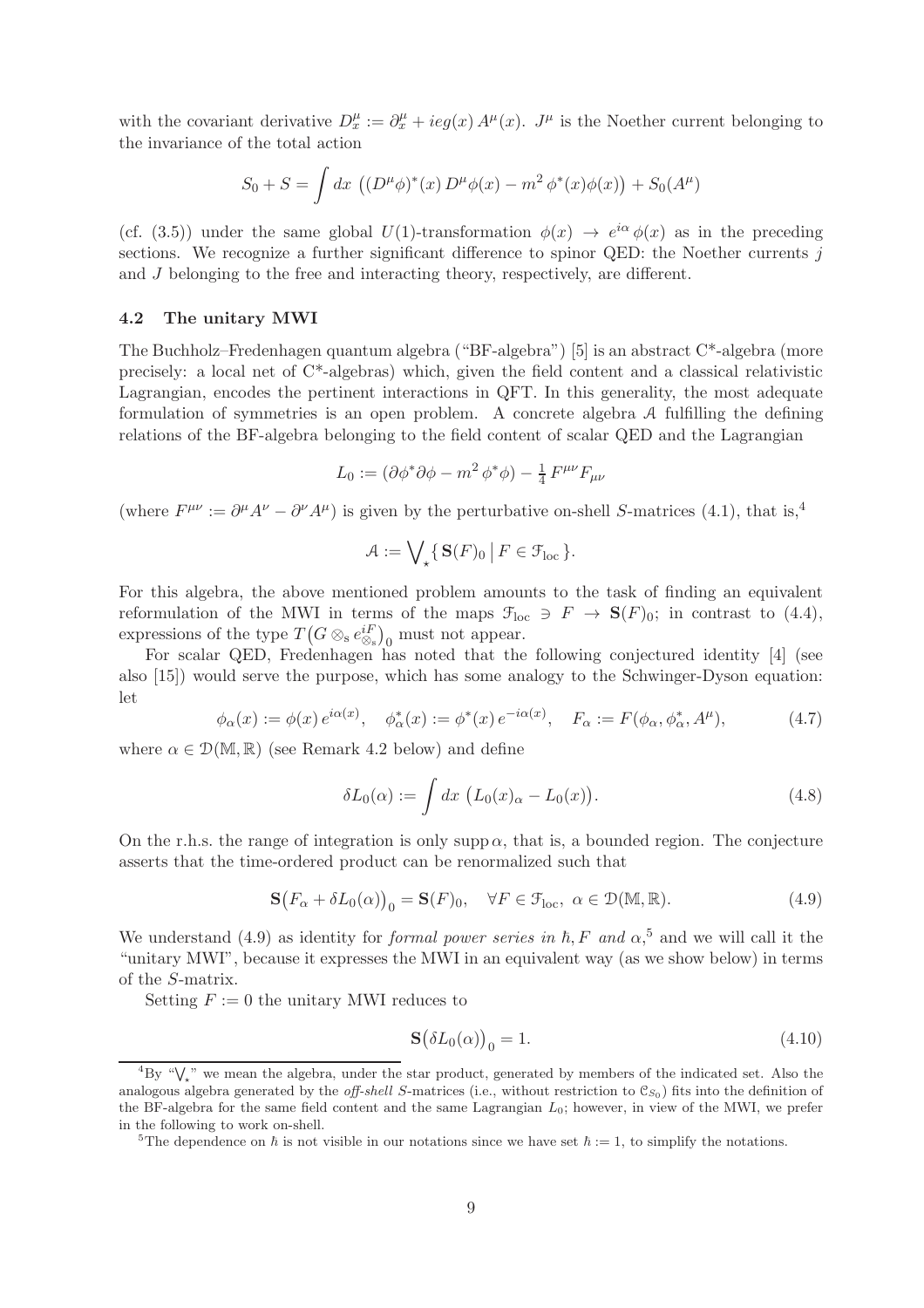For illustration we explicitly compute  $\delta L_0(\alpha)$ . Taking into account that

$$
\partial_x \phi_\alpha(x) = (\partial \phi)(x) e^{i\alpha(x)} + i \phi_\alpha(x) \partial \alpha(x) \tag{4.11}
$$

and the analogous relation for  $\partial_x \phi^*_{\alpha}(x)$ , we obtain

$$
\delta L_0(\alpha) = -(\partial j)(\alpha) + (\phi^* \phi) ((\partial \alpha)^2). \tag{4.12}
$$

The following Theorem supports the conjecture:

Theorem 4.1. *The unitary MWI* (4.9) *is equivalent to the on-shell MWI* (4.4)*, when the latter is interpreted as an identity which should hold for* all  $F \in \mathcal{F}_{loc}$  *and* all  $\alpha \in \mathcal{D}(\mathbb{M}, \mathbb{R})$ *.* 

**Remark 4.2.** Before giving the proof, we point out that  $\alpha$  in (4.7) having compact support does *not* mean that the transformation underlying the unitary MWI is a local gauge transformation. Specifically,  $A^{\mu}$  is not transformed. The test function  $\alpha$  is used to control the dependence of functionals on the scalar field only, and its localization means that the transformation acts non-trivially only in a bounded region. Indeed, the Theorem does not hold true for local gauge transformations, in particular the relation (4.13) becomes wrong, because then the l.h.s. of (4.13) contains additional terms coming from the transformation of  $A^{\mu}$ , but the r.h.s. does not contain such terms. A second reason becomes apparent by looking at the model containing only the electromagnetic field and assuming that  $\alpha$  is a local gauge transformation. Then, it holds that  $\delta L_0(\alpha) = 0$ . Hence, the conjectured formula (4.9) would be trivial for all observables F (i.e.,  $F_{\alpha} = F$ , hence worthless.

*Proof.* Let  $0 \neq \beta \in \mathcal{D}(\mathbb{M}, \mathbb{R})$  be arbitrary and let  $\alpha(x) := a \beta(x)$  with  $a \in \mathbb{R}$ . To prove that the MWI (4.4) implies the unitary MWI (4.9), let  $\beta$  be fixed and interpret the l.h.s. of (4.9) as a function  $f(a)$  of  $a \in \mathbb{R}$ , explicitly

$$
f(a) := T(e_{\otimes_{s}}^{iG(a)})_{0}
$$
, with  $G(a) := F_{a\beta} + \delta L_{0}(a\beta)$ .

Since this function is differentiable (as we see from the explicit formulas) and since the unitary MWI holds trivially true for  $a = 0$ , it suffices to show that  $\frac{d}{da}f(a) = 0$  for all  $a \in \mathbb{R}$  – as a consequence of the MWI  $(4.4).<sup>6</sup>$ 

To prove  $\frac{d}{da} f(a) = 0$ , we use the following crucial relation for  $F_{a\beta}$ :

$$
\frac{d}{da}F_{a\beta} = -\delta_{\beta Q} F_{a\beta} \quad \forall F \in \mathcal{F}_{loc}.\tag{4.13}
$$

*Proof of* (4.13): we compute the l.h.s. by using  $\frac{d}{da}\phi_{\alpha}(x) = i\beta(x)\phi_{\alpha}(x)$ :

$$
\frac{d}{da}F_{a\beta} = \int dy \left(\frac{d\phi_{\alpha}(y)}{da} \frac{\delta F_{a\beta}}{\delta \phi_{\alpha}(y)} + \frac{d\phi_{\alpha}^{*}(y)}{da} \frac{\delta F_{a\beta}}{\delta \phi_{\alpha}^{*}(y)}\right)
$$

$$
= i \int dy \ \beta(y) \left(\phi_{\alpha}(y) \frac{\delta F_{a\beta}}{\delta \phi_{\alpha}(y)} - \phi_{\alpha}^{*}(y) \frac{\delta F_{a\beta}}{\delta \phi_{\alpha}^{*}(y)}\right).
$$

Taking into account that  $\frac{\delta \phi_{\alpha}(z)}{\delta \phi(y)} = \delta(z-y) e^{i\alpha(z)}$ , which implies

$$
\phi(y)\frac{\delta}{\delta\phi(y)} = \int dz \ \phi(y) \frac{\delta\phi_{\alpha}(z)}{\delta\phi(y)} \frac{\delta}{\delta\phi_{\alpha}(z)} = \phi_{\alpha}(y) \frac{\delta}{\delta\phi_{\alpha}(y)},\tag{4.14}
$$

 $6$ For this function f, differentiability and the application of the fundamental theorem of calculus are understood in the sense of formal power series and functionals, that is, for each term of the formal series and applied to any fixed classical configuration.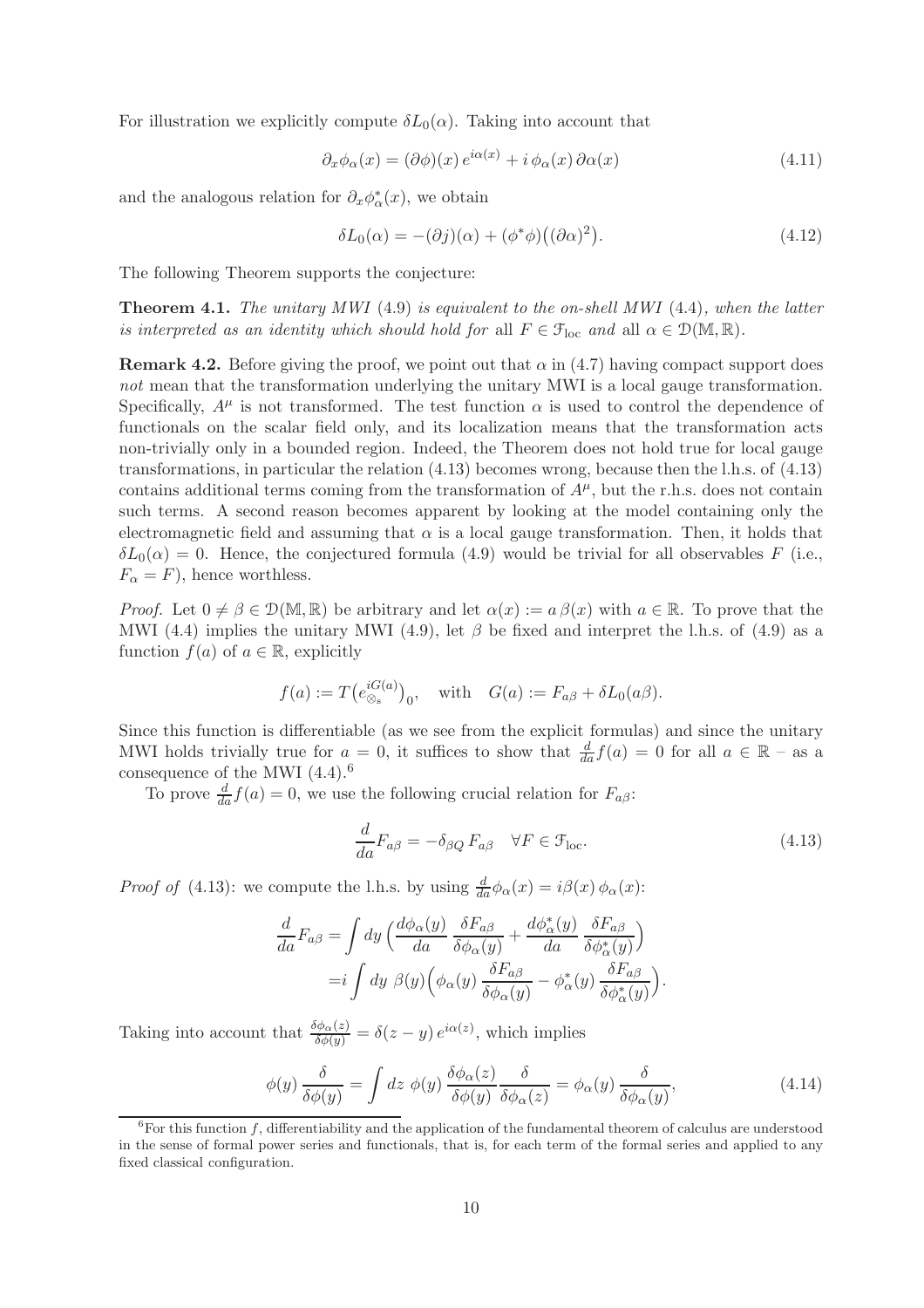and inserting  $Q(y) = -i\phi(y)$  we obtain the assertion (4.13):

$$
\frac{d}{da}F_{a\beta} = i \int dy \; \beta(y) \Big( \phi(y) \frac{\delta F_{a\beta}}{\delta \phi(y)} - \phi^*(y) \frac{\delta F_{a\beta}}{\delta \phi^*(y)} \Big) = -\delta_{\beta Q} F_{a\beta}.
$$

This concludes the proof of (4.13).

Now let  $f \in \mathcal{D}(\overline{M}, \mathbb{R})$  with  $f|_{\text{supp }\beta} = 1$ . Thanks to this property of f, it holds that

$$
\delta_{\beta Q} L_0(f) = \delta_{\beta Q} S_0
$$
 and  $L_0(f)_{\alpha \beta} - L_0(f) \stackrel{(4.8)}{=} \delta L_0(\alpha \beta)$  (4.15)

where  $L_0(f)_{\alpha\beta}$  as a function of a is defined similarly to  $F_{\alpha\beta} = F_{\alpha}$ , i.e.,  $\alpha(x) = a\beta(x)$ . Note in particular, that for both equations in  $(4.15)$  also the l.h.s.'s do not depend on the choice of f.

By applying the relation (4.13) to  $L_0(f)_{a\beta}$ , we obtain

$$
\frac{d\,\delta L_0(a\beta)}{da} \stackrel{(4.15)}{=} \frac{d\,L_0(f)_{a\beta}}{da} \stackrel{(4.13)}{=} -\delta_{\beta Q} L_0(f)_{a\beta} \stackrel{(4.15)}{=} -\delta_{\beta Q} (\delta L_0(a\beta)) - \delta_{\beta Q} (L_0(f))
$$
\n
$$
\stackrel{(4.15)}{=} -\delta_{\beta Q} (\delta L_0(a\beta)) - \delta_{\beta Q} S_0.
$$
\n(4.16)

Equipped with these tools we are able to verify the vanishing of  $\frac{d}{da} f(a)$  for all  $a \in \mathbb{R}$ . The derivative can easily be computed:

$$
\frac{d}{da}f(a) = iT\left(e_{\otimes_{s}}^{iG(a)}\otimes_{s}\left[\frac{dF_{a\beta}}{da} + \frac{d\delta L_{0}(a\beta)}{da}\right]\right)_{0}
$$
\n
$$
\xrightarrow{(4.13),(4.16)} -iT\left(e_{\otimes_{s}}^{iG(a)}\otimes_{s}\left[\delta_{\beta Q}F_{a\beta} + \delta_{\beta Q}(\delta L_{0}(a\beta)) + \delta_{\beta Q}S_{0}\right]\right)_{0}
$$
\n
$$
= -iT\left(e_{\otimes_{s}}^{iG(a)}\otimes_{s}\left[\delta_{\beta Q}G(a) + \delta_{\beta Q}S_{0}\right]\right)_{0};
$$
\n
$$
(4.17)
$$

the r.h.s. vanishes due to the MWI (4.4) for  $G(a) \in \mathcal{F}_{loc}$ , by remembering that  $\delta_{\beta Q} S_0 = \partial j(\beta)$ (3.6).

That the unitary MWI implies the MWI is obvious from our procedure: the former yields  $\frac{d}{da}\big|_{a=0}T\big(e^{iG(a)}_{\otimes_{\mathrm{s}}}$  $\binom{iG(a)}{8s}$ <sub>0</sub> = 0; after use of (4.17) this is the MWI (4.4) for  $G(0) = F$  and  $\beta$ , which is the d MWI in its full generality, because  $F \in \mathcal{F}_{loc}$  and  $\beta \in \mathcal{D}(\mathbb{M}, \mathbb{R})$  are arbitrary.  $\Box$ 

The fact that in this proof model-specific information is used only in the verification of the relation (4.13), indicates that the conjecture is valid also for other models with other symmetry transformations of the basic fields – see [4].

#### 5 Proof of the Master Ward Identity

In this section we prove the first main result of this paper, to wit, that the MWI (3.7) can be satisfied by a finite renormalization of the T-product for all  $B_1, \ldots, B_n \in \mathcal{P}_0$ , the set of

 $L := e j A + g e^2 A^2 \phi^* \phi$ ,  $j^{\mu}$  and all sub*monomials* of these two field polynomials,

except  $e \, jA$  and  $g e^2 A^2 \phi^* \phi$  and the individual parts of  $j^{\mu}$  (i.e.  $i\phi \partial^{\mu} \phi^*$  and  $-i\phi^* \partial^{\mu} \phi$ ) separately. These exceptions are made to shorten the proof<sup>7</sup>; they are justified by the fact that physically relevant are only  $L$  and  $j^{\mu}$ , that is, only the *sums* of their individual parts. The validity of the MWI (3.7) for the set  $\mathcal{P}_0$  is sufficient for conservation of the interacting current (4.6) and (most probably) for a local construction of the main observables of scalar QED (including the interacting fields  $\phi$  and  $\phi^*$ ), in analogy to the construction given in [8] or [6, Chap. 5].

There is no reason to believe that the MWI (3.7) holds not true for a larger version of  $\mathcal{P}_0$  containing these exceptions.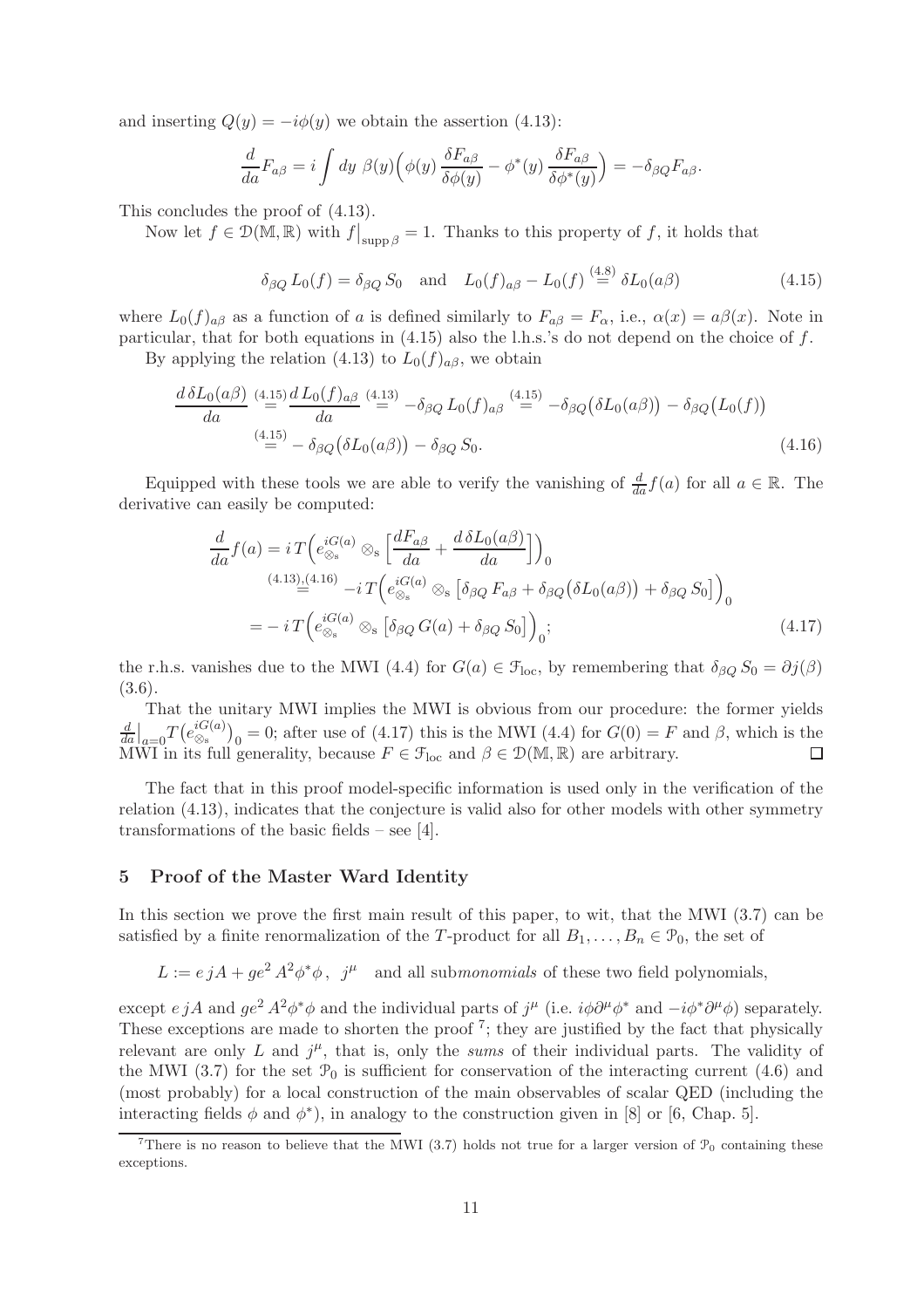Note here a technical artifice: in the above definition of L we have multiplied  $e^2$  with  $g(x)$ , where  $g \in \mathcal{D}(\mathbb{M})$  is arbitrary, in order that  $L(g)$  agrees with the interaction S given in (3.9).<sup>8</sup> However, in all other elements of  $\mathcal{P}_0$  (in particular, the proper submonomials of  $ge^2 A^2 \phi^* \phi$ ), we do not include this factor g. Note that all  $B_j \in \mathcal{P}_0$  are eigenvectors of  $\theta$ ; we will use the notation  $b_i B_j := \theta B_j$ .

We proceed in analogy with the proof of the QED-MWI in [6, Chap. 5.2.2], which relies on [8, App. B], and in addition we use specific arguments for scalar QED given in [13]. Starting with a T-product fulfilling all other renormalization conditions (including the AWI and the Field Equation) and proceeding by induction on  $n$ , the anomalous term (i.e., the possible violation of the MWI) is given by

$$
(-i)^n \Delta^n (B_1(x_1),...,B_n(x_n);y)_0 := -\partial_y^{\mu} T_{n+1} (B_1(x_1) \otimes \cdots \otimes B_n(x_n) \otimes j_{\mu}(y))_0
$$
  
+ 
$$
\sum_{l=1}^n \delta(y-x_l) T_n (B_1(x_1) \otimes \cdots \otimes (\theta B_l)(x_l) \otimes \cdots \otimes B_n(x_n))_0
$$
  
- 
$$
\partial_y^{\mu} \Biggl(\sum_{l=1}^n \delta(y-x_l) T_n (B_1(x_1) \otimes \cdots \otimes (\theta_{\mu} B_l)(x_l) \otimes \cdots \otimes B_n(x_n))_0\Biggr).
$$
 (5.1)

By using causal factorization of the T-products and the validity of the MWI to lower orders, one proves that

$$
\operatorname{supp} \Delta^{n} (B_1(x_1), \dots, B_n(x_n); y)_0 \subseteq \Delta_{n+1},
$$
\n(5.2)

where  $\Delta_{n+1}$  denotes the thin diagonal in M<sup>n+1</sup> (A.6), for details see [6, Chap. 4.2.2]. Therefore, the MWI (3.7) is indeed a renormalization condition, to be imposed on the definition of  $T_{n+1}$  in the next perturbative order. The task is to remove  $\Delta^{n}(B_1(x_1), \ldots; y)_0$  by a finite, admissible renormalization of  $T_{n+1}(B_1(x_1)\otimes\cdots\otimes B_n(x_n)\otimes j_\mu(y))_0$ , cf. (A.7). By "admissible" we mean that the basic axioms and the above mentioned renormalization conditions  $(i)$ –(viii) and AWI and FE are maintained.

The idea of proof goes as follows: in the first two steps we prove  $\int dy \Delta^n (\cdots; y)_0 =$ 0. Because  $\Delta^n(\dots; y)_0$  satisfies a version of the causal Wick expansion, it suffices to study the vacuum expectation value  $d_n(B_1,\ldots)(x_1-y,\ldots) := \omega_0(\Delta^n(B_1(x_1),\ldots,y)).$  By (5.2),  $d_n(B_1,\ldots)(x_1-y,\ldots)$  is a linear combination of derivatives of  $\delta(x_1-y,\ldots,x_n-y)$ . By a version of the Poincaré Lemma, the result of the first two steps implies that  $d_n(B_1, \ldots,)(x_1 (y, \ldots) = \partial_{\mu}^{y} u_n^{\mu}(B_1, \ldots)(x_1 - y, \ldots)$  for some numerical distributions  $u_n^{\mu}(B_1, \ldots)(x_1 - y, \ldots)$ supported also on the thin diagonal. Therefore, the finite renormalization  $t_{n+1}(B_1, \ldots, j^{\mu}) \rightarrow$  $t_{n+1}(B_1,\ldots,j^{\mu})+(-i)^n u_n^{\mu}(B_1,\ldots)$  removes  $\Delta^n(\cdots,y)_0$ . One has to verify that the other renormalization conditions are maintained. Only one instance poses a serious difficulty: if at least one of the  $B_j$ 's is a current  $j^{\nu}$ , it is not clear that this finite renormalization maintains the invariance of  $t_{n+1}(B_1,\ldots,j^{\mu})$  under permutation of the j's. We solve this problem by proceeding case by case.

Step 1: Similarly to [6, Exer. 5.1.7] one shows that

$$
[Q^{\phi}, B(x)_{0}]_{\star} = (\theta B)(x)_{0}, \text{ with } Q^{\phi} := \int d\vec{y} \, j^{0}(t, \vec{y})_{0}, \tag{5.3}
$$

where the time  $t \in \mathbb{R}$  is arbitrary and  $[\cdot, \cdot]_{\star}$  denotes the commutator w.r.t. the star product. The integral  $Q^{\phi}$  in (5.3) is meant symbolically, but its commutator understood as the integral over  $[j^0(t, \vec{y})_0, B(x)_0]_\star$  is well-defined by locality.

<sup>&</sup>lt;sup>8</sup>Hence, as long as we do not perform the adiabatic limit  $g(x) \to 1$ , we investigate a theory with a spacetime dependent coupling constant  $eg(x)$ .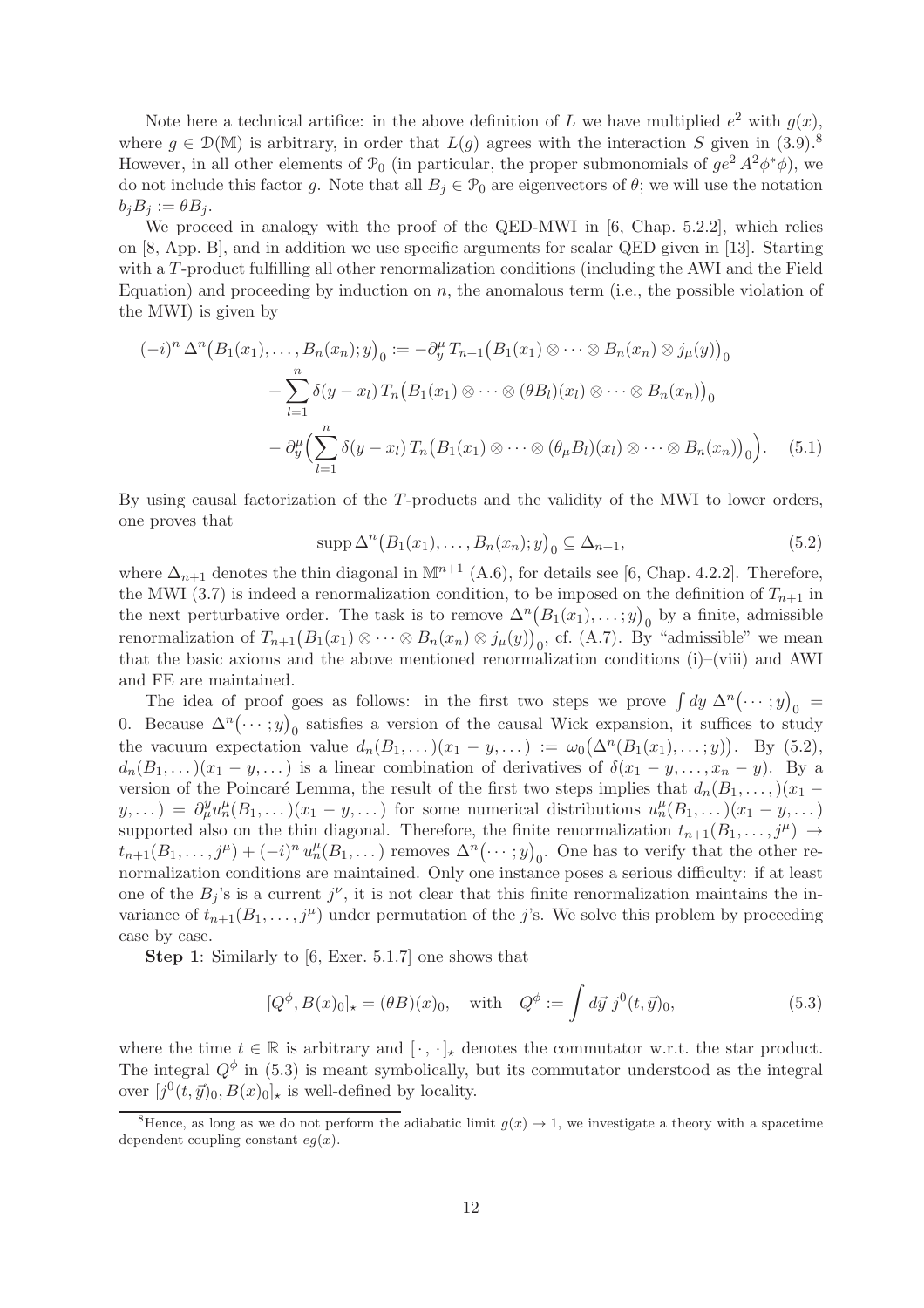As it becomes clear below in Step 2, a necessary condition for the asserted MWI (3.7) is *charge number conservation*, which is a generalization of the relation (5.3) to time-ordered products of order  $n \geq 2$ , explicitly:

$$
[Q^{\phi}, T_n (B_1(x_1) \otimes \cdots \otimes B_n(x_n))_0]_{\star} = \sum_{l=1}^n T_n (B_1(x_1) \otimes \cdots \otimes (b)l_n(x_l) \otimes \cdots \otimes B_n(x_n))_0
$$

$$
= T_n (B_1(x_1) \otimes \cdots \otimes B_n(x_n))_0 \cdot \sum_{l=1}^n b_l.
$$
(5.4)

To explain how one can satisfy this relation, we first study a necessary condition for it, which is obtained by taking the VEV of (5.4): using  $\omega_0([Q^{\phi}, F]_{\star}) = 0$  for any  $F \in \mathcal{F}$  we get

$$
t_n(B_1,...,B_n) = 0
$$
 if  $\sum_{l=1}^n b_l \neq 0$ . (5.5)

In the inductive construction of the  $T$ -products, the property  $(5.5)$  can get lost only in the extension to the thin diagonal, i.e., (5.5) is a renormalization condition. To fulfill it, we simply extend zero by zero — this is compatible with all other renormalization conditions. That  $(5.5)$ is also sufficient for  $(5.4)$  can be verified by means of the causal Wick expansion – for details see [6, Chap. 5.2.2]. So we assume in the following steps, that the T-products satisfy also (5.4). We work here with the charge number operator  $\theta$  only;  $\theta_{\mu}$  does not play any role here.

Step 2: In this step we prove that charge number conservation (5.4) is equivalent to the relation

$$
\int dy \, \Delta^n (B_1(x_1), \dots, B_n(x_n); y)_0 = 0 \; . \tag{5.6}
$$

Here, we understand the l.h.s. as a distribution in  $(x_1, \ldots, x_n)$ , i.e., smeared out with an arbitrary  $h(x_1,...,x_n) \in \mathcal{D}(\mathbb{M}^n)$ . Thanks to this and  $(5.2)$ , the integral is well defined.

For a given configuration  $(x_1, ..., x_n) \in \mathbb{M}^n$  let  $\mathcal{O} \subset \mathbb{M}$  be an open double cone (i.e., the nonempty intersection of an open forward lightcone with an open backward lightcone) with  $x_1, \ldots, x_n \in \mathcal{O}$ ; in addition let f be an arbitrary test function satifying  $f|_{\overline{0}} = 1$ . Thanks to (5.2), we may write

$$
(-i)^n \int dy \ \Delta^n (B_1(x_1), \dots, B_n(x_n); y)_0 = (-i)^n \int dy \ f(y) \ \Delta^n (B_1(x_1), \dots, B_n(x_n); y)_0
$$
  

$$
= - \int dy \ f(y) \ \partial_y^n T (B_1(x_1) \otimes \dots \otimes B_n(x_n) \otimes j_\mu(y))_0
$$
  

$$
+ \sum_{l=1}^n T (B_1(x_1) \otimes \dots \otimes (\theta B_l)(x_l) \otimes \dots \otimes B_n(x_n))_0
$$
  

$$
+ \sum_{l=1}^n \partial^\mu f(x_l) T (B_1(x_1) \otimes \dots \otimes (\theta_\mu B_l)(x_l) \otimes \dots \otimes B_n(x_n))_0,
$$
 (5.7)

where we have integrated out the  $\delta$ -distributions. Compared with [6, eqn. (5.2.20)], there is an additional term appearing in the last line. However, because  $f|_{\overline{0}} = 1$ , this term vanishes. So we may continue as in that reference: we decompose  $\partial^{\mu} f = a^{\mu} - b^{\mu}$  such that supp  $a^{\mu} \cap (\partial + \overline{V}_{-}) = \emptyset$ and supp  $b^{\mu} \cap (\mathcal{O} + \overline{V}_{+}) = \emptyset$ . By causal factorization of the T-products, the first term on the r.h.s. of (5.7) becomes

$$
j^{\mu}(a_{\mu})_0 \star T(B_1(x_1) \otimes \cdots \otimes B_n(x_n))_0 - T(B_1(x_1) \otimes \cdots \otimes B_n(x_n))_0 \star j^{\mu}(b_{\mu})_0
$$
  
= 
$$
[j^{\mu}(a_{\mu})_0, T(B_1(x_1) \otimes \cdots \otimes B_n(x_n))_0]_{\star} + T(B_1(x_1) \otimes \cdots \otimes B_n(x_n))_0 \star j^{\mu}(\partial_{\mu}f)_{0}.
$$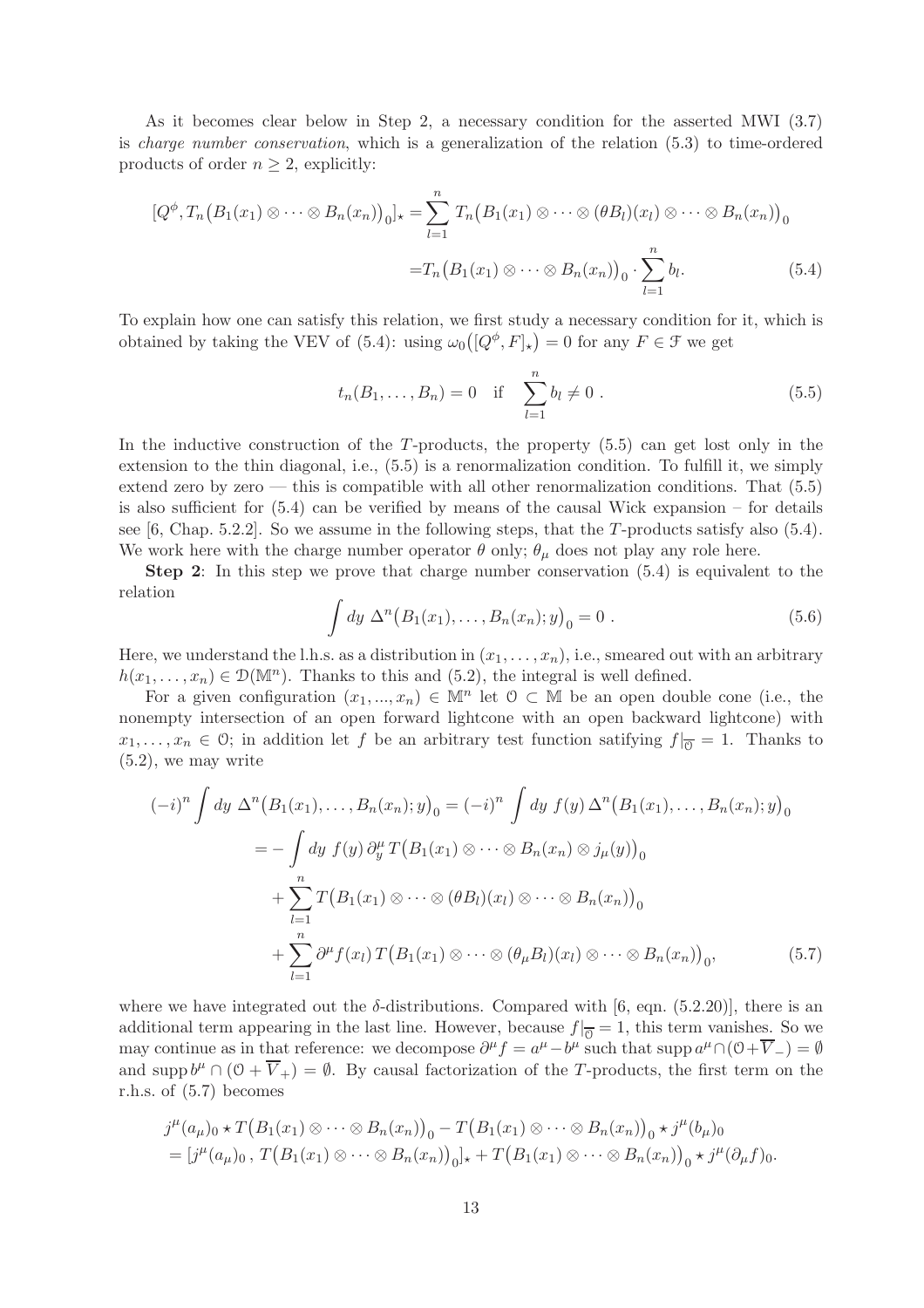The second term vanishes because  $\partial_{\mu} j_{0}^{\mu} = 0$ . From the Field Independence of T we know that  $\text{supp } T(\widetilde{B}_1(x_1) \otimes \cdots \otimes \widetilde{B}_n(x_n))_0 \subset \mathcal{O}$ ; therefore, we may vary  $a^{\mu}$  in the set

$$
\{ z \in \mathbb{M} \mid (z - x)^2 < 0 \ \forall x \in \mathcal{O} \} \quad \text{without affecting} \quad [j^{\mu}(a_{\mu})_0, T(\widetilde{B}_1(x_1) \otimes \cdots)_0]_{\star} \ .
$$

In particular we may choose for  $a_{\mu}$  a smooth approximation to  $\partial_{\mu}\theta(c-x^0) = -\delta_{\mu 0}\delta(x^0-c)$ , where  $c \in \mathbb{R}$  is a sufficiently large constant:

$$
a_{\mu}(x) = -\delta_{\mu 0} h(x^0)
$$
 with  $\int dx^0 h(x^0) = 1$ ,  $h \in \mathcal{D}([c - \varepsilon, c + \varepsilon])$ 

for some  $\varepsilon > 0$ . Then, we obtain

$$
[j^{\mu}(a_{\mu})_0, T(\ldots)_{0}]_{\star} = -\int dx^{0} h(x^{0}) \int d\vec{x} [j^{0}(x^{0}, \vec{x})_0, T(\ldots)_{0}]_{\star}
$$
  
=  $-\int d\vec{x} [j^{0}(c, \vec{x})_0, T(\ldots)_{0}]_{\star} (\int dx^{0} h(x^{0})) = -[Q^{\phi}, T(\ldots)_{0}]_{\star}.$ 

Inserting these results into (5.7), we see that charge number conservation (5.4) implies the assertion (5.6).

Step 3: Following the proof of the QED-MWI we list some structural properties of the anomalous term  $\Delta^n(\cdots)$  defined in (5.1), for the validity of these properties see the above mentioned references.

First,  $\Delta^{n}(\cdots)$  satisfies the following version of the causal Wick expansion (cf. (A.2)):

$$
\Delta^{n}\big(B_1(x_1),\ldots,B_n(x_n);y\big)=\sum_{\underline{B}_1\subseteq B_l}d_n(\underline{B}_1,\ldots,\underline{B}_n)(x_1-y,\ldots)\,\overline{B}_1(x_1)\cdots\overline{B}_n(x_n)\,,\qquad(5.8)
$$

where the sum runs over all submonomials  $B_l$  of  $B_l$  (where  $1 \leq l \leq n$ ), and

$$
d_n(B_1, ..., B_n)(x_1 - y, ..., x_n - y) := \omega_0\Big(\Delta^n\big(B_1(x_1), ..., B_n(x_n); y\big)\Big) \in \mathcal{D}'(\mathbb{M}^n). \tag{5.9}
$$

If  $B_j = L$  and  $\underline{B}_j$  is a proper submonomial of  $ge^2 A^2 \phi^* \phi$ , we include the factor  $g(x_j)$ in  $\overline{B}_j(x_j)$ . This is consistent, since, due to  $T(\cdots \otimes g(x_j)(A^2\phi^*\phi)(x_j) \otimes \cdots) = g(x_j)T(\cdots \otimes g(x_j))$  $(A^2\phi^*\phi)(x_j)\otimes\cdots),$  it holds that  $\Delta^n(\ldots,g(x_j)(A^2\phi^*\phi)(x_j),\ldots,y)=g(x_j)\Delta^n(\ldots,(A^2\phi^*\phi)(x_j),\ldots,y).$ 

The validity of (5.8) can be traced back to the validity of the causal Wick expansion for the T-products appearing on the r.h.s. of  $(5.1)$ ; the fact that there is no term in  $(5.8)$  coming from proper submonomials of  $\partial^{\mu} j_{\mu}$  is due to the validity of the axiom FE – for details see [6, Thm. 4.3.1] and Chap. 5.2.2].

If one of the  $B_j$ 's is linear in the basic fields, e.g.,  $B_1 = \partial^a \phi$  with  $a \in \mathbb{N}^4$ , the axiom FE determines *uniquely*  $T_{n+1}(\partial^a \phi(x_1) \otimes \cdots \otimes j_\mu(y))$  in terms of  $T_k$  with  $k \leq n$ , that is, there is no freedom to remove  $\Delta^n(\partial^a \phi(x_1) \otimes \cdots)$  by a finite renormalization of this T-product. However, as verified in [6, Exer. 4.3.3], the validity of the axiom FE implies that  $\Delta^{n}(\cdots)$  vanishes in this case. Therefore, on the r.h.s. of  $(5.8)$ , the sum is restricted to submonomials  $\underline{B}_l$  of  $B_l$  which are at least quadratic in the basic fields for all l.

From (5.2) we conclude that  $d_n(B_1, \ldots, B_n)(x_1 - y, \ldots, x_n - y)$  is a linear combination of derivatives of  $\delta(x_1 - y, \ldots, x_n - y)$ . Using in addition a version of the Poincaré Lemma (more precisely, [6, Lemma 4.5.1]), the property

$$
\int dy d_n(B_1,\ldots,B_n)(x_1-y,\ldots,x_n-y)=0
$$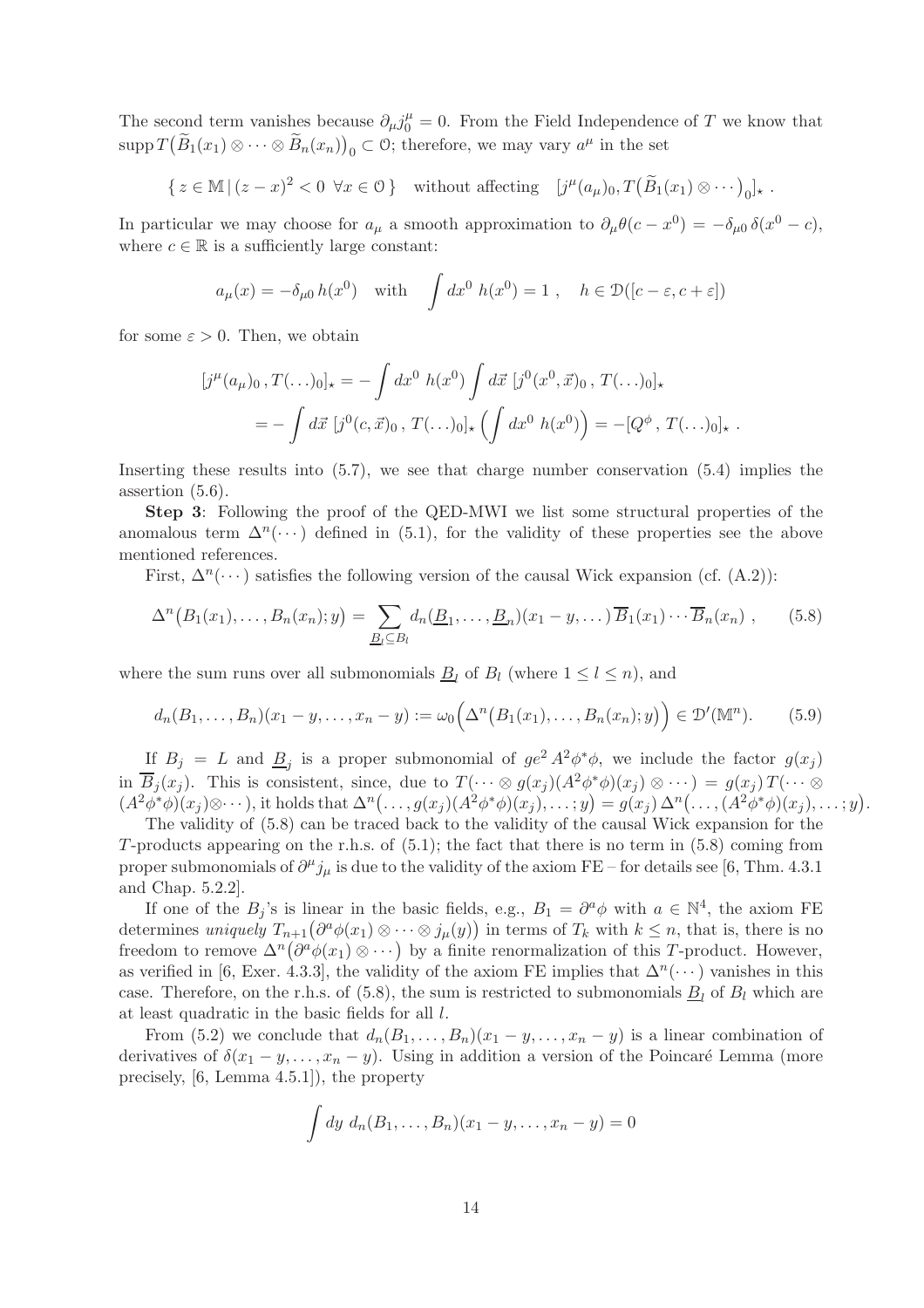(which is obtained by taking the VEV of the corresponding relation for  $\Delta^n$  (5.6)) implies that we can write  $d(B_1, \ldots, B_n)$  as

$$
d_n(B_1, \ldots, B_n)(x_1 - y, \ldots, x_n - y) = \partial_{\mu}^y u_n^{\mu}(B_1, \ldots, B_n)(x_1 - y, \ldots, x_n - y)
$$
(5.10)

where  $u_n^{\mu}(B_1,\ldots,B_n)$  is Lorentz covariant and of the form

$$
u_n^{\mu}(B_1, ..., B_n)(x_1 - y, ...) = \sum_{a \in \mathbb{N}^{4n}} C_a(B_1, ..., B_n) \partial^a \delta(x_1 - y, ...).
$$
 (5.11)

Since  $d_n(B_1,\ldots,B_n)$  is defined by the VEV of the r.h.s. of  $(5.1)$ ,<sup>9</sup>

$$
(-i)^{n} d_{n}(B_{1},...,B_{n})(x_{1}-y,...,x_{n}-y) := -\partial_{\mu}^{y} t_{n+1}(B_{1},...,B_{n},j^{\mu})(x_{1}-y,...,x_{n}-y)
$$
  
+ 
$$
\sum_{l=1}^{n} b_{l} \delta(y-x_{l}) t_{n}(B_{1},...,B_{n})(x_{1}-x_{n},...,x_{n-1}-x_{n})
$$
  
- 
$$
\partial_{\mu}^{y} \Biggl(\sum_{l=1}^{n} \delta(y-x_{l}) t_{n}(B_{1},...,(\theta^{\mu}B_{l}),...,B_{n})(x_{1}-x_{n},...,x_{n-1}-x_{n})\Biggr), \qquad (5.12)
$$

we obtain an upper bound for the scaling degree of  $d_n(B_1, \ldots, B_n)$  by the maximum of the scaling degrees of the terms standing on the r.h.s. of (5.12). Proceeding this way, we see that the sum over  $a$  in  $(5.11)$  is bounded by

$$
|a| \le \omega(B_1, ..., B_n) - 1
$$
 where  $\omega(B_1, ..., B_n) := \sum_{j=1}^n \dim B_j + 4 - 4n.$  (5.13)

Step 4: Obviously, the finite renormalization

$$
t_{n+1}(B_1,\ldots,B_n,j^{\mu}) \rightarrow t_{n+1}(B_1,\ldots,B_n,j^{\mu}) + (-i)^n u_n^{\mu}(B_1,\ldots,B_n)
$$
(5.14)

removes the anomalous term  $d_n(B_1, \ldots, B_n)$ . Looking at the causal Wick expansion of  $\Delta_n$  (5.8) we conclude: performing the finite renormalization (5.14) for all  $B_1, \ldots, B_n \in \mathcal{P}_0$  being at least quadratic in the basic fields, the MWI (3.7) is proved for all  $B_1, \ldots, B_n \in \mathcal{P}_0$ , provided that all these finite renormalizations are admissible, that is, they maintain the basic axioms and the renormalization conditions (v)-(viii), AWI and FE.

This is obvious for<sup>10</sup> (i) Linearity (the set  $\mathcal{P}_0$  is linearly independent), (iv) Causality, (v) Field Independence, (vii) Poincaré Covariance and FE Field Equation (all  $B_i$ 's in (5.14) are at least bilinear in the basic fields). The maintenance of the axiom (viii) Scaling Degree follows from (5.13).

Concerning the axiom (vi) \*-Structure, first note that  $d_n(B_1^*, \ldots, B_n^*) = \overline{d_n(B_1, \ldots, B_n)}$  [6, formula (5.2.26)]. Hence, to preserve this axiom, we may replace  $u_n(B_1, \ldots, B_n)$  by  $\frac{1}{2}(u_n(B_1, \ldots, B_n)+$  $u_n(B_1^*,\ldots,B_n^*)$ .

To maintain the axiom AWI, we also perform a finite renormalization of  $t_{n+1}(B_1, \ldots, \partial B_j, \ldots, j^{\mu})$ and  $(B_1,\ldots,B_n,\partial^\nu j^\mu)$  such that the renormalized  $t_{n+1}$  satisfies the AWI:  $\partial_{x_j}t_{n+1}(\ldots,B_j,\ldots)=$  $t_{n+1}(\ldots,\partial B_i,\ldots)$ . In particular, for  $B_i = \phi \phi^*$  we may renormalize  $t_{n+1}(\ldots,\partial B_i,\ldots)$  independently from the renormalization of  $t_{n+1}(\ldots,j,\ldots)$ , since  $j = i(\phi \partial \phi^* - (\partial \phi)\phi^*)$ . The validity of the AWI for  $t_{n+1}$  implies the validity of the AWI for the pertinent  $T_{n+1}$  constructed by the causal Wick expansion, as explained in [6, Chap. 3.2.4, Step 3]. (The wave front set condition poses no problem by translation invariance of  $u_n^{\mu}$ , cf. [6, Remark 1.2.6].)

<sup>&</sup>lt;sup>9</sup>See (A.5) for the definition of  $t_{n+1}$  and  $t_n$ , respectively.

 $10$ We use the numbering of the axioms given in Appendix A.1.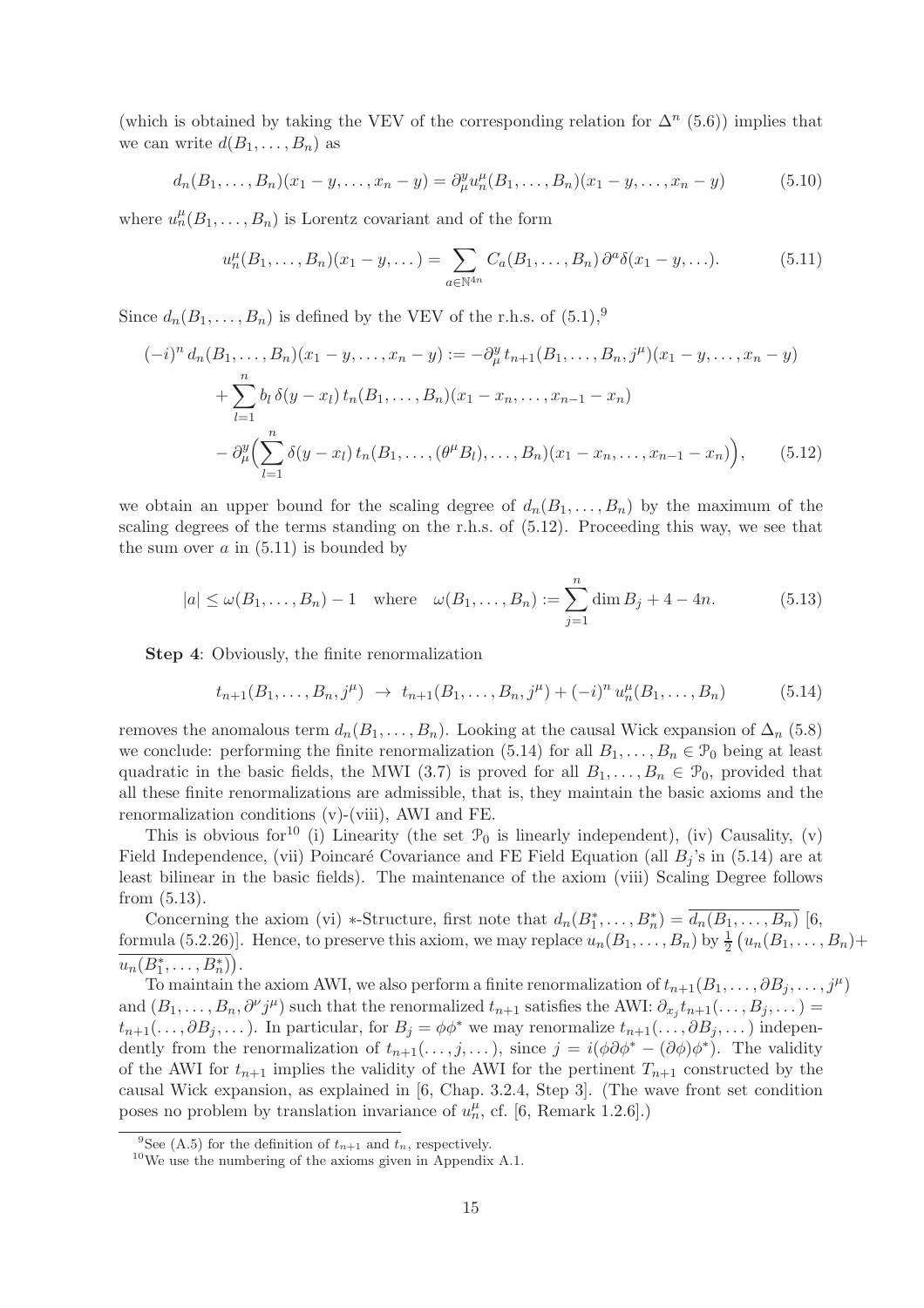Only the maintenance of the axiom (iii) Symmetry poses a serious difficulty: if at least one of the  $B_j$ 's is a current  $j^{\nu}$ , it is not clear whether the finite renormalization (5.14) preserves the invariance of

$$
t_{n+1}(B_1,\ldots,B_l,j^{\nu_1},\ldots,j^{\nu_k},j^{\mu})(x_{11}-y,\ldots,x_{1l}-y,x_{21}-y,\ldots,x_{2k}-y) \qquad (5.15)
$$

(where  $l + k = n$ ) under the permutations of the entries pertaining to the currents, that is, under  $(x_{2r}, \nu_r) \leftrightarrow (y, \mu)$  for all  $1 \leq r \leq k$ . Taking additionally into account that  $u_n^{\mu}(B_1, \ldots, B_n)$ is not uniquely determined by  $d_n(B_1, \ldots, B_n)$  (one may add to  $u_n^{\mu}$  some  $\tilde{u}_n^{\mu}$  with  $\partial_{\mu}^y \tilde{u}_n^{\mu} = 0$ ), the remaining task can be formulated as follows: for any  $B_1, \ldots, B_l \in \mathcal{P}_0 \setminus \{j^\nu\}$  being at least quadratic in the basic fields, with  $l \leq n-1$ , and satisfying

$$
1 \le \omega(B_1, \dots, B_l, j^{\nu_1}, \dots, j^{\nu_{n-l}}) = \sum_{s=1}^l \dim B_s + 4 - n - 3l \tag{5.16}
$$

(where dim  $j^{\nu} = 3$  is used), we have to find distributions  $u_n^{\mu}(B_1,\ldots,B_l,j^{\nu_1},\ldots,j^{\nu_k})$  of the form (5.11) having the same permutation symmetries and the same Lorentz covariance properties as  $t_{n+1}(B_1,\ldots,B_l,j^{\nu_1},\ldots,j^{\nu_k},j^{\mu})$ , and which fulfil the equation (5.10) for  $d_n(B_1,\ldots,B_l,j^{\nu_k},j^{\mu})$  $j^{\nu_1}, \ldots, j^{\nu_k}$  given by  $(5.12)$ .

Looking at (5.10), note that even if the distributions  $d_n = \partial_\mu^y u_n^\mu$  are invariant under the action on coordinates and indices of a group G of permutations  $\pi$ , and the operation  $\partial_{\mu}^{y}$  commutes with this action, then  $u_n$  does in general not share this symmetry; but we may redefine it such that it does. In detail, calling  $p_{\pi}$  the relevant representation of  $\pi$  and  $p := \frac{1}{|G|} \sum_{\pi \in G} p_{\pi}$  the symmetrizer, we may replace

$$
u_n
$$
 by  $pu_n$ , because  $\partial_{\mu}^{y}(pu_n^{\mu}) = p(\partial_{\mu}^{y}u_n^{\mu}) = pd_n = d_n.$  (5.17)

For some *n*-tuples  $(B_1, \ldots, B_l, j^{\nu_1}, \ldots, j^{\nu_{n-l}})$  satisfying (5.16), we know that  $d_n(B_1, \ldots, B_l)$  $j^{\nu_1}, \ldots, j^{\nu_{n-l}}$  = 0 due to *charge number conservation (CNC)* or *Furry's theorem (FT)*. In detail:  $CNC$  By using  $(5.5)$ 

> $(B_1, \ldots, B_l, j^{\nu_1}, \ldots, j^{\nu_{n-l}})$  satisfying  $\sum_l$  $s=1$  $b_s \neq 0$

all distributions  $t_{n+1}(\ldots)$  and  $t_n(\ldots)$  appearing on the r.h.s. of (5.12) vanish, hence  $d_n(\ldots)=0.$ 

**FT** *Charge conjugation* is a linear operator  $\beta_C : \mathcal{F} \to \mathcal{F}$  which is given by the relations

$$
\beta_C(\partial^a \phi(x)) = \eta_C \partial^a \phi^*(x), \quad \beta_C(\partial^a \phi^*(x)) = \overline{\eta}_C \partial^a \phi(x) \quad \text{and} \quad \beta_C(\partial^a A^\mu(x)) = -(\partial^a A^\mu(x)),
$$

where  $\eta_C \in \{ z \in \mathbb{C} \mid |z| = 1 \}$  is a fixed number, and by

$$
\beta_C \langle f_{p,n,l}^{\mu_1\dots}, (\otimes_{i=1}^p A_{\mu_i}) \otimes \phi^{\otimes n} \otimes (\phi^*)^{\otimes l} \rangle := \langle f_{p,n,l}^{\mu_1\dots}, (\otimes_{i=1}^p \beta_C A_{\mu_i}) \otimes (\beta_C \phi)^{\otimes n} \otimes (\beta_C \phi^*)^{\otimes l} \rangle
$$

(where (1.3) is used); for details about charge conjugation in the star-product formalism of this paper see [6, Chap. 5.1.5].

*Charge Conjugation Invariance* is the condition

$$
\beta_C \circ T_n = T_n \circ \beta_C^{\otimes n} \tag{5.18}
$$

on the T-product. Analogously to spinor QED (see, e.g.,  $[6,$  Chap. 5.1.5] again), one verifies that this is an additional renormalization condition, which can be fulfilled such that all other renormalization conditions are preserved.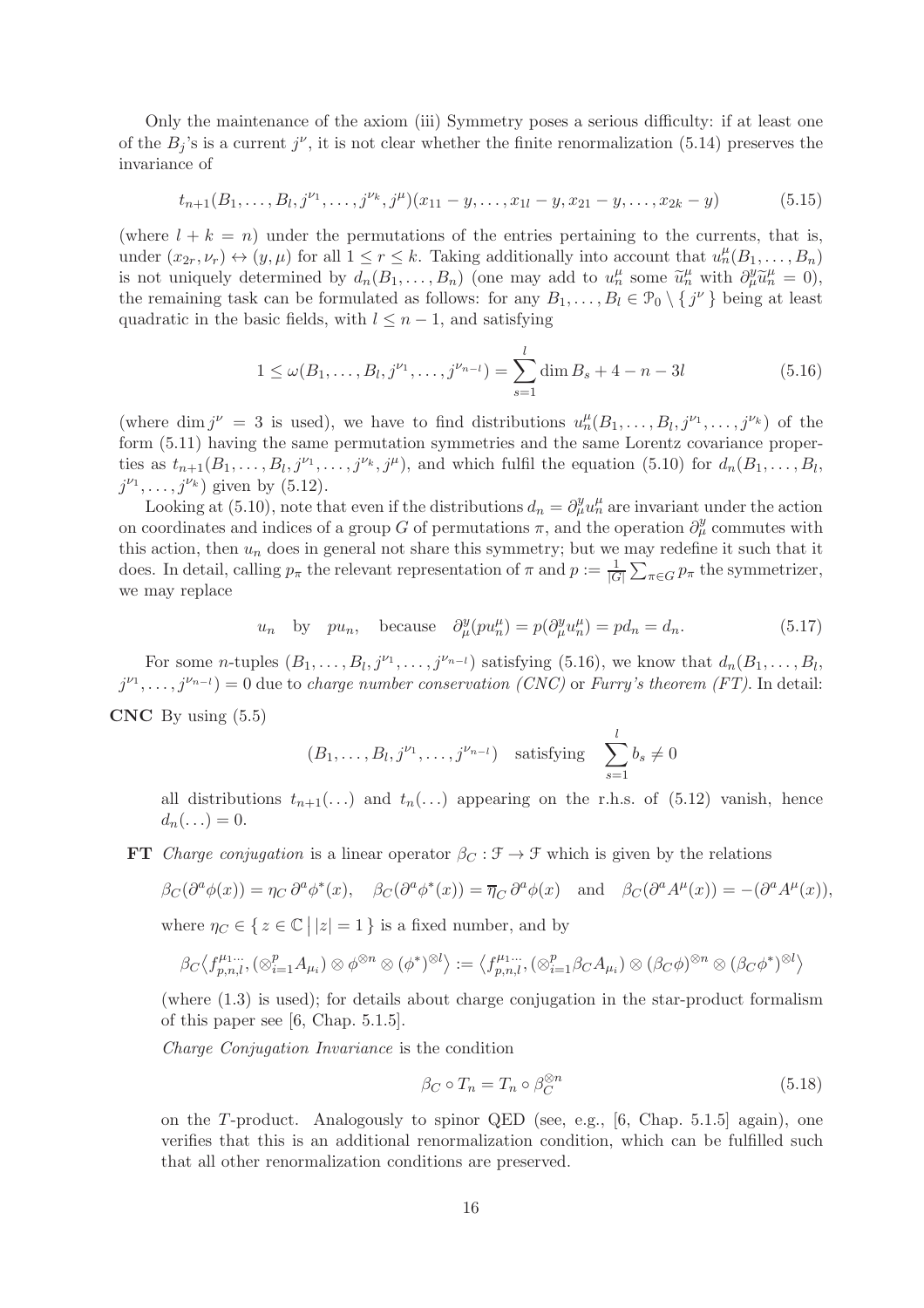*Furry's theorem* is a consequence of (5.18), obtained by using that  $\omega_0 \circ \beta_C = \omega_0$ . It states: Let  $A_i, B_j \in \mathcal{P}, i = 1, \ldots, r, j = 1, \ldots, s$  with  $\beta_C A_i = A_i$  and  $\beta_C B_j = -B_j$  for all i, j. Then it holds that

$$
t_{r+s}(A_1, \dots, A_r, B_1, \dots, B_s) = 0 \quad \text{if } s \text{ is odd.} \tag{5.19}
$$

Looking at the definition of  $d_n(\ldots)$  (5.12) for the *n*-tuples

$$
(L,\ldots,L,j,j),\quad (L,\ldots,L,A\phi^*\phi,j),
$$

we verify that all distributions  $t_{n+1}(\ldots)$  and  $t_n(\ldots)$  appearing on the r.h.s. vanish, due to (5.19), hence  $d_n(\ldots) = 0$ . For this verification we also use the following relations:

$$
\beta_C L = L, \quad \beta_C j^{\mu} = -j^{\mu}, \quad \theta L = 0, \quad \theta j = 0, \quad \theta^{\mu} L = -2ieA^{\mu} \phi^* \phi,
$$
  

$$
\beta_C (A^{\mu} \phi^* \phi) = -A^{\mu} \phi^* \phi, \quad \beta_C (\theta^{\mu} j^{\nu}) = \theta^{\mu} j^{\nu}, \quad \theta (A \phi^* \phi) = 0, \quad \theta^{\mu} (A^{\nu} \phi^* \phi) = 0.
$$

There remain the n-tuples listed in the following table, that we shall study case-by-case. In each case, the distribution  $u_n^{\mu}(\cdots)$  for the finite renormalization in (5.14) stands for a Lorentz tensor of rank  $\geq 2$  according to the entries  $B_1, \ldots, B_n$ . It is a multiple of the total  $\delta$ -distribution in all arguments in all cases except Case 1, where the scaling degree admits two derivatives. Therefore, we begin with the simpler cases 3 and 2, before we turn to the more delicate case 1. We use the labelling of the x variables (i.e., of the arguments of  $B_1, \ldots, B_n$ ) indicated in (5.15).

| $B_1,\ldots,B_n$                                                                                        | $\omega(B_1,\ldots,B_n)$ | case number    |
|---------------------------------------------------------------------------------------------------------|--------------------------|----------------|
| $\underline{L}, \dots, \underline{L}, j^{\nu}$                                                          | 3                        | 1              |
| $n-1$<br>$\underline{L},\dots,\underline{L},j^{\nu_1},j^{\nu_2},j^{\nu_3}$                              | 1                        | 2a             |
| $n-3$<br>$\underline{L}, \dots, \underline{L}, A^{\nu_1} \phi^* \phi, A^{\nu_2} \phi^* \phi, j^{\nu_3}$ | 1                        | 2 <sub>b</sub> |
| $n-3$<br>$\underline{L}, \dots, \underline{L}, A^{\nu_1} \phi^* \phi, j^{\nu_2}, j^{\nu_3}$             | 1                        | 2c             |
| $n-3$<br>$\underline{L}, \ldots, \underline{L}, \phi^* \phi, j^\nu$                                     | 1                        | 3              |
| $n-2$<br>$\underline{L, \ldots, L}, A^2, j^\nu$                                                         | 1                        | 3              |
| $n-2$<br>$\underline{L, \ldots, L}, A^2\phi, A^2\phi^*, j^\nu$                                          | 1                        | 3              |
| $n-3$<br>$\underline{L, \ldots, L}, A \partial \phi, A \partial \phi^*, j^\nu$                          | 1                        | 3              |
| $n-3$<br>$\underline{L, \ldots, L}, A^2\phi, A\partial\phi^*, j^\nu$                                    | 1                        | 3              |
| $n-3$<br>$L, \ldots, L, A\partial\phi, A^2\phi^*, j^\nu$                                                | 1                        | 3              |
| $n\!-\!3$                                                                                               |                          |                |

**Cases 3:** By (5.10)–(5.13), the renormalization is a Lorentz tensor  $u_n^{\mu\nu}$  of rank 2. The only possibility is

$$
u_n^{\mu\nu}(x_{11}-y,\ldots,x_2-y)=C\,g^{\mu\nu}\,\delta(x_{11}-y,\ldots,x_2-y),
$$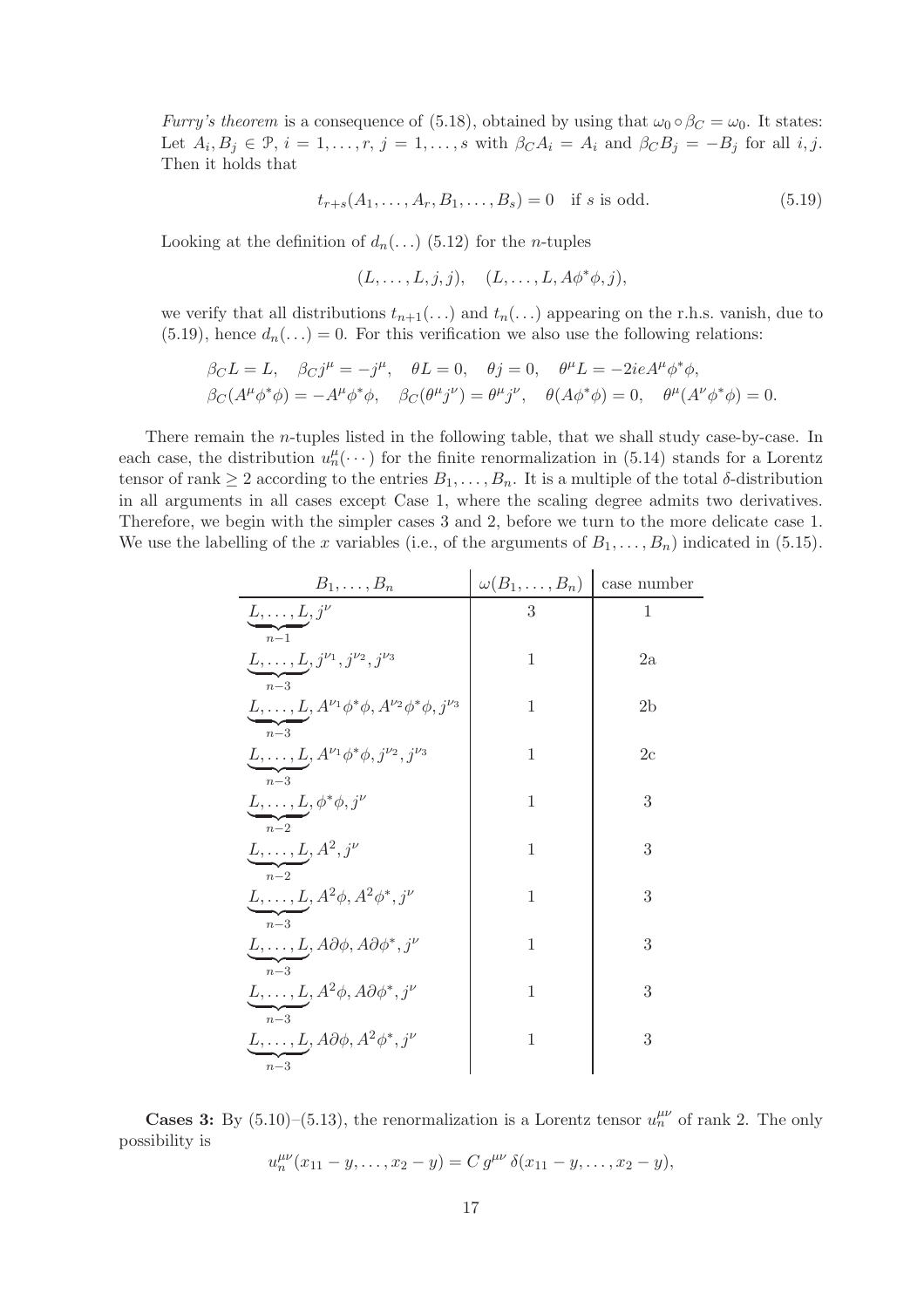for some  $C \in \mathbb{C}$ . Obviously,  $u_n^{\mu\nu}(\ldots, x_2 - y)$  is invariant under  $(\nu, x_2) \leftrightarrow (\mu, y)$ , hence, the finite renormalization (5.14) is admissible in this case.

**Cases 2a,b,c:** Here,  $u_n^{\mu}$  is a Lorentz tensor of rank 4 which is a multiple of the  $\delta$ -distribution,

$$
u_n^{\mu\nu_1\nu_2\nu_3}(x_{11} - y, \dots, x_{21} - y, \dots, x_{23} - y) =
$$
\n
$$
(C_1 g^{\mu\nu_1} g^{\nu_2\nu_3} + C_2 g^{\mu\nu_2} g^{\nu_1\nu_3} + C_3 g^{\mu\nu_3} g^{\nu_1\nu_2}) \prod_{r=1}^{n-3} \delta(x_{1r} - y) \cdot \prod_{s=1}^3 \delta(x_{2s} - y),
$$
\n(5.20)

for some  $C_k \in \mathbb{C}$ . The totally antisymmetric tensor  $e^{\mu\nu_1\nu_2\nu_3}$  is ruled out because we may redefine  $u_n^{\mu\nu_1\nu_2\nu_3}$  such that it is symmetric under  $(\nu_{s_1}, x_{2s_1}) \leftrightarrow (\nu_{s_2}, x_{2s_2})$  for at least one pair  $(s_1, s_2)$ , see (5.17). Similarly, up to a redefinition of  $u_n$ , we may assume that  $u_n^{\mu\nu_1\nu_2\nu_3}$  shares the symmetry of  $d_n^{\nu_1 \nu_2 \nu_3}(B_1, \ldots, j^{\nu_3})$  under permutation(s) of the pairs

$$
\begin{cases}\n(\nu_1, x_{21}), (\nu_2, x_{22}), (\nu_3, x_{23}) & \text{in case } 2a \\
(\nu_1, x_{21}), (\nu_2, x_{22}) & \text{in case } 2b \\
(\nu_2, x_{22}), (\nu_3, x_{23}) & \text{in case } 2c\n\end{cases}
$$
\n(5.21)

Consequently

$$
\begin{cases}\nC_1 = C_2 = C_3 & \text{in case 2a} \\
C_1 = C_2 & \text{in case 2b} \\
C_2 = C_3 & \text{in case 2c}\n\end{cases}
$$
\n(5.22)

Hence, in cases 2a and 2b we have accomplished that  $u_n^{\mu\nu_1\nu_2\nu_3}$  has the needed permutation symmetries to be an admissible finite renormalization.

In the case 2c, the symmetry of  $u_n^{\mu\nu_1\nu_2\nu_3}$  under permutations of the three currents requires  $C_1 = C_2 = C_3$ , which is not already secured by (5.22). To complete the proof for case 2c, we claim that

$$
\partial_{\nu_3}^{x_{23}} d_n(L, \dots, L, A^{\nu_1} \phi^* \phi, j^{\nu_2}, j^{\nu_3}) (x_{11} - y, \dots, x_{21} - y, \dots, x_{23} - y) \tag{5.23}
$$

is invariant under  $x_{23} \leftrightarrow y$ . To verify this claim, we insert the definition of  $d_n$  (5.12). Up to a global prefactor  $i^n$  we obtain for  $\partial_{\nu_3}^{x_{23}}d_n$  the following sum of terms:<sup>11</sup>

$$
-\partial_{\nu_3}^{x_{23}} \partial_{\mu}^{y} t_{n+1} \big( L(x_{11}), \dots, (A^{\nu_1} \phi^* \phi)(x_{21}), j^{\nu_2}(x_{22}), j^{\nu_3}(x_{23}), j^{\mu}(y) \big)
$$
(5.24)

$$
-\sum_{l=1}^{n-3} \partial_{\mu}^{y} \delta(y-x_{1l}) \partial_{\nu_{3}}^{x_{23}} t_{n}(L(x_{11}),\ldots,(\theta^{\mu} L)(x_{1l}),\ldots,(A^{\nu_{1}} \phi^{*} \phi)(x_{21}),j^{\nu_{2}}(x_{22}),j^{\nu_{3}}(x_{23})) \quad (5.25)
$$

+ 2*ie* 
$$
\partial_y^{\nu_2} \delta(y - x_{22}) \partial_{\nu_3}^{x_{23}} t_n \big( L(x_{11}), \dots, (A^{\nu_1} \phi^* \phi)(x_{21}), (\phi^* \phi)(x_{22}), j^{\nu_3}(x_{23}) \big)
$$
 (5.26)

+ 2*ie* 
$$
\partial_{\mu}^{y} \partial_{x_{23}}^{\mu} \Big( \delta(y - x_{23}) t_n \big( L(x_{11}), \dots, (A^{\nu_1} \phi^* \phi)(x_{21}), j^{\nu_2}(x_{22}), (\phi^* \phi)(x_{23}) \big) \Big).
$$
 (5.27)

Obviously, the terms (5.24) and (5.27) are individually invariant under  $x_{23} \leftrightarrow y$ . To show this for

<sup>&</sup>lt;sup>11</sup>We work here with a modified notation, which ignores that  $t_{n+1}$  and  $t_n$  depend on the relative coordinates only; however, it makes the computation more intelligible.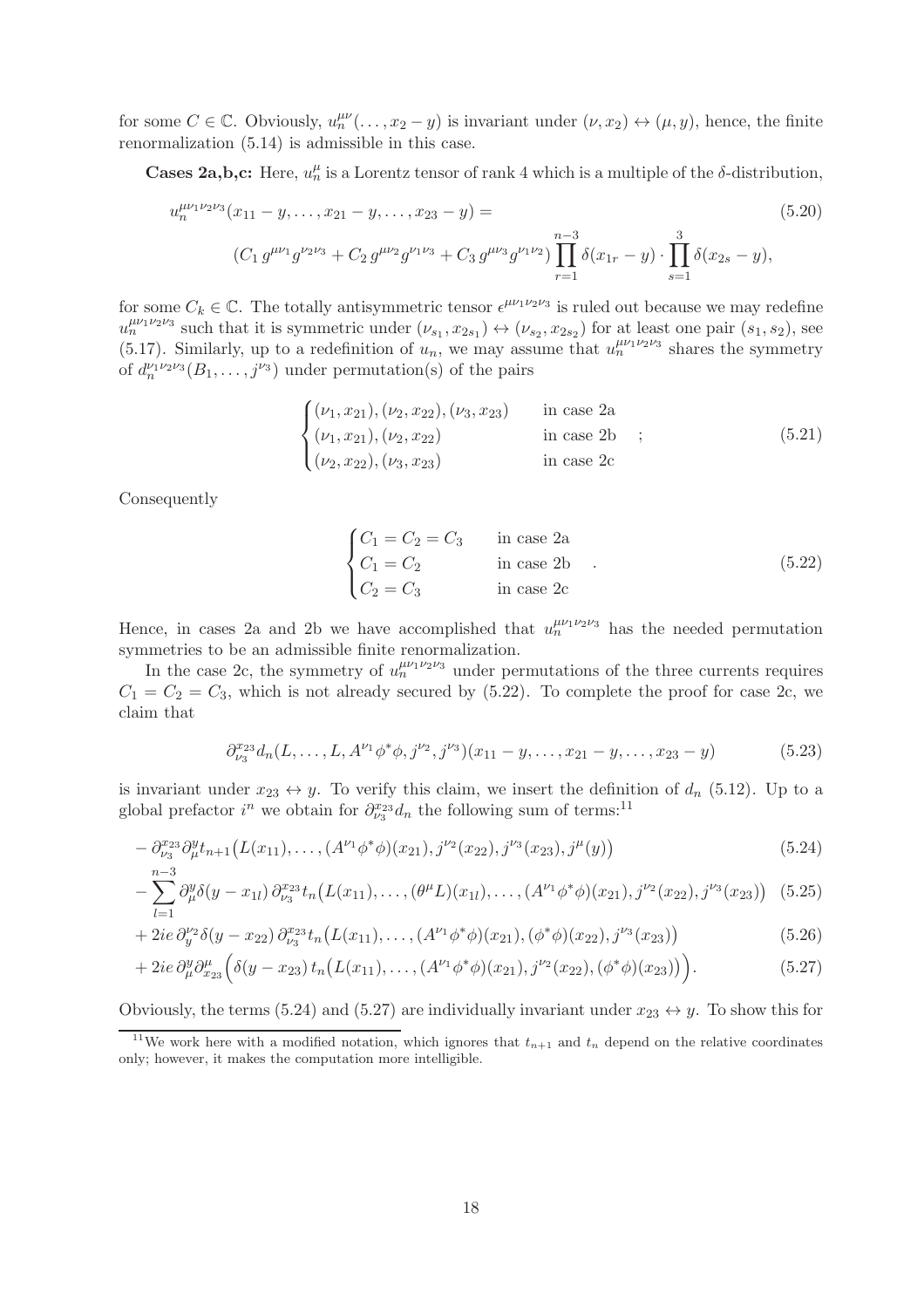the sum of the remaining terms, we insert the MWI to order  $(n - 1)$ , which holds by induction:

$$
[(5.25)] = \sum_{l \neq k} \partial_{\mu}^{y} \delta(y - x_{1l}) \partial_{\nu_{3}}^{x_{23}} \delta(x_{23} - x_{1k})
$$
  
 
$$
\cdot t_{n-1}(\dots, (\theta^{\mu} L)(x_{1l}), \dots, (\theta^{\nu_{3}} L)(x_{1k}), \dots, (A^{\nu_{1}} \phi^{*} \phi)(x_{21}), j^{\nu_{2}}(x_{22}))
$$
 (5.28)

$$
-2ie\sum_{l}\partial_{\mu}^{y}\delta(y-x_{1l})\partial_{x_{23}}^{y_{2}}\delta(x_{23}-x_{22})
$$
\n(5.29)

$$
t_{n-1}(\ldots, (\theta^{\mu}L)(x_{1l}), \ldots, (A^{\nu_1}\phi^*\phi)(x_{21}), (\phi^*\phi)(x_{22})),
$$
  
\n
$$
[(5.26)] = -2ie \sum_{l} \partial_{y}^{\nu_2} \delta(y - x_{22}) \partial_{\nu_3}^{x_{23}} \delta(x_{23} - x_{1l})
$$
  
\n
$$
\cdot t_{n-1}(\ldots, (\theta^{\nu_3}L)(x_{1l}), \ldots, (A^{\nu_1}\phi^*\phi)(x_{21}), (\phi^*\phi)(x_{22})).
$$
\n(5.30)

We see that (5.28) is separately invariant under  $x_{23} \leftrightarrow y$  and that the sum (5.29)+(5.30) also has this symmetry. Hence, the asserted symmetry of (5.23) holds indeed true.

So we know that

$$
0 = \partial_{\nu_3}^{x_{23}} \partial_{\mu}^{y} u_n^{\mu}(L, \ldots, A^{\nu_1} \phi^* \phi, j^{\nu_2}, j^{\nu_3})(x_{11} - y, \ldots, x_{21} - y, \ldots, x_{23} - y) - (x_{23} \leftrightarrow y).
$$

Inserting the formula (5.20) for  $u_n^{\mu\nu_1\nu_2\nu_3}$  into this expression and taking into account that  $C_2 = C_3$  $(5.22)$ , we obtain that  $C_1 = C_2 (= C_3)$ . Hence, also in the case 2c,  $u_n^{\mu\nu_1\nu_2\nu_3}$  is an admissible finite renormalization.

**Case 1:** Here,  $u_n^{\mu\nu}$  is defined by

$$
- \frac{\partial_y^y}{\partial_\mu^y} t_{n+1} \left( \overbrace{L, \ldots, L}^{m:=n-1}, j^\nu, j^\mu \right) (x_{11} - y, \ldots, x_{1m} - y, x_2 - y)
$$
  
\n
$$
- \sum_{l=1}^m \frac{\partial_y^y}{\partial y} (y - x_{1l}) t_n \left( L, \ldots, (\theta^\mu L), \ldots, L, j^\nu \right) (x_{11} - x_2, \ldots, x_{1m} - x_2)
$$
  
\n
$$
+ 2i \frac{\partial_y^y}{\partial y} \left( \delta(y - x_2) t_n \left( L, \ldots, L, \phi^* \phi \right) (x_{11} - x_2, \ldots, x_{1m} - x_2) \right)
$$
  
\n
$$
=: (-i)^n \frac{\partial_y^y}{\partial n} u_n^{\mu \nu} (x_{11} - y, \ldots, x_{1m} - y, x_2 - y), \tag{5.31}
$$

where  $u_n^{\mu\nu}$  is a Lorentz tensor of rank 2 which is a polynomial in derivatives of the  $\delta$ -distribution of order  $\leq$  2. Taking again into account (5.17), the terms  $\sim \varepsilon^{\mu\nu\alpha\beta}\partial_{\alpha}^{x_i}\partial_{\beta}^{x_j}$  $\int_{\beta}^{\mu_j}$  are ruled out by their antisymmetry. Hence,  $u_n^{\mu\nu}$  must be of the form

$$
u_n^{\mu\nu}(\ldots) = \left(g^{\mu\nu}\sum_{i,j} a_{ij}\,\partial_i^{\alpha}\partial_j^{\alpha} + \sum_{i,j} b_{ij}\,\partial_i^{\mu}\partial_j^{\nu} + g^{\mu\nu}c_0\right)\delta(x_{11} - y, \ldots, x_{1m} - y, x_2 - y),
$$
  
for some  $a_{ij}, b_{ij}, c_0 \in \mathbb{C}$  and with  $i, j \in \{11, ..., 1m, x_2\}$ . (5.32)

We have to show that  $u_n^{\mu\nu}$  is invariant under  $(\nu, x_2) \leftrightarrow (\mu, y)$ . Obviously, for the c<sub>0</sub>-term this holds true; hence we may omit this term in the following.

Since the l.h.s. of (5.31) is invariant under permutations of  $x_{11}, \ldots, x_{1m}$ , up to a redefinition (5.17), we may assume that  $u_n^{\mu\nu}$  shares this permutation symmetry. We now write down all possible contributions with two derivatives to  $u_n^{\mu\nu}$  satisfying this symmetry:

$$
g^{\mu\nu}\sum_{k}\Box_{k} \qquad \qquad \sum_{k}\partial_{k}^{\mu}\partial_{k}^{\nu} \qquad \qquad g^{\mu\nu}\sum_{k\neq l}\partial_{k}^{\alpha}\partial_{l\alpha} \qquad \qquad \sum_{k\neq l}\partial_{k}^{\mu}\partial_{l}^{\nu},
$$

$$
g^{\mu\nu}\partial_{2\alpha}\sum_{k}\partial_{k}^{\alpha} \qquad \qquad \partial_{2}^{\mu}\sum_{k}\partial_{k}^{\nu} \qquad \qquad \partial_{2}^{\nu}\sum_{k}\partial_{k}^{\mu} \qquad \qquad g^{\mu\nu}\Box_{2} \qquad \qquad \partial_{2}^{\mu}\partial_{2}^{\nu} \qquad \qquad (5.33)
$$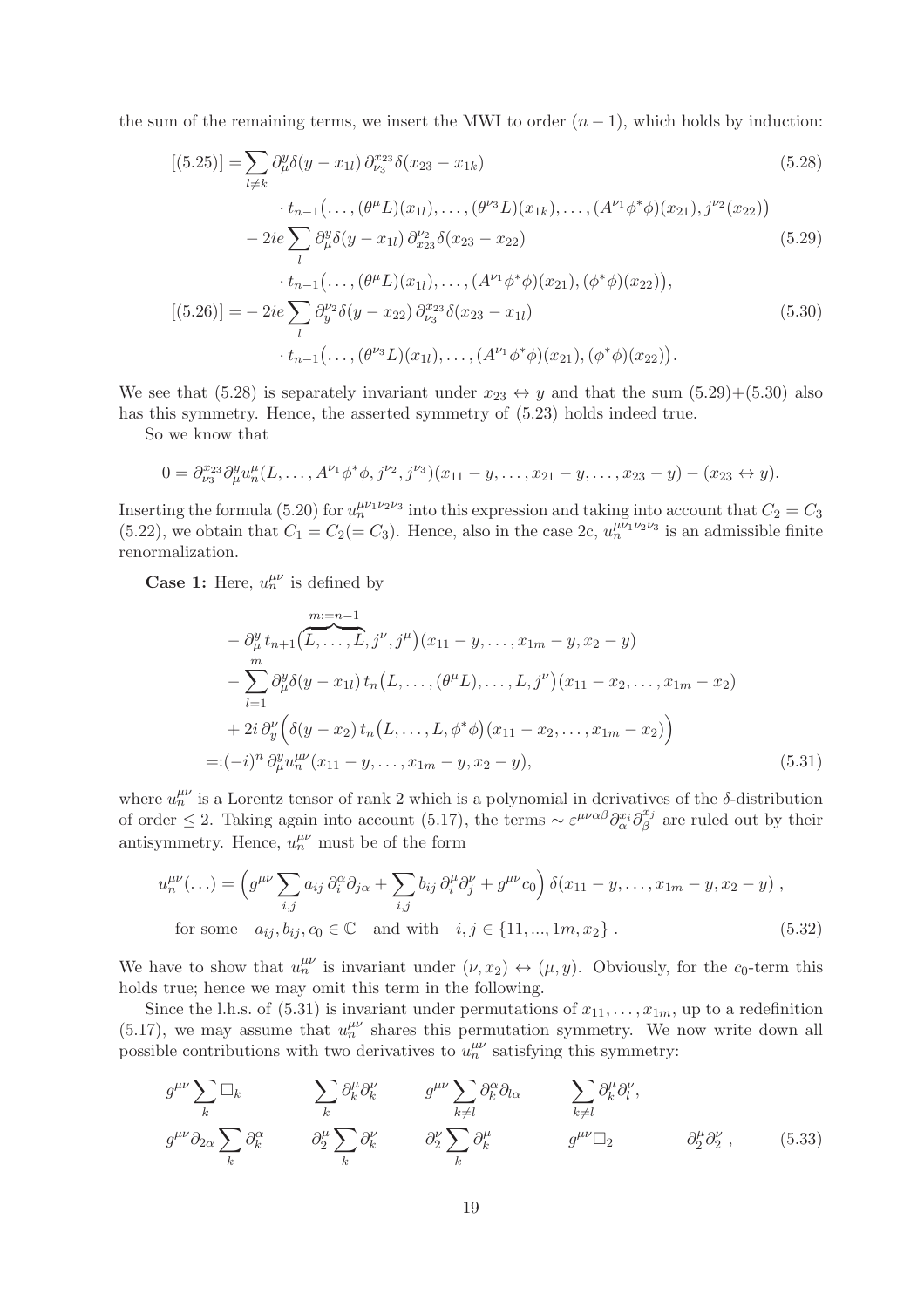where  $k, l \in \{11, ..., 1m\}$ . One verifies that these 9 differential operators – each one applied to the  $\delta$ -distribution in  $(5.32)$  – are linearly independent if  $m > 1^{12}$ , hence they form a basis of a vector space. We now give a different set of 9 differential operators, whose elements have a much simpler behaviour under  $(\nu, x_2) \leftrightarrow (\mu, y)$ :

(1) 
$$
g^{\mu\nu}\sum_{k}\Box_{k}
$$
  $\sum_{k}\partial_{k}^{\mu}\partial_{k}^{\nu}$   $\partial_{2}^{\mu}\partial_{y}^{\nu}$   $\partial_{y}^{\mu}\partial_{2}^{\nu}$   $g^{\mu\nu}\partial_{y}^{\alpha}\partial_{2\alpha}$   
(2)  $g^{\mu\nu}\Box_{2}$   $g^{\mu\nu}\Box_{y}$   $\partial_{2}^{\mu}\partial_{2}^{\nu}$   $\partial_{y}^{\mu}\partial_{y}^{\nu}$ , (5.34)

where again  $k \in \{11, ..., 1m\}$ . By using

$$
\sum_{k} \partial_{k} = -\partial_{2} - \partial_{y} \quad \text{and} \quad \sum_{k \neq l} \partial_{k} \partial_{l} = \left(\sum_{k} \partial_{k}\right)^{2} - \sum_{k} \partial_{k} \partial_{k} ,
$$

we can express all elements of the (old) basis (5.33) as linear combination of the new terms (5.34); therefore, the latter are also a basis of the same vector space.

Under  $(\nu, x_2) \leftrightarrow (\mu, y)$ , all differential operators in the group (1) (first line of (5.34)) are individually invariant; hence, the pertinent contributions to  $u_n^{\mu\nu}$  are admissible finite renormalizations.

To treat the remaining four terms in group (2) (second line of (5.34)), we proceed analogously to (5.23): we claim that

$$
\partial_{\nu}^{x_2} \partial_{\mu}^{y} u_n^{\mu \nu}(L, \dots, L, j^{\nu})(x_{11} - y, \dots, x_{1m} - y, x_2 - y) \text{ is invariant under } x_2 \leftrightarrow y. \tag{5.35}
$$

To verify this, we insert (5.31) into (5.35): obviously, the  $\partial_{x_2} \partial_y t_{n+1}(\ldots, j, j)$ -term and the  $\partial_{x_2}\partial_y(\delta(y-x_2)t_n(\ldots,\phi^*\phi))$ -term fulfil the claim individually. To show this for the remaining term, we use the MWI to order  $(n - 1)$ :

$$
- \sum_{l=1}^{m} \partial_{\mu}^{y} \delta(y - x_{1l}) \partial_{\nu}^{x_{2}} t_{n} (L(x_{11}), \ldots, (\theta^{\mu} L)(x_{1l}), \ldots, j^{\nu}(x_{2})) =
$$
  

$$
\sum_{k \neq l} \partial_{\mu}^{y} \delta(y - x_{1l}) \partial_{\nu}^{x_{2}} \delta(x_{2} - x_{1k}) t_{n-1} (L(x_{11}), \ldots, (\theta^{\mu} L)(x_{1l}), \ldots, (\theta^{\nu} L)(x_{1k}), \ldots, L(x_{1m})),
$$

from which we see that also this term satisfies the claim (5.35).

We conclude that the contribution from the four terms in group (2) (second line of (5.34)) satisfies

$$
0 = \partial^2_\nu \partial^y_\mu \Big( C_1 g^{\mu\nu} \Box_2 + C_2 g^{\mu\nu} \Box_y + C_3 \partial^{\mu}_2 \partial^{\nu}_2 + C_4 \partial^{\mu}_y \partial^{\nu}_y \Big) - (x_2 \leftrightarrow y).
$$

Working out this condition, we obtain the relation

$$
C_1 = C_2 - C_3 + C_4.
$$

Thus eliminating  $C_1$ , we find that the remaining anomaly has the most general form

$$
d_n^{\nu}(\dots) = \partial_{\mu}^y \Big( C_2 g^{\mu\nu}(\square_y + \square_2) + C_3 \left( \partial_2^{\mu} \partial_2^{\nu} - g^{\mu\nu} \square_2 \right) + C_4 \left( \partial_y^{\mu} \partial_y^{\nu} + g^{\mu\nu} \square_2 \right) \Big) \delta(\dots) .
$$

At this point, we exploit the freedom to change  $u^{\mu\nu}$  without changing  $\partial_{\mu}^{y}u^{\mu\nu}$ . This allows us to replace  $C_2(\dots) + C_3(\dots) + C_4(\dots)$  by

$$
(C_2 + C_4) g^{\mu\nu} (\square_y + \square_2) + C_3 \left( \partial_2^{\mu} \partial_2^{\nu} - g^{\mu\nu} \square_2 + \partial_y^{\mu} \partial_y^{\nu} - g^{\mu\nu} \square_y \right),
$$

which still cancels the anomaly, and enjoys the required symmetry under  $(y, \mu) \leftrightarrow (x_2, \nu)$ .  $\Box$ 

<sup>&</sup>lt;sup>12</sup>In the simpler case  $m = 1$ , two of them are zero, and one may omit the first two entries of the list (1).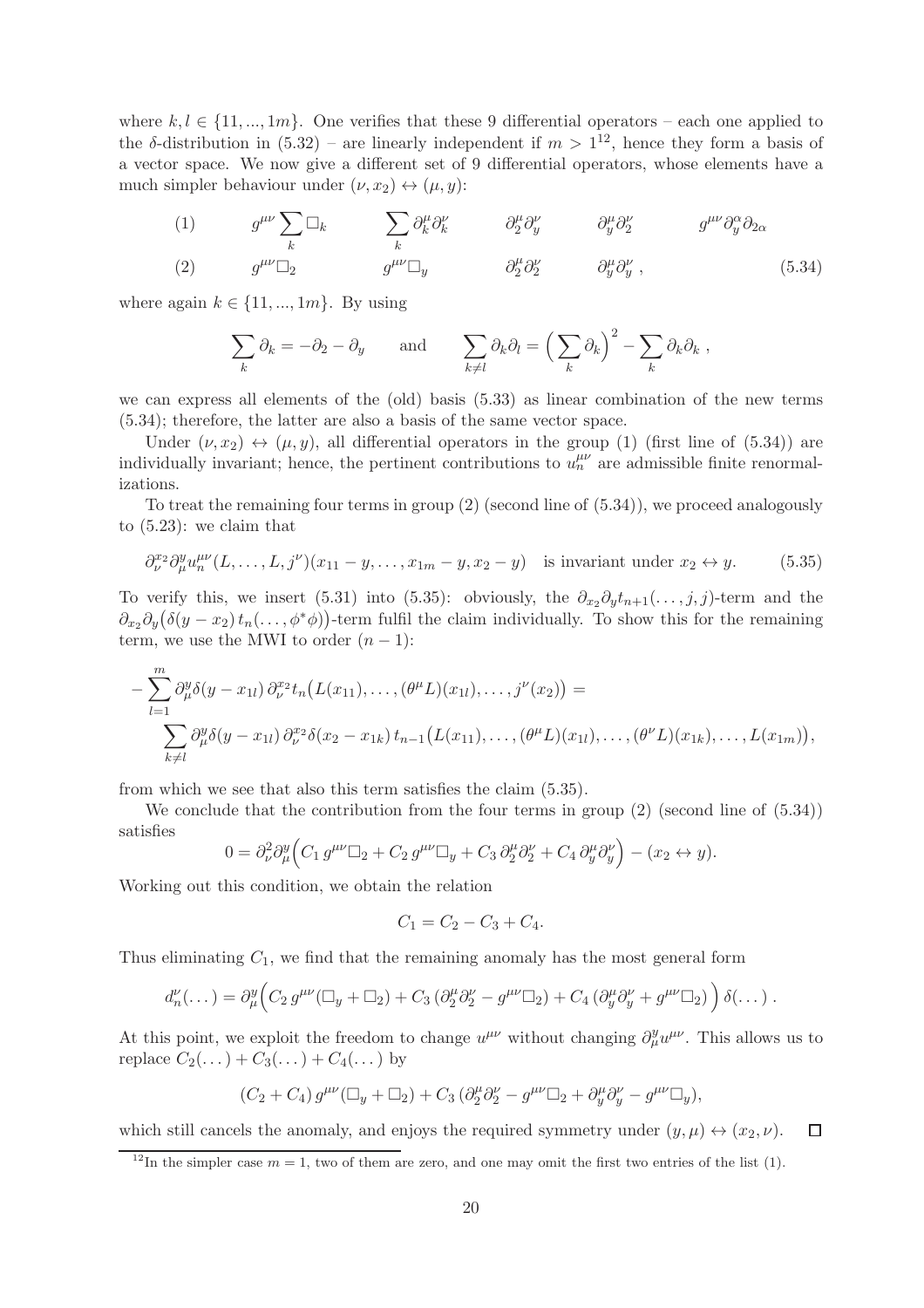#### 6 Relation between the Master Ward identity and its simplified version

Our aim is to generally relate the time-ordered products T and  $\hat{T}$  and to establish that the validity of the MWI for T (3.7) is equivalent to the validity of the WI for  $\hat{T}(2.2)$  – to all orders and including all loop diagrams.

We assume that  $B_1, \ldots, B_n \in \mathcal{P}$  are eigenvectors of  $\theta$  (2.1),

$$
\theta B_j = b_j B_j, \quad \text{with eigenvalues} \quad b_j \in \mathbb{Z}, \quad \forall 1 \le j \le n,
$$
\n
$$
(6.1)
$$

and that each of these field polynomials contains at most one derivated basic field, that is,

$$
\frac{\partial^2 B_j}{\partial(\partial^\mu \phi) \,\partial(\partial^\nu \phi)} = 0, \quad \frac{\partial^2 B_j}{\partial(\partial^\mu \phi^*) \,\partial(\partial^\nu \phi)} = 0, \quad \frac{\partial^2 B_j}{\partial(\partial^\mu \phi^*) \,\partial(\partial^\nu \phi^*)} = 0, \quad \forall 1 \le j \le n. \tag{6.2}
$$

Obviously these two assumptions are true for all elements of the set  $\mathcal{P}_0$ , for which we have proved the validity of the MWI in Sect. 5.

#### 6.1 Complete definition of the finite renormalization.

In [11] it was investigated how the addition  $ig^{\mu\nu}\delta$  to  $\partial^{\mu}\partial^{\nu}\Delta^F$  propagates to higher orders in the inductive Epstein–Glaser construction of the sequence  $(\widehat{T}_n)$ . This was done there only for tree-like diagrams; more precisely, diagrams consisting of two components which are connected only by one internal  $\phi$ -line with two derivatives, and the consequences of the addition  $iq^{\mu\nu}\delta$  to this line were studied. By virtue of the Main Theorem of Renormalization ( [6, Eq. (3.6.25)] and Thm. A.3), we are able to give a general definition of the higher orders  $\hat{T} \equiv (\hat{T}_n)$  – in particular, the inner  $\phi$ -line with two derivatives may be part of a loop.

In fact, we shall do more, by showing in Thm. 6.3 the equivalence of a one-parameter family of Ward identities for a family of time-ordered products  $\hat{T}_c$ , continuously interpolating between  $T = \hat{T}_{c=0}$  and  $\hat{T} = \hat{T}_{c=1}$ . The stronger result for all  $c \in \mathbb{R}$  was suggested by the analogous result [16, Sect. 3.3] found at tree-level (where all renormalizations are fixed by the time-ordered 2-point functions of the derivative fields, and the absence of anomalies can be seen explicitly) in a different but presumably equivalent setup of scalar QED, using "string-localized" potentials.

To interpolate between the time-ordered products T and T, we multiply the addition  $ig^{\mu\nu}\delta(x-\vec{x})$ y) in the finite renormalization (2.6) by a number  $c \in \mathbb{R}$ , and denote the interpolating timeordered product by  $T_c$ . To formulate completely the so-modified finite renormalization – in particular its consequences for the higher orders in the inductive Epstein–Glaser construction of  $\widehat{T}_c \equiv (\widehat{T}_{c,n})$  – we work with a finite renormalization map  $Z_c \equiv (Z_c^{(k)})$ , which is an element of a version of the Stückelberg-Petermann renormalization group (defined in Appendix A.2), and we will use the Main Theorem of Renormalization (given also in that Appendix in Theorem A.3).

To first order an element  $Z_c$  of the Stückelberg-Petermann group is given by  $Z_c^{(1)}(B(x)) :=$  $B(x)$  for all  $B \in \mathcal{P}$ .

To second order,  $\hat{T}_{c,2}$  differs from  $T_2$  only by the finite renormalization  $\partial^{\nu}\partial^{\mu}\Delta^F \to \partial^{\nu}\partial^{\mu}\Delta^F +$  $ciq^{\mu\nu}\delta$  in the connected tree-diagram part; hence we define

$$
Z_c^{(2)}(B_1(x_1), B_2(x_2)) := c i(\widehat{T}_2(B_1(x_1), B_2(x_2)) - T_2(B_1(x_1), B_2(x_2)))
$$
\n(6.3)

$$
\equiv c\,\zeta(B_1, B_2)(x_1)\,\delta(x_1 - x_2) \tag{6.4}
$$

where 
$$
\zeta(B_1, B_2) := \frac{\partial B_1}{\partial(\partial^{\mu}\phi^*)} \frac{\partial B_2}{\partial(\partial_{\mu}\phi)} + \frac{\partial B_1}{\partial(\partial^{\mu}\phi)} \frac{\partial B_2}{\partial(\partial_{\mu}\phi^*)}
$$
. (6.5)

For later purpose we note that

$$
\theta \zeta(B_1, B_2) = (b_1 + b_2) \zeta(B_1, B_2). \tag{6.6}
$$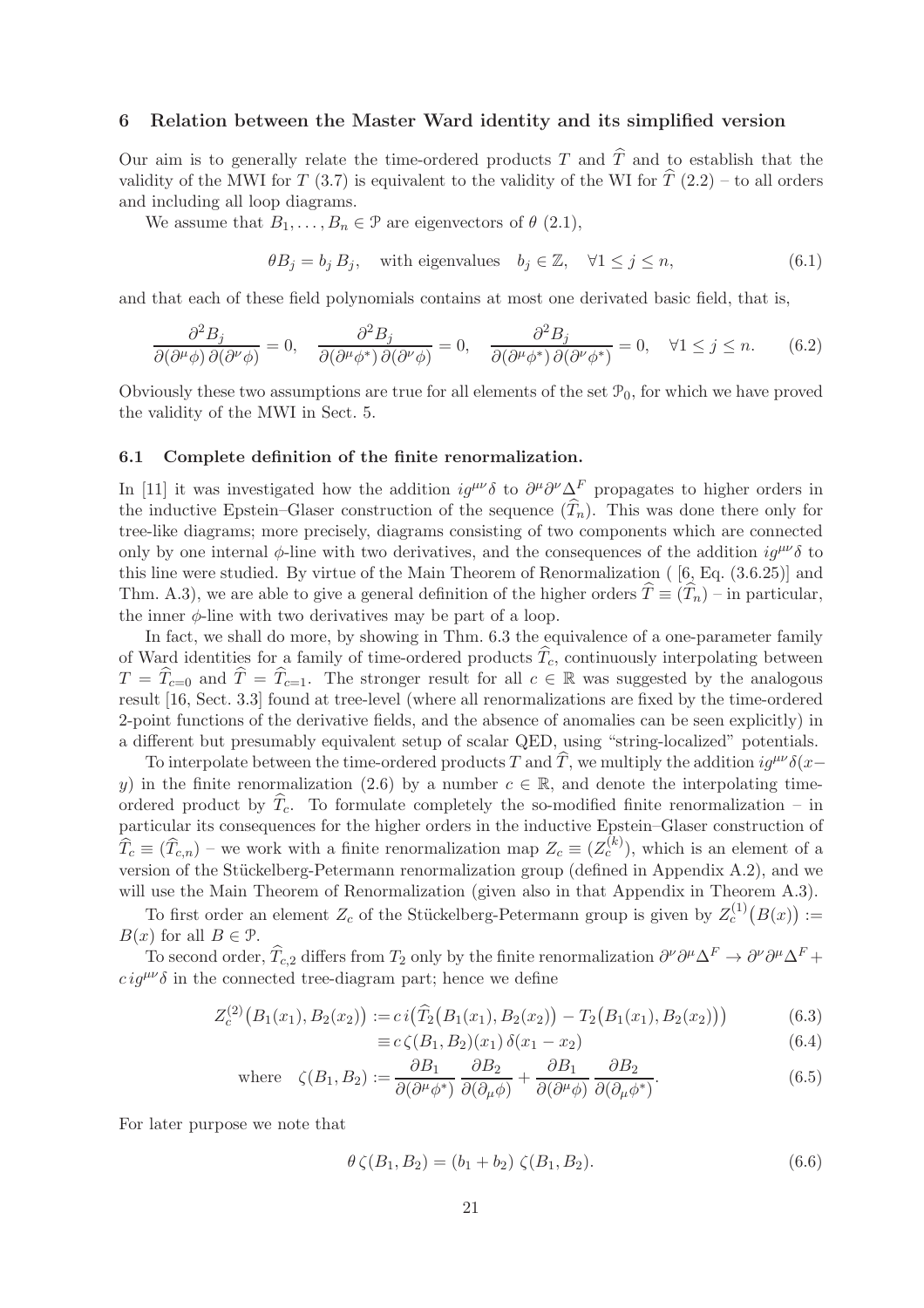For  $n \geq 3$  the difference between  $\widehat{T}_{c,n}$  and  $T_n$  is only the one coming from the propagation of  $Z_c^{(2)}$  to higher orders; hence the higher orders of  $Z_c$  vanish, that is,

$$
Z_c^{(k)}(B_1(x_1) \otimes \cdots \otimes B_k(x_k)) = 0 \quad \forall k \ge 3. \tag{6.7}
$$

We point out:  $Z_c^{(2)}$  does not fulfil the AWI and the property "Field Equation", because  $\widehat{T}_{2,c}$ violates these relations. Comparing with the definition of the Stückelberg-Petermann group in the mentioned references, the  $Z_c$  defined above is an element of a *modified version* of that group; this is explained in detail in parts A.2–A.3 of the Appendix.

We generally define  $\widehat{T}_c \equiv (\widehat{T}_{c,n})$  in terms of T and  $Z_c$  by using [6, Eq. (3.6.25)]:

$$
i^{n} \widehat{T}_{c,n}(\otimes_{j=1}^{n} B_{j}(x_{j})) := i^{n} T_{n}(\otimes_{j=1}^{n} B_{j}(x_{j})) + \sum_{\substack{P \in \text{Part}_{2}(\{1,\ldots,n\}) \\ n/2 \leq |P| < n}} i^{|P|} T_{|P|} \left( \bigotimes_{I \in P} Z_{c}^{(|I|)}(\otimes_{j \in I} B_{j}(x_{j})) \right), \tag{6.8}
$$

where  $P \in Part_2({1, \ldots, n})$  is a partition of  ${1, \ldots, n}$  into  $|P|$  disjoint subsets I, each of these subsets has  $|I| = 1$  or  $|I| = 2$  elements. (The latter is the reason for the subscript "2" in Part<sub>2</sub>.) The term  $|P| = n$  is explicitly written out. For  $n = 2$  the formula (6.8) reduces to the general definition of  $Z_c^{(2)}$  given in (6.3).

Part (b) of the Main Theorem of Renormalization states that the so-defined  $\hat{T}_c$  is also a timeordered product, that is, it satisfies the basic axioms and the renormalization conditions (v)-(viii) given in Appendix A.1; however, it may violate the AWI, the FE and any Ward identities. The proof of this statement is given in Appendix A.4.

**Remark 6.1.** Renormalizing the interaction  $e(jA)(q)$  by the given SP renormalization map  $Z_c$ (according to (A.11)), we indeed obtain  $e(jA)(g) + ce^2(AA\phi^*\phi)(g^2)$  (where  $g^2(x) := (g(x))^2$ ). In detail we get

$$
\mathcal{Z}_c((g,ejA)) = e(jA)(g) + \frac{e^2}{2!} \int dx_1 dx_2 \ g(x_1)g(x_2) \ Z_c^{(2)}((jA)(x_1), (jA)(x_2))
$$
  
=  $e(jA)(g) + ce^2(AA\phi^*\phi)(g^2).$  (6.9)

As explained at the end of Appendix A.2, the above definition of  $\hat{T}_c$  (6.8) can be written in terms of the S-matrix (A.4) by means of the formula (A.13):  $\hat{\mathbf{S}}_c := \mathbf{S} \circ \mathcal{Z}_c$  by abuse of notation. For the interaction  $\tilde{L} := e j^{\mu} A_{\mu}$  (2.3) this yields

$$
\widehat{\mathbf{S}}_c((g,ejA)) := \mathbf{S}((g,ejA), (g^2, ce^2AA\phi^*\phi)) \quad \forall g \in \mathcal{D}(\mathbb{M}),\tag{6.10}
$$

by using (6.9). For  $c = 1$ , this is precisely the relation between  $\hat{T}$  and T we want to hold – see  $(2.7).$ 

The physically relevant S-matrix for scalar QED, that is,  $\mathbf{S}((g,ejA),(g^2,e^2AA\phi^*\phi))$ , can be expressed in terms of  $\hat{S}_c$  by

$$
\mathbf{S}\big((g,ejA),(g^2,e^2AA\phi^*\phi)\big)=\widehat{\mathbf{S}}_c\big((g,ejA),(g^2,(1-c)e^2AA\phi^*\phi)\big),\quad\forall c\in\mathbb{R},\,g\in\mathcal{D}(\mathbb{M}).\tag{6.11}
$$

This relation is obtained by applying  $\hat{\mathbf{S}}_c := \mathbf{S} \circ \mathcal{Z}_c$  to  $((g, ejA), (g^2, (1-c)e^2AA\phi^*\phi))$ , to wit, by using the explicit formulas for  $Z_c$  (6.4)–(6.7) we get

$$
\mathcal{Z}_c((g,ejA), (g^2, (1-c)e^2AA\phi^*\phi))
$$
  
= $e(jA)(g) + (1-c)e^2(AA\phi^*\phi)(g^2) + \frac{e^2}{2!} \int dx_1 dx_2 g(x_1)g(x_2) Z_c^{(2)}((jA)(x_1), (jA)(x_2))$   
= $e(jA)(g) + e^2(AA\phi^*\phi)(g^2).$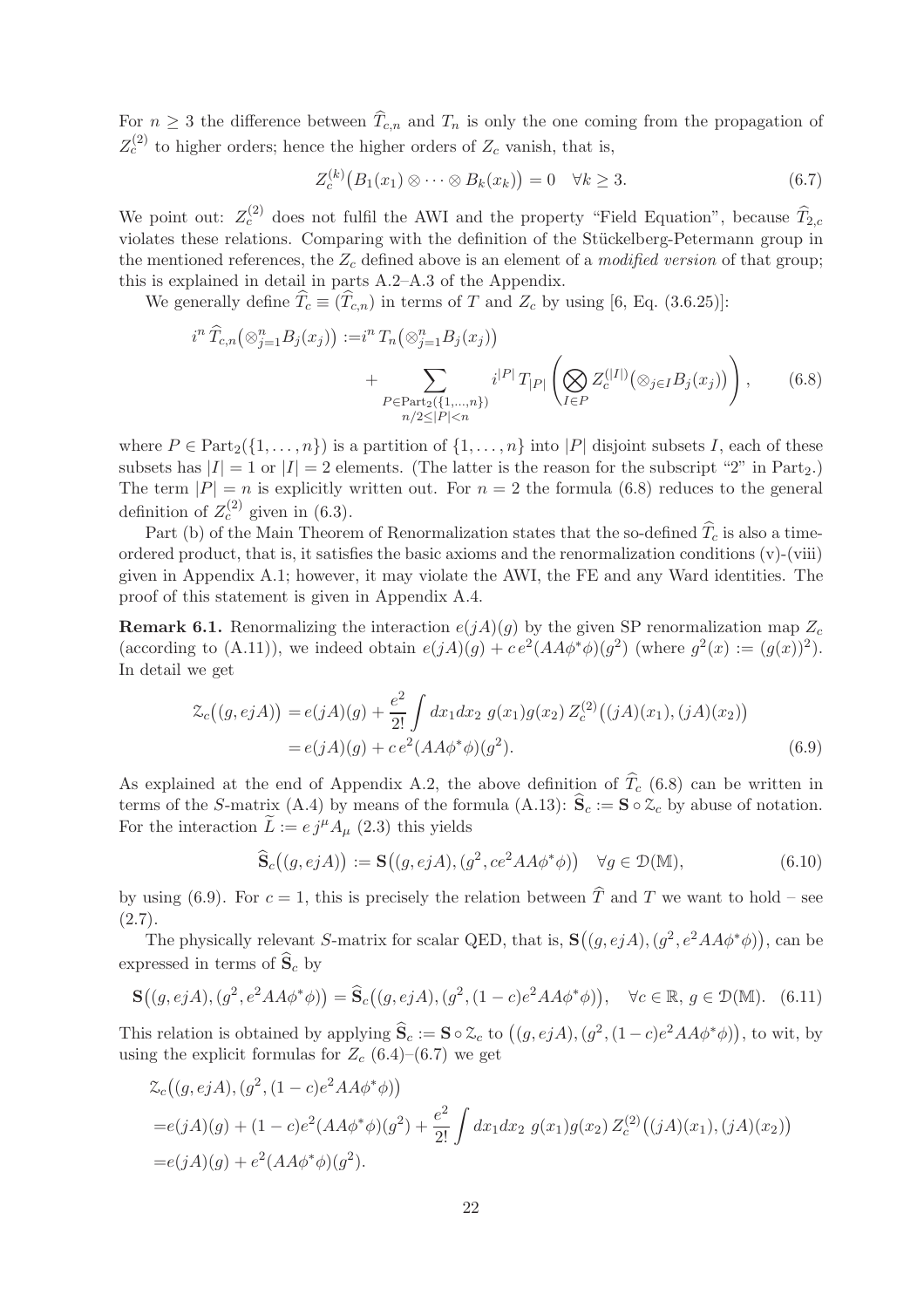**Remark 6.2** (Interacting electromagnetic current in terms of  $\hat{T}$ ). Working with the timeordered product  $\hat{T} \equiv \hat{T}_{c=1}$ , Bogoliubov's definition (4.5) of the interacting electromagnetic current reads

$$
\widehat{j_{(g,\widetilde{L}),0}^{\mu}}(\alpha) := \widehat{\mathbf{S}}\big((g,\widetilde{L})\big)_{0}^{\star -1} \star \frac{d}{i\,d\lambda}\Big|_{\lambda=0} \widehat{\mathbf{S}}\big((g,\widetilde{L}),(\alpha,\lambda j^{\mu})\big)_{0}, \quad g, \alpha \in \mathcal{D}(\mathbb{M},\mathbb{R}),\tag{6.12}
$$

where  $\tilde{L} := ejA$  (2.3). We are going to show that the definition  $\hat{S} := S \circ \mathcal{Z}$  (A.13) (where  $\mathcal{Z} \equiv \mathcal{Z}_{c=1}$ ) implies that

$$
\widehat{j_{(g,\widetilde{L}),0}^{\mu}}(x) = J_{S}^{\mu}(x)_0,
$$
\n(6.13)

where  $J^{\mu}$  is given in (4.6) and  $S := e(j^{\mu}A_{\mu})(g) + e^{2}(A^{2}\phi^{*}\phi)(g^{2})$  (3.9). To do this we insert  $\hat{\mathbf{S}} := \mathbf{S} \circ \mathcal{Z}$  into (6.12) and use that  $\mathcal{Z}((g,ejA)) = S$  (6.9). This yields

$$
\widehat{j_{(g,\widetilde{L}),0}^{\mu}(\alpha)} = \mathbf{S}(S)_{0}^{\star -1} \star T \left( e_{\otimes}^{iS} \otimes \frac{d}{d\lambda} \Big|_{\lambda=0} \mathcal{Z} \left( (g,\widetilde{L}), (\alpha, \lambda j^{\mu}) \right) \right)
$$
(6.14)

Using  $(A.11)$  and the explicit formulas for  $Z$  we obtain

$$
\frac{d}{d\lambda}\Big|_{\lambda=0}\mathcal{Z}\big((g,\widetilde{L}),(\alpha,\lambda j^{\mu})\big) = j^{\mu}(\alpha) + e \int dx_1 dx_2 \ g(x_1)\alpha(x_2) Z^{(2)}\big((jA)(x_1),j^{\mu}(x_2)\big)
$$

$$
= j^{\mu}(\alpha) + 2e \left(A^{\mu}\phi^*\phi\right)(g\alpha) = J^{\mu}(\alpha).
$$

Inserting this result into (6.14) and comparing with the definition of  $J_S^{\mu}$  $S^{(\mu)}(x)_0$  (4.5), we get the assertion (6.13).

The equality (6.13) can be understood in terms of Feynman diagrams: there are diagrams contributing to the second factor on the r.h.s. of  $(6.12)$ , i.e.  $\hat{T}((\otimes_k \tilde{L}(y_k)) \otimes j^{\mu}(x))_0$ , in which the field vertex x is connected to an interaction vertex  $y_k$  by an internal  $\phi$ -line with two derivatives and this line is not part of any loop. The addition  $ig^{\mu\nu}\delta$  to this line in these diagrams generates the additional term  $2eg(x)(\overline{A^{\mu}}\phi^*\phi)_{S}(x)_{0}$  of  $J_S^{\mu}$  $\int_S^{\mu} (x)_0.$ 

From the identity (6.13) and  $\partial^x_\mu J_S^\mu$  $S(S(x))_0 = 0$  (4.6) (that is secured by the assumed validity of the MWI for the T-products T), we see that  $\widehat{j_{(g,\widetilde{L}),0}^{\mu}}$  is conserved:

$$
\partial_\mu^x\widehat{j_{(g,\widetilde{L}),0}^{\mu}}(x)=0.
$$

Alternatively, this result can directly be obtained, i.e., without using  $J_S^{\mu}$  $S<sub>S</sub>$ ; namely, from the WI for  $\widehat{T}$  (2.2), by proceeding analogously to the derivation of  $\partial^x_\mu J_S^\mu$  $S(S(x)_0 = 0$  from the MWI (4.4). Hence, with regard to the interacting electromagnetic current the WI (2.2) and the MWI (3.7) (or  $(4.4)$ ) contain the same information. This result can strongly be generalized – this is the topic of the next subsection.

## 6.2 The MWI for T (3.7) and the WI for  $\hat{T}$  (2.2) are equivalent

We are now coming to the second main result of this paper.

**Theorem 6.3.** Given a time-ordered product T and  $c \in \mathbb{R}$ , let a time-ordered product  $\hat{T}_c$  be *defined in terms of* T *and*  $Z_c$  *by* (6.3)–(6.5) *and* (6.8)*. Then, for all*  $B_i \in \mathcal{P}$  *satisfying the assumptions* (6.1) *and* (6.2)*, the validity of the MWI* (3.7) *for* T *is equivalent to the validity of*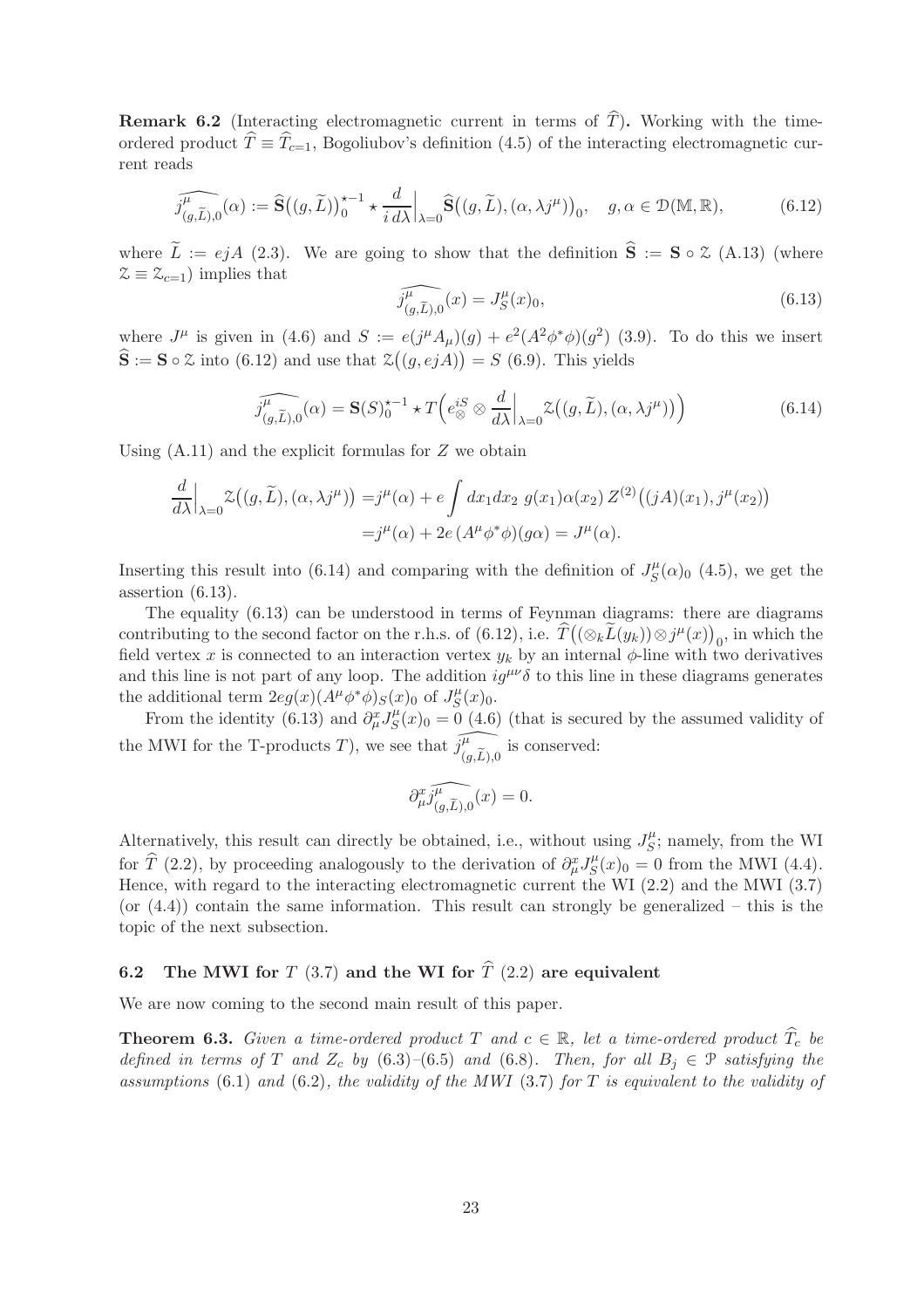*the following c-dependent WI for*  $\widehat{T}_c$  *– to all orders*  $n \in \mathbb{N}$ *:* 

$$
\partial_y^{\mu} \widehat{T}_{c,n+1} \big( B_1(x_1) \otimes \cdots \otimes B_n(x_n) \otimes j_{\mu}(y) \big) \big) \big) =
$$
\n
$$
\sum_{l=1}^n \delta(y - x_l) \widehat{T}_{c,n} \big( B_1(x_1) \otimes \cdots \otimes (\theta B_l)(x_l) \otimes \cdots \otimes B_n(x_n) \big) \big) \big) \big) \big) \big) \big) \big) \big( \theta + (c-1) \partial_y^{\mu} \big( \sum_{l=1}^n \delta(y - x_l) \widehat{T}_{c,n} \big( B_1(x_1) \otimes \cdots \otimes (\theta_{\mu} B_l)(x_l) \otimes \cdots \otimes B_n(x_n) \big) \big) \big) \big) \big) \big) \big) \big) \big( \theta + (c-1) \partial_y^{\mu} \big( \sum_{l=1}^n \delta(y - x_l) \widehat{T}_{c,n} \big( B_1(x_1) \otimes \cdots \otimes (\theta_{\mu} B_l)(x_l) \otimes \cdots \otimes B_n(x_n) \big) \big) \big) \big) \big) \big) \big) \big) \big( \theta + (c-1) \partial_y^{\mu} \big( \sum_{l=1}^n \delta(y - x_l) \widehat{T}_{c,n} \big( B_1(x_1) \otimes \cdots \otimes (B_n(x_n) \big) \big) \big) \big) \big) \big) \big) \big) \big( \theta + (c-1) \partial_y^{\mu} \big( \sum_{l=1}^n \delta(y - x_l) \widehat{T}_{c,n} \big( B_1(x_1) \otimes \cdots \otimes (B_n(x_n) \big) \big) \big) \big) \big) \big) \big) \big) \big) \big( \theta + (c-1) \partial_y^{\mu} \big( \sum_{l=1}^n \delta(y - x_l) \widehat{T}_{c,n} \big( B_1(x_1) \otimes \cdots \otimes (B_n(x_n) \big) \big) \big) \big) \big) \big) \big) \big( \theta + (c-1) \partial_y^{\mu} \big( \sum_{l=1}^n \delta(y - x_l) \widehat{T}_{c,n} \big( B_1(x_1) \otimes \cdots \otimes (B_n(x_n) \big) \big) \big) \big) \big) \big) \big)
$$

For  $c = 1$  the assertion (6.15) agrees with the WI (2.2) and for  $c = 0$  with the MWI (3.7). In particular we obtain

$$
\partial_{\mu}^{y} \widehat{T}_{c,2} (\partial^{\nu} \phi(x) \otimes j^{\mu}(y))_{0} = \delta(y-x) \partial^{\nu} \phi(x)_{0} + (c-1) (\partial^{\nu} \delta)(y-x) \phi(x)_{0},
$$
  
\n
$$
\partial_{\mu}^{y} \widehat{T}_{c,2} (\partial^{\nu} \phi^{*}(x) \otimes j^{\mu}(y))_{0} = -\delta(y-x) \partial^{\nu} \phi^{*}(x)_{0} - (c-1) (\partial^{\nu} \delta)(y-x) \phi^{*}(x)_{0},
$$
  
\n
$$
\partial_{\mu}^{y} \widehat{T}_{c,2} (j^{\nu}(x) \otimes j^{\mu}(y))_{0} = (1-c) 2i (\phi^{*} \phi)(x)_{0} \partial^{\nu} \delta(y-x), \qquad (6.16)
$$

which contains the relations (2.4) for  $\hat{T} = \hat{T}_{c=1}$  and (3.8) for  $T = \hat{T}_{c=0}$ .

*Proof. MWI* (3.7) *for*  $T \implies WI$  (6.15) *for*  $\hat{T}_c$ *:* From (6.4)–(6.5) we obtain

$$
Z_c^{(2)}(B(x), j^{\mu}(y)) = ic (\theta^{\mu} B)(x) \delta(y - x), \qquad (6.17)
$$

with  $\theta^{\mu}$  defined in (3.4).

Using (6.8) to express  $T_c$  in terms of T on the l.h.s. of (6.15), we get two types of terms: in the first type  $j^{\mu}$  does not appear in the argument of any  $Z_c^{(2)}$ , in the second type it does and, hence, we may use (6.17):

$$
i^{n+1}[\text{l.h.s. of WI}] = \sum_{\substack{P \in \text{Part}_2(\{1, \ldots, n\}) \\ n/2 \le |P| \le n}} i^{|P|+1} \partial_{\mu}^y T_{|P|+1} \left( \bigotimes_{I \in P} Z_c^{(|I|)}(\otimes_{j \in I} B_j(x_j)), j^{\mu}(y) \right)_0 \tag{6.18}
$$

$$
+ ic \sum_{l=1}^{n} (\partial_{\mu} \delta)(y - x_{l}) \sum_{\substack{Q \in \text{Part}_2(\{1, \dots, \hat{l}, \dots, n\}) \\ (n-1)/2 \le |Q| \le n-1}} i^{|Q|+1} T_{|Q|+1} \left( (\theta^{\mu} B_{l})(x_{l}) \otimes \left[ \bigotimes_{I \in Q} Z_{c}^{(|I|)}(\otimes_{j \in I} B_{j}(x_{j})) \right] \right)_{0},
$$
\n(6.19)

where  $\hat{l}$  means that l is omitted in the pertinent set. Now we insert the MWI (3.7) into (6.18): for the  $\theta$ -terms (displayed in (6.20)) we use (6.1) and (6.4)–(6.6), the latter imply

$$
\delta(y-x_k) T(\cdots \otimes \theta Z_c^{(2)}(B_k(x_k), B_j(x_j)) \otimes \cdots)
$$
  
=  $\delta(y-x_k, y-x_j) (b_j+b_k) T(\cdots \otimes c \zeta(B_k, B_j)(x_k) \otimes \cdots)$   
=  $[\delta(y-x_k) b_k + \delta(y-x_j) b_j] \cdot T(\cdots \otimes Z_c^{(2)}(B_k(x_k), B_j(x_j)) \otimes \cdots).$ 

For the  $\theta^{\mu}$ -terms (displayed in (6.21)) we take into account that  $\theta^{\mu} \zeta(B_1, B_2) = 0$ , which follows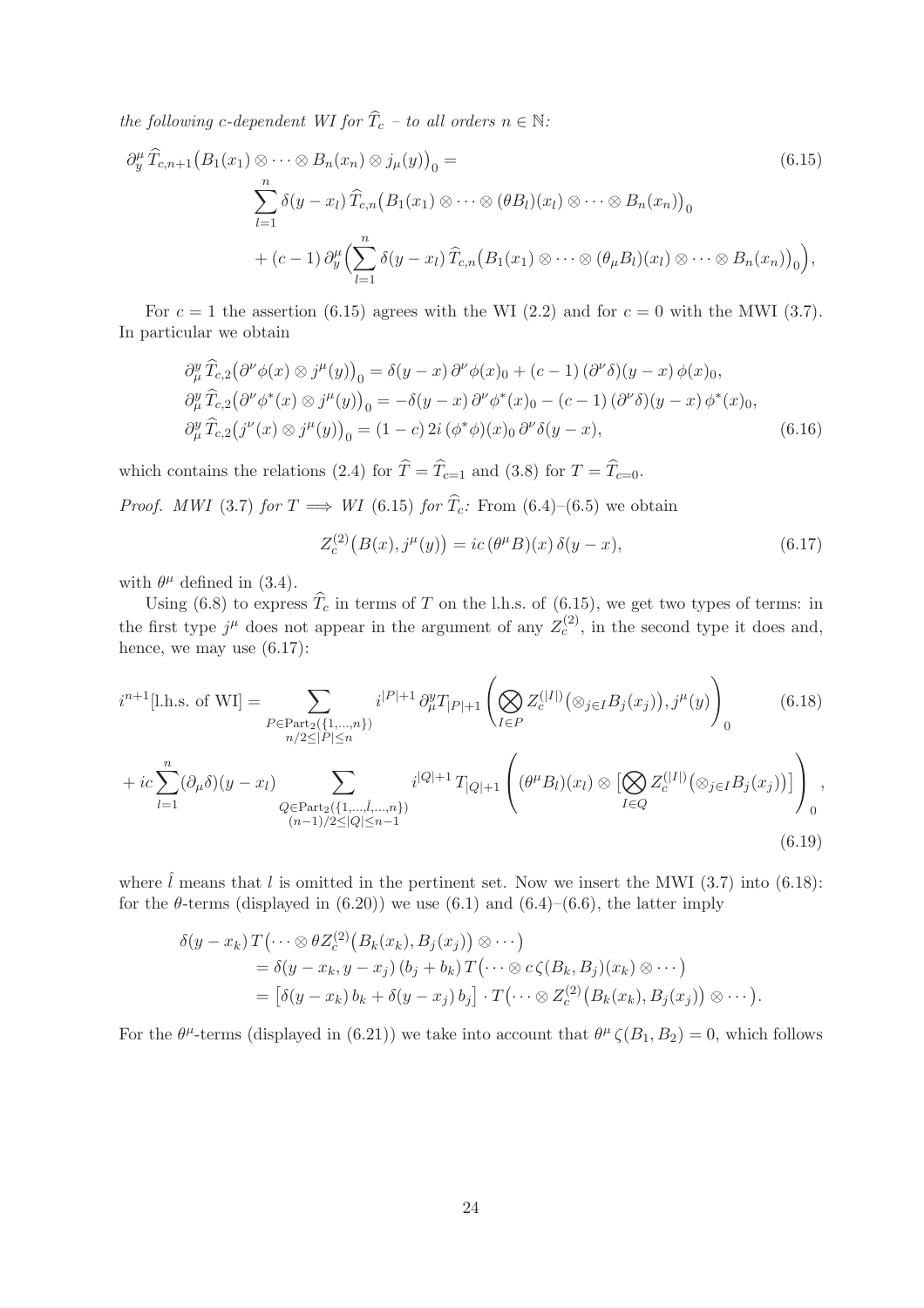from (6.2), and we reorder the summations. So we obtain:

$$
(6.18) = i \left[ \sum_{P \in \text{Part}_2(\{1, \ldots, n\})} i^{|P|} T_{|P|} \left( \bigotimes_{I \in P} Z_c^{(|I|)} (\otimes_{j \in I} B_j(x_j)) \right) \right] \cdot \left[ \sum_{l=1}^n \delta(y - x_l) b_l \right] \tag{6.20}
$$

$$
- i \sum_{l=1}^n (\partial_\mu \delta)(y - x_l) \sum_{\substack{Q \in \text{Part}_2(\{1, \ldots, \hat{l}, \ldots, n\})} i^{|Q|+1} T_{|Q|+1} \left( (\theta^\mu B_l)(x_l) \otimes \left[ \bigotimes_{I \in Q} Z_c^{(|I|)} (\otimes_{j \in I} B_j(x_j)) \right] \right) \right).
$$

$$
(6.21)
$$

Finally, we reexpress T in terms of  $\widehat{T}_c$ . Thanks to (6.2) and (6.4)–(6.5), it holds that

$$
Z_c^{(2)}((\theta^{\mu}B_l)(x_l)\otimes B_j(x_j))=0.
$$

Hence, we obtain

$$
\sum_{\substack{Q \in \text{Part}_2(\{1,\ldots,\hat{l},\ldots,n\}) \\ (n-1)/2 \le |Q| \le n-1}} i^{|Q|+1} T_{|Q|+1} \left( (\theta^{\mu} B_l)(x_l) \otimes \left[ \bigotimes_{I \in Q} Z_c^{(|I|)}(\otimes_{j \in I} B_j(x_j)) \right] \right) \right) \ 0
$$
\n
$$
= i^n \widehat{T}_{c,n} (B_1(x_1) \otimes \cdots \otimes (\theta^{\mu} B_l)(x_l) \otimes \cdots \otimes B_n(x_n)) \_0.
$$

So we see that the sum of the terms (6.19) and (6.21) is equal to  $i^{n+1}$  [(c-1)-term on the r.h.s. of the assertion (6.15)]. And, the expression (6.20) is equal to

$$
i^{n+1} \widehat{T}_{c,n}(\otimes_{j=1}^{n} B_j(x_j))_0 \cdot \left[ \sum_{l=1}^{n} \delta(y-x_l) b_l \right]
$$
  
=  $i^{n+1} \sum_{l=1}^{n} \delta(y-x_l) \widehat{T}_{c,n} (B_1(x_1) \otimes \cdots \otimes (b_1)(x_l) \otimes \cdots \otimes B_n(x_n))_0$ ,

by using  $(6.1)$ .

*WI* (6.15) *for*  $T_c \implies MWI$  (3.7) *for*  $T$ : First we show that, for  $B_j$ 's satisfying (6.2), the "inverse" of  $Z_c \in \mathcal{R}$  (see Def. A.2 for the definition of  $\mathcal{R}$ ) is  $Y_c \in \mathcal{R}$  given by  $Y_c^{(1)}(B(x)) := B(x)$ and

$$
Y_c^{(2)}(B_1(x_1), B_2(x_2)) := -c\zeta(B_1, B_2)(x_1)\,\delta(x_1 - x_2),
$$
  

$$
Y_c^{(k)}(B_1(x_1), \ldots, B_k(x_k)) := 0 \quad \forall k \ge 3.
$$

Since  $\mathcal{Z}_c((g_j, B_j)) = \sum_j B_j(g_j) + \frac{c}{2} \sum_{j_1, j_2} \zeta(B_{j_1}, B_{j_2})(g_{j_1}g_{j_2}),$  we have to verify the relation  $\mathcal{Y}_c((g_j, B_j), (g_{j_1}g_{j_2}, \frac{c}{2}))$  $(\frac{c}{2}\zeta(B_{j_1},B_{j_2}))$  =  $\sum_j B_j(g_j)$ , where  $\mathcal{Y}_c$  denotes the renormalization of the interaction given by  $Y_c \in \mathcal{R}$  according to (A.11). Taking into account that  $\zeta(B_{j_1}, \zeta(B_{j_2}, B_{j_3})) =$  $0 = \zeta(\zeta(B_{j_1}, B_{j_2}), \zeta(B_{j_3}, B_{j_4}))$  because  $\frac{\partial \zeta(B_{j_1}, B_{j_2})}{\partial (\partial^{\mu} \phi)}$  $\frac{(\overline{B}_{j_1},B_{j_2})}{\partial(\partial^\mu\phi)}=0=\frac{\partial\zeta(B_{j_1},B_{j_2})}{\partial(\partial^\mu\phi^*)}$  $\frac{\partial \overline{\partial}(\partial^{\mu}\phi^{*})}{\partial (\partial^{\mu}\phi^{*})}$ , we indeed obtain

$$
Y_c((g_j, B_j), (g_{j_1}g_{j_2}, \frac{c}{2}\zeta(B_{j_1}, B_{j_2}))) = \sum_j B_j(g_j) + \frac{c}{2} \sum_{j_1, j_2} \zeta(B_{j_1}, B_{j_2})(g_{j_1}g_{j_2}) + \frac{1}{2} \int dx_1 dx_2 \ g_{j_1}(x_1)g_{j_2}(x_2) Y_c^{(2)}(B_{j_1}(x_1), B_{j_2}(x_2)) = \sum_j B_j(g_j).
$$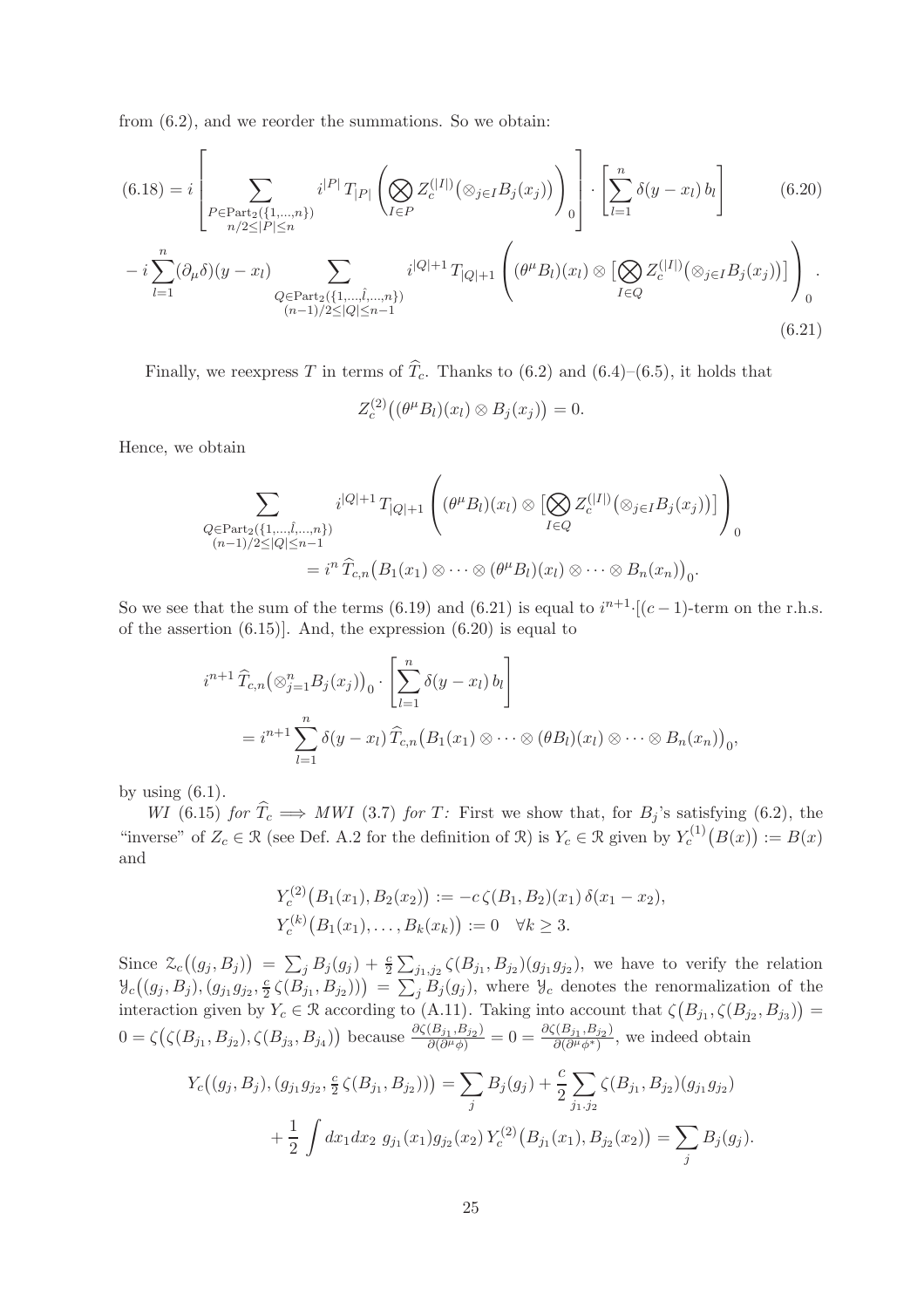Therefore,  $T_n$  can be expressed in terms of  $(T_{c,k})_{1\leq k\leq n}$  and  $Y_c$  by the formula (6.8): T and  $T_c$ are mutually exchanged and  $Z_c$  is replaced by  $Y_c$ .

With this, the assertion (i.e. the MWI  $(3.7)$  for T) can be verified by essentially the same computation as in the above proof of the reversed statement: to compute  $\partial_{\mu}^{y}T_{n+1}(\cdots \otimes j^{\mu}(y))$ we first express  $T_{n+1}$  in terms of  $\widehat{T}_c$ , then we use the WI (6.15) for  $\widehat{T}_c$  and finally we reexpress  $\widehat{T}_c$  in terms of T.  $\Box$ 

### A Stückelberg–Petermann renormalization group without Action Ward Identity

#### A.1 Axioms for the time-ordered product

Both time-ordered products T and  $\hat{T}$ , used in the main text, satisfy the following definition:

**Definition A.1.** *A time-ordered product* T *is a sequence of maps*  $(61) \rightarrow Sect. 1.1$ 

$$
T \equiv (T_n)_{n=1}^{\infty} : \begin{cases} \mathcal{P}^{\otimes n} \longrightarrow \mathcal{D}'(\mathbb{M}^n, \mathcal{F}) \\ B_1 \otimes \cdots \otimes B_n \longmapsto T_n(B_1(x_1) \otimes \cdots \otimes B_n(x_n)), \end{cases} (A.1)
$$

*fulfilling certain axioms – the basic axioms and the renormalization conditions. The former read:*

- *(i)* Linearity:  $T_n$  is linear *(that is, multilinear in*  $(B_1, \ldots, B_n)$ *)*;
- *(ii)* **Initial Condition:**  $T_1(B(x)) = B(x)$  *for any*  $B \in \mathcal{P}$ *;*
- *(iii)* **Symmetry**: For all permutations  $\pi$  of  $(1, \ldots, n)$  *it holds that*

$$
T_n\big(B_{\pi 1}(x_{\pi 1})\otimes\cdots\otimes B_{\pi n}(x_{\pi n})\big)=T_n\big(B_1(x_1)\otimes\cdots\otimes B_n(x_n)\big).
$$

*(iv)* **Causality**. For all  $B_1, \ldots, B_n \in \mathcal{P}$ ,  $T_n$  *fulfills the causal factorization:* 

$$
T_n(B_1(x_1),...,B_n(x_n)) = T_k(B_1(x_1),...,B_k(x_k)) \star T_{n-k}(B_{k+1}(x_{k+1}),...,B_n(x_n))
$$

 $wherever \{x_1, \ldots, x_k\} \cap (\{x_{k+1}, \ldots, x_n\} + \overline{V}_-) = \emptyset$  where  $\overline{V}_-$  *is the closed backward lightcone.*

*We work with the following renormalization conditions:*

*(v)* Field Independence*:*

$$
\frac{\delta T_n\big(B_1(x_1)\otimes\cdots\otimes B_n(x_n)\big)}{\delta\phi(z)}=\sum_{j=1}^n T_n\big(B_1(x_1)\otimes\cdots\otimes\frac{\delta B_j(x_j)}{\delta\phi(z)}\otimes\cdots\otimes B_n(x_n)\big)
$$

and similarly for  $\frac{\delta}{\delta \phi^*(z)}$  and  $\frac{\delta}{\delta A^{\mu}(z)}$ . This axiom is equivalent to the requirement that  $T_n$ *satisfies the* causal Wick expansion*, which is a* unique *prescription for the expansion of the time-ordered product in terms of Wick products. To wit, for monomials*  $B_1, \ldots, B_n \in \mathcal{P}$  *it holds that*

$$
T_n\big(B_1(x_1),\ldots,B_n(x_n)\big)=\sum_{\underline{B}_l\subset B_l}\omega_0\big(T_n\big(\underline{B}_1(x_1),\ldots,\underline{B}_n(x_n)\big)\big)\overline{B}_1(x_1)\cdots\overline{B}_n(x_n),\quad\text{(A.2)}
$$

*where the submonomials*  $\underline{B}$  *of a given monomial*  $B \in \mathcal{P}$  *of order n and their complementary submonomials*  $\overline{B}$  *are defined by* 

$$
\underline{B} := \frac{\partial^k B}{\partial \varphi_{a_1} \cdots \partial \varphi_{a_k}} \neq 0,
$$
\n
$$
\overline{B} := C_{a_1 \ldots a_k} \varphi_{a_1} \cdots \varphi_{a_k} \quad (no \ sum \ over \ a_1, \ldots, a_k),
$$
\n(A.3)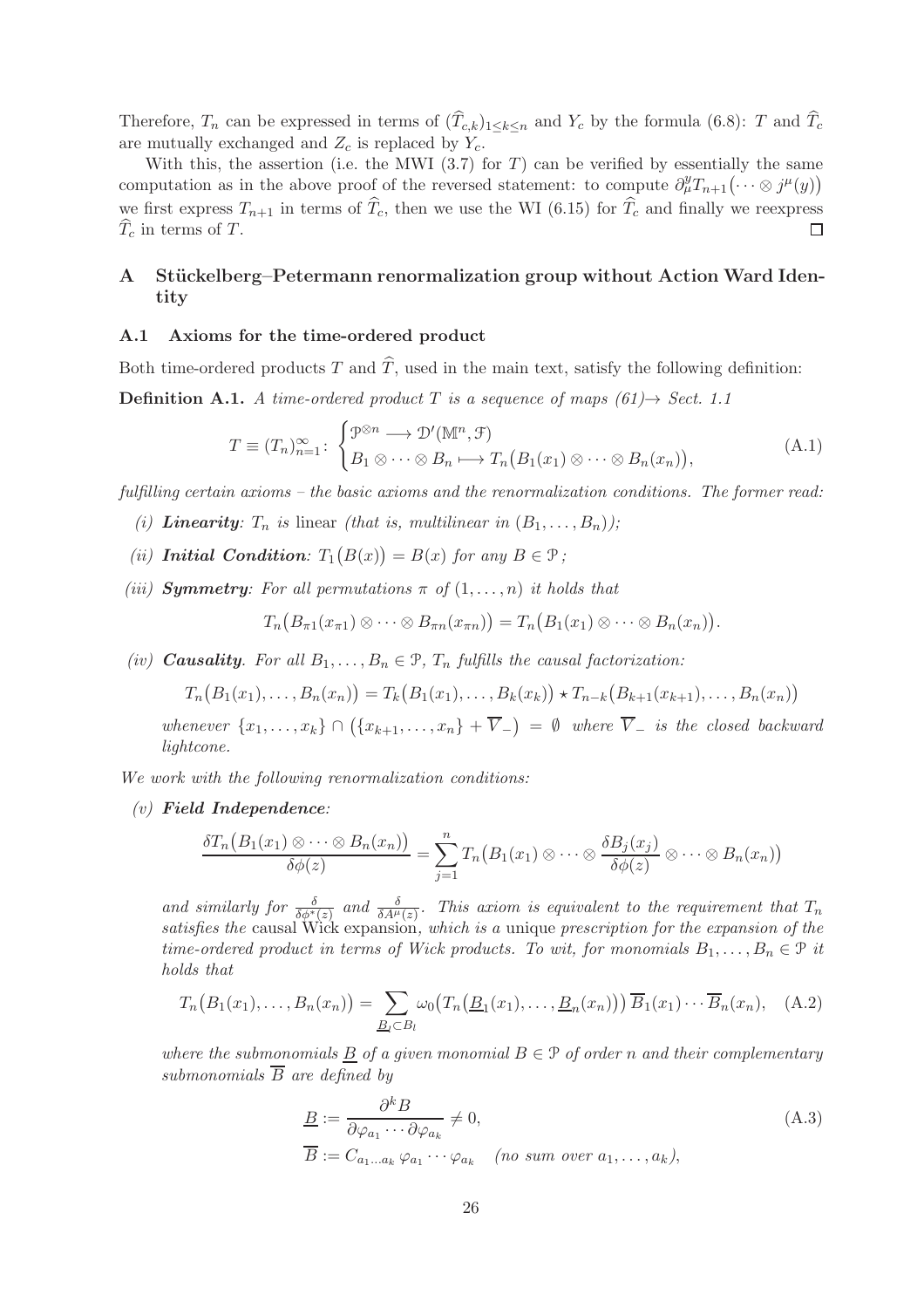where each  $C_{a_1...a_k}$  is a certain combinatorial factor. The range of the sum  $\sum_{B \subset B}$  are all *allowable*  $k \leq n$  *and indices*  $a_1, \ldots, a_k$  *of the fields*  $\varphi_a = A^{\mu}, \varphi, \varphi^*, \partial^{\mu} \varphi$  *and*  $\partial^{\nu} \varphi^*$  *generating* P. (For  $k = 0$  we have <u>B</u> = B and  $\overline{B} = 1$ .)

*(vi)* ∗-Structure*: To formulate this axiom, we introduce the* S*-matrix to the interaction*

$$
\sum_{j=1}^{J} B_j(g_j) \equiv \sum_{j=1}^{J} \int dx \ B_j(x) \, g_j(x), \quad B_j \in \mathcal{P}, \ g_j \in \mathcal{D}(\mathbb{M});
$$

*it is the generating functional of the time-ordered products, understood as a formal series in the*  $g_j$ *'s:* 

$$
\mathbf{S}((g_j, B_j)_{j=1}^J) :=
$$
\n
$$
1 + \sum_{n=1}^{\infty} \frac{i^n}{n!} \int dx_1 \cdots dx_n \sum_{j_1, \dots, j_n=1}^J g_{j_1}(x_1) \cdots g_{j_n}(x_n) T_n(B_{j_1}(x_1), \dots, B_{j_n}(x_n)).
$$
\n(A.4)

*The axiom* ∗*-Structure reads*

$$
\mathbf{S}\big((g_j,B_j)_{j=1}^J\big)^* = \mathbf{S}\big((\overline{g_j},B_j^*)_{j=1}^J\big)^{\star-1}
$$

*where*  $G^{\star-1}$  *is the inverse w.r.t. the star product of*  $G \in \mathcal{F}$ *. For a real interaction (i.e.,*  $\overline{g_j} = g_j$ ,  $B_j^* = B_j$  for all *j*) this axiom asserts the unitarity of the S-matrix w.r.t. the star *product (and as a formal series).*

#### *(vii)* Poincaré Covariance:

$$
\beta_{\Lambda,a}T_n\big(B_1(x_1)\otimes\cdots\otimes B_n(x_n)\big)=T_n\big(\beta_{\Lambda,a}B_1(x_1)\otimes\cdots\otimes\beta_{\Lambda,a}B_n(x_n)\big)\quad\forall(\Lambda,a)\in\mathfrak{P}_+^{\uparrow},
$$

where  $(\Lambda, a) \mapsto \beta_{\Lambda,a}$  *is the natural representation of*  $\mathcal{P}_+^{\uparrow}$  *on*  $\mathcal{F}$  *(see [6, Chap. 3.1.4]). An immediate consequence of translation covariance is that the* C*-valued distributions*

$$
t_n(B_1,\ldots,B_n)(x_1-x_n,\ldots):=\omega_0\Big(T_n\big(B_1(x_1)\otimes\cdots\otimes B_n(x_n)\big)\Big)\in\mathcal{D}'(\mathbb{M}^{n-1},\mathbb{C})\quad \, (A.5)
$$

*depend only on the relative coordinates.*

*(viii)* **Scaling Degree**: With sd t denoting the scaling degree of the distribution t w.r.t. the origin *(see, e.g., [6, Def. 3.2.5]) the VEVs* (A.5) *are required to fulfil*

sd 
$$
t_n(B_1,\ldots,B_n)(x_1-x_n,\ldots) \leq \sum_{j=1}^n \dim B_j
$$

*for all*  $B_1, \ldots, B_n \in \mathcal{P}_{\text{hom}}$ , where  $\dim B$  *is the mass dimension of* B and  $\mathcal{P}_{\text{hom}}$  *is the subset of* P *of all field polynomials being homogeneous in the mass dimension (see [6, Chap. 3.1.5]).*

The time-ordered product  $T$ , underlying Sects. 3, and 5, fulfils additionally the following two renormalization conditions.

#### AWI Action Ward Identity:

$$
\partial_{x_j}T_n\big(B_1(x_1)\otimes\cdots\otimes B_j(x_j)\otimes\cdots\big)=T_n\big(B_1(x_1)\otimes\cdots\otimes\partial_{x_j}B_j(x_j)\otimes\cdots\big)\quad\forall 1\leq j\leq n,
$$

which implies that  $T_n$  can be interpreted as a map  $T_n : \mathfrak{F}_{loc}^{\otimes n} \to \mathfrak{F}$  (or  $T_n : \mathfrak{F}_{loc}^{\otimes s} \to \mathfrak{F}$  due to the axiom Symmetry, with  $\otimes_s$  denoting the symmetrized tensor product); for details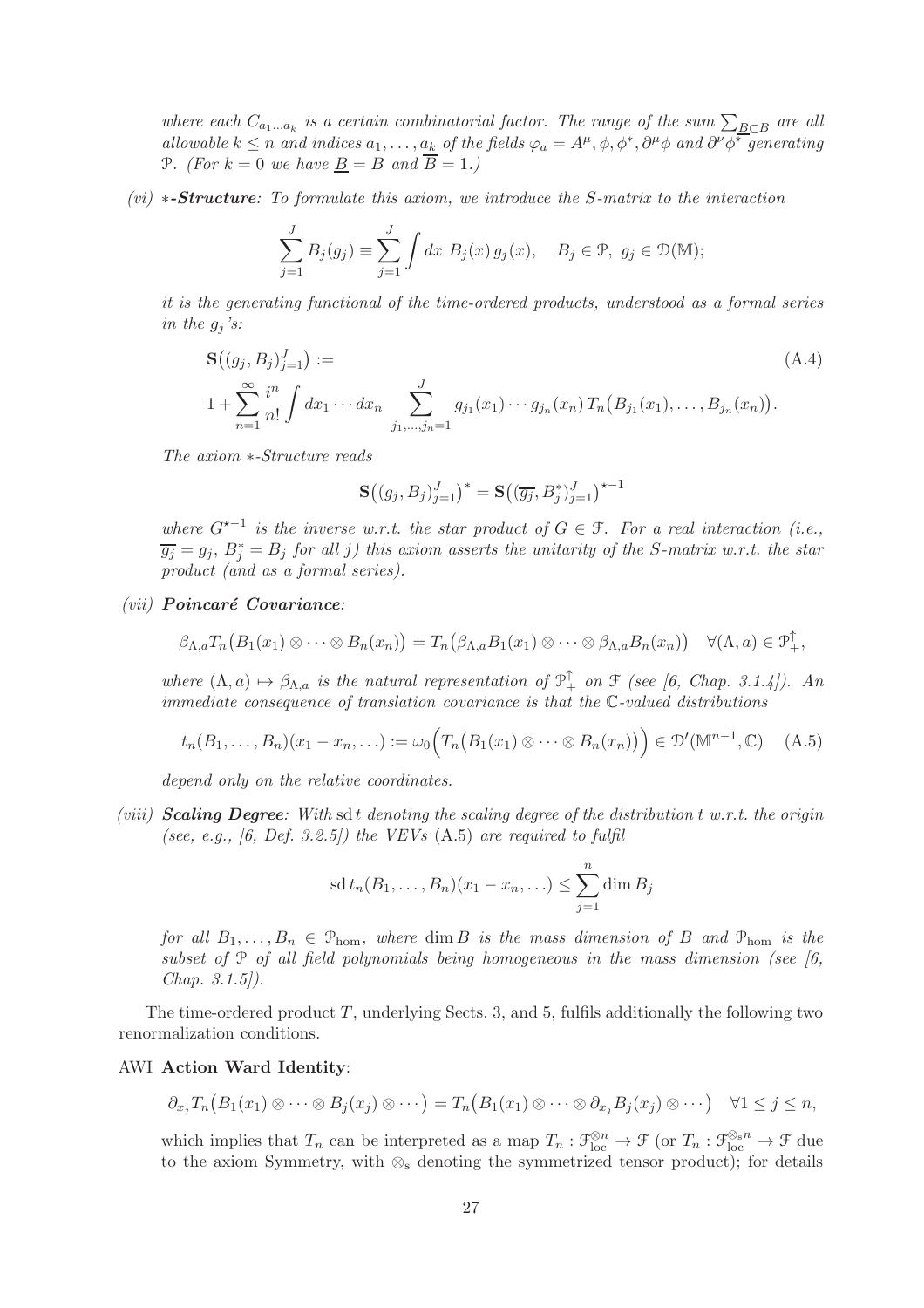see [6, Chap. 3.1.1]. For  $F_k = \sum_{j_k} \int dx g_{j_k}(x) B_{j_k}(x) \in \mathcal{F}_{loc}, g_{j_k} \in \mathcal{D}(\mathbb{M}), B_{j_k} \in \mathcal{P}$ ; the two kinds of maps  $T_n$  are related by

$$
T_n(F_1\otimes\cdots\otimes F_n)=\sum_{j_1,\ldots,j_n}\int dx_1\cdots dx_n\; g_{j_1}(x_1)\cdots g_{j_n}(x_n)\,T_n\big(B_{j_1}(x_1)\otimes\cdots\otimes B_{j_n}(x_n)\big)\;.
$$

#### FE Field Equation:

$$
T_{n+1}(\partial^a \phi(x) \otimes B_1(x_1) \otimes \cdots \otimes B_n(x_n)) = \partial^a \phi(x) T_n(B_1(x_1) \otimes \cdots \otimes B_n(x_n)) + \int dy \ \partial^a \Delta^F(x-y) \frac{\delta}{\delta \phi^*(y)} T_n(B_1(x_1) \otimes \cdots \otimes B_n(x_n))
$$

and analogously for  $\phi$  replaced by  $\phi^*$  or  $A^{\mu}$ .

In the inductive step of the Epstein-Glaser construction of the sequence  $(T_n)$ , the basic axioms determine  $T_n(B_1(x_1)\otimes\cdots\otimes B_n(x_n))$  uniquely on  $\mathcal{D}(\mathbb{M}^n\setminus\Delta_n)$  in terms of the  $T_k$  of lower orders  $1 \leq k < n$  (for all  $B_1, \ldots, B_n \in \mathcal{P}$ ), where

$$
\Delta_n := \{ (x_1, \dots, x_n) \in \mathbb{M}^n \, \big| \, x_1 = x_2 = \dots = x_n \}
$$
\n(A.6)

is the thin diagonal. The extension of  $T_n(B_1(x_1) \otimes \cdots \otimes B_n(x_n))$  to  $\mathcal{D}(\mathbb{M}^n)$  is in general nonunique, it is named 'renormalization', because it corresponds to what is 'renormalization' in conventional approaches. The only purpose of the further axioms (v)-(viii) (and possibly AWI and FE), is to restrict this extension; therefore, they are called 'renormalization conditions'. They also give some indications how to do the extension: thanks to the causal Wick expansion and translation covariance, the extension is done in terms of the numerical distributions  $t_n$  (A.5); hence the problem of renormalization is reduced to the extension of C-valued distributions to *one* point, to wit, the extension from  $\mathcal{D}'(\mathbb{M}^{n-1}\setminus\{0\},\mathbb{C})$  to  $\mathcal{D}'(\mathbb{M}^{n-1},\mathbb{C})$ . Two extensions  $t_{n,1}$  and  $t_{n,2}$ of  $t_n \in \mathcal{D}'(\mathbb{M}^{n-1}\setminus\{0\}, \mathbb{C})$  differ by a finite linear combination of derivatives of the  $\delta$ -distribution, the order of the derivatives being bounded by the renormalization condition Scaling Degree:

$$
t_{n,2}(x) - t_{n,1}(x) = \sum_{|a|=0}^{\omega} C_a \partial_x^a \delta(x), \quad \text{where} \quad \omega \equiv \omega(t_n) := \text{sd}(t_n) - 4(n-1) \tag{A.7}
$$

is called the 'singular order' of  $t_n$ . The coefficients  $C_a \in \mathbb{C}$  are restricted by the further renormalization conditions.

### A.2 Stückelberg–Petermann renormalization group  $\mathcal R$  and Main Theorem of Renormalization

In this paper, we work with that version of the Stückelberg–Petermann renormalization group (SP-RG) that describes finite renormalizations of time-ordered products satisfying the renormalization conditions (v)-(viii) given in the preceding Sect., however, they may violate the AWI and the FE. In the absence of the AWI, the arguments of the elements of the SP-RG cannot be written as local functionals, as it is done in [3,10] and [6, Chap. 3.6].

**Definition A.2.** *The* Stückelberg–Petermann renormalization group *is the set* R *of all sequences of maps*<sup>13</sup>

$$
Z \equiv (Z^{(n)})_{n=1}^{\infty} : \begin{cases} \mathcal{P}^{\otimes n} \longrightarrow \mathcal{D}'(\mathbb{M}^n, \mathcal{F}_{\text{loc}}) \\ B_1 \otimes \cdots \otimes B_n \longmapsto Z^{(n)}(B_1(x_1) \otimes \cdots \otimes B_n(x_n)) \end{cases} (A.8)
$$

<sup>&</sup>lt;sup>13</sup>Mind the difference:  $Z^{(n)}$  takes values in the  $\mathcal{F}_{loc}$ -valued distributions – in contrast to  $T_n$ .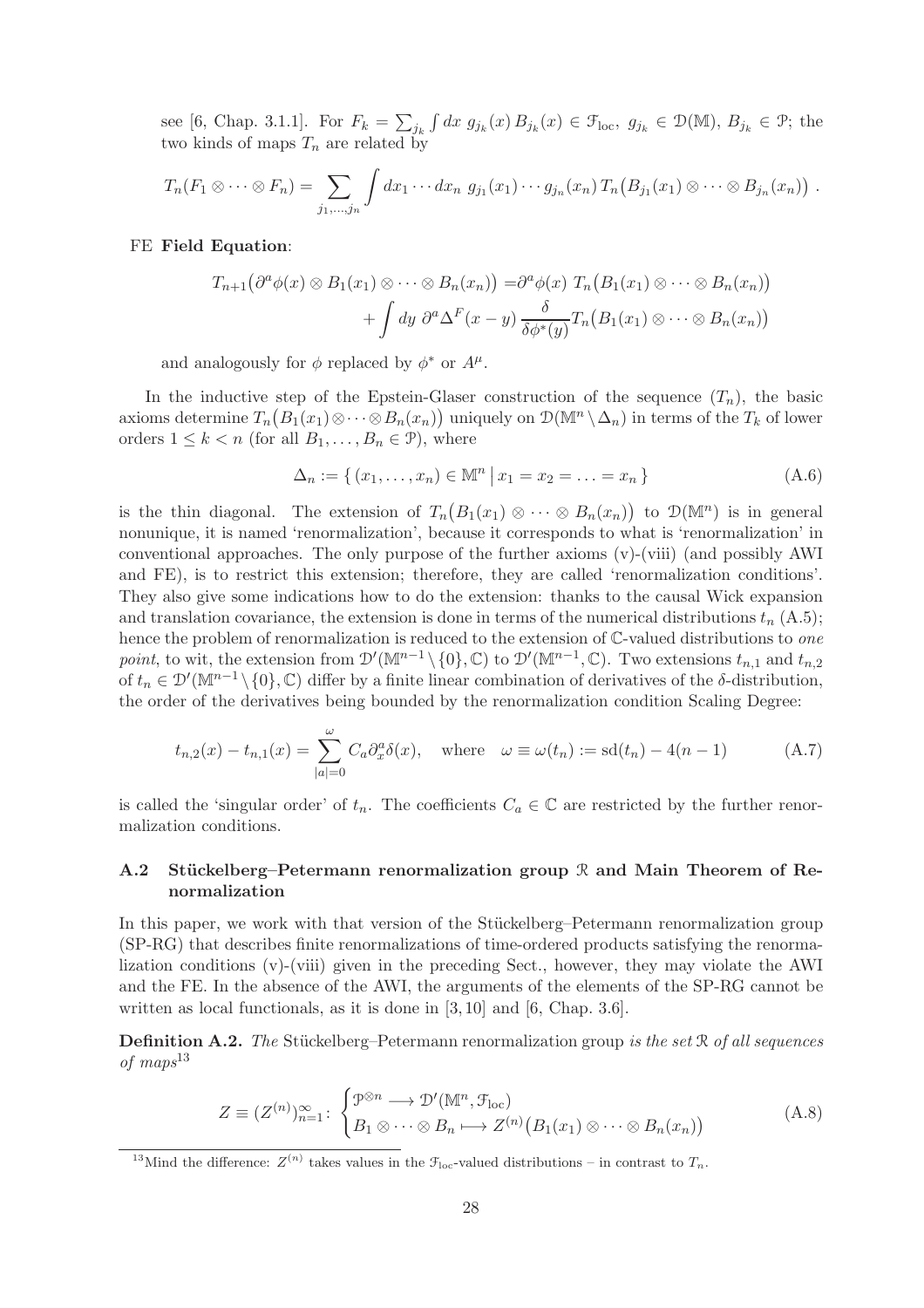*being* linear *(that is, multilinear in*  $(B_1, \ldots, B_n)$ *)* and symmetric *in the sense that* 

$$
Z^{(n)}(B_{\pi 1}(x_{\pi 1}) \otimes \cdots \otimes B_{\pi n}(x_{\pi n})) = Z^{(n)}(B_1(x_1) \otimes \cdots \otimes B_n(x_n))
$$
(A.9)

*for all permutations*  $\pi$  *of*  $(1, \ldots, n)$ *. In addition, the maps*  $Z^{(n)}$  *are required to satisfy the following properties for all*  $B, B_1, \ldots, B_n \in \mathcal{P}$  *and for all*  $n \geq 1$ *:* 

- (1) Lowest order:  $Z^{(1)}(B(x)) = B(x)$ .
- (2) Locality: the support (in the sense of distributions) of every  $Z^{(n)}(B_1(x_1) \otimes \cdots)$  lies on *the thin diagonal* (A.6)*, that is,*

$$
\mathrm{supp} Z^{(n)}(B_1(x_1)\otimes\cdots\otimes B_n(x_n))\subseteq\Delta_n.
$$

*(3)* Field Independence*:*

$$
\frac{\delta Z^{(n)}(B_1(x_1)\otimes\cdots\otimes B_n(x_n))}{\delta\phi(z)}=\sum_{j=1}^n Z^{(n)}(B_1(x_1)\otimes\cdots\otimes \frac{\delta B_j(x_j)}{\delta\phi(z)}\otimes\cdots\otimes B_n(x_n))
$$

and similarly for  $\frac{\delta}{\delta \phi^*(z)}$  and  $\frac{\delta}{\delta A^{\mu}(z)}$ . This property is equivalent to the validity of the (causal) *Wick expansion for*  $Z^{(n)}$ *.* 

*(4)* Poincar´e Covariance*:*

$$
\beta_{\Lambda,a}Z^{(n)}(B_1(x_1)\otimes\cdots\otimes B_n(x_n))=Z^{(n)}(\beta_{\Lambda,a}B_1(x_1)\otimes\cdots\otimes\beta_{\Lambda,a}B_n(x_n))\quad\forall(\Lambda,a)\in\mathfrak{P}_+^{\uparrow}.
$$

*(5)* ∗-Structure*:*

$$
Z^{(n)}(B_1(x_1)\otimes\cdots\otimes B_n(x_n))^* = Z^{(n)}(B_1^*(x_1)\otimes\cdots\otimes B_n^*(x_n)).
$$

*(6)* Scaling Degree*: introducing*

$$
z^{(n)}(B_1,\ldots,B_n)(x_1-x_n,\ldots):=\omega_0\Big(Z^{(n)}\big(B_1(x_1)\otimes\cdots\otimes B_n(x_n)\big)\Big)\in\mathcal{D}'(\mathbb{M}^{n-1},\mathbb{C})
$$

*in analogy to*  $t_n$  (A.5)*, the condition is that* 

sd 
$$
z^{(n)}(B_1,\ldots,B_n)(x_1-x_n,\ldots) \leq \sum_{j=1}^n \dim B_j
$$

*for all*  $B_1, \ldots, B_n \in \mathcal{P}_{\text{hom}}$ .

From the property (2) Locality it follows that  $\text{supp } z^{(n)}(B_1,\ldots,B_n)(x_1-x_n,\ldots) \subseteq \{ (0,\ldots,0) \}$ and taking also into account the property (6) Scaling Degree we conclude that

$$
z^{(n)}(B_1, ..., B_n)(x_1 - x_n, ...)=\sum_{|a|=0}^{\omega(B_1, ..., B_n)} C_a(B_1, ..., B_n) \partial^a \delta(x_1 - x_n, ..., x_{n-1} - x_n),
$$
  
with  $\omega(B_1, ..., B_n) := \sum_{j=1}^n \dim B_j - 4(n-1)$  (A.10)

and some coefficients  $C_a(B_1, \ldots, B_n) \in \mathbb{C}$  depending on  $B_1, \ldots, B_n$ .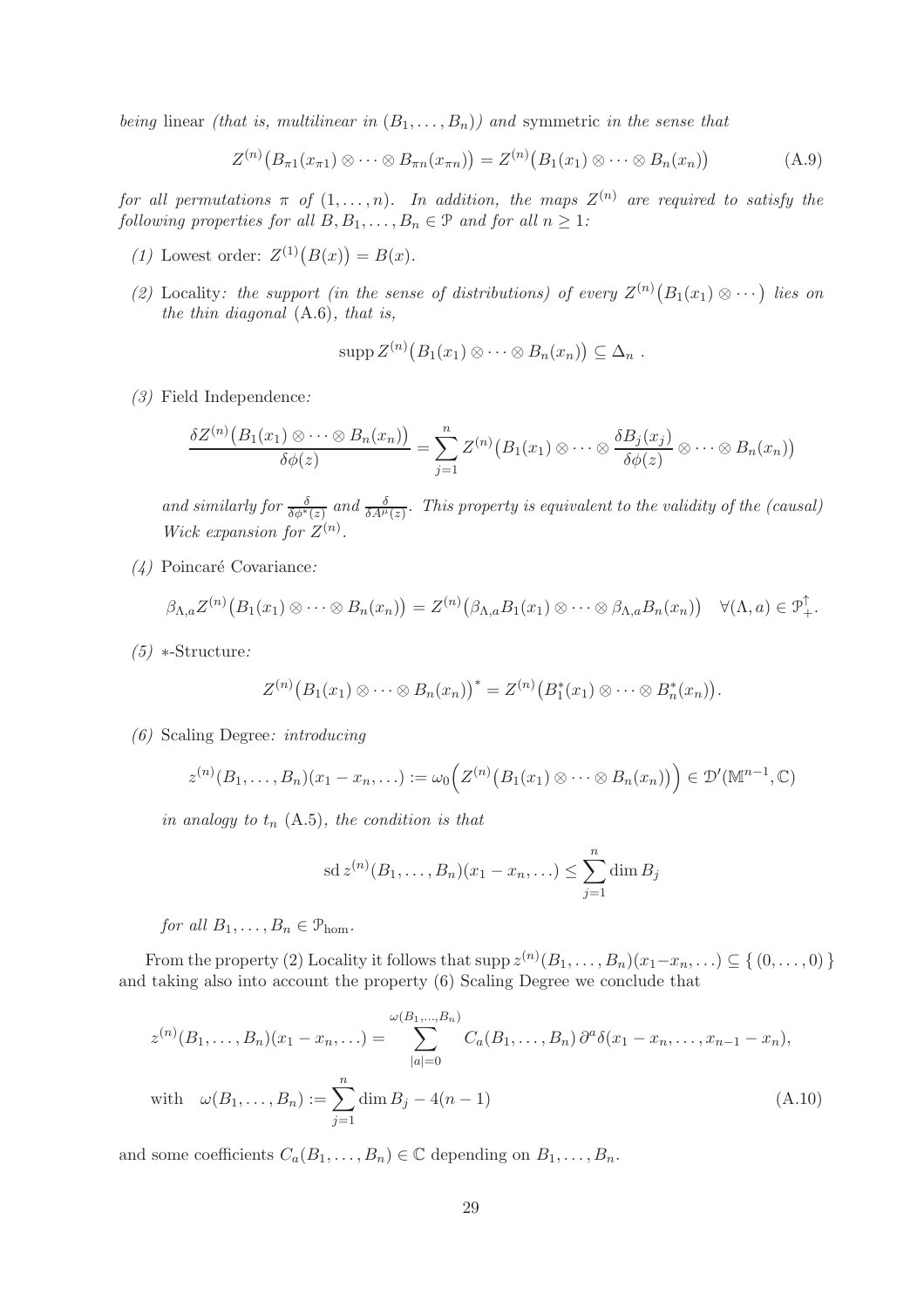Denoting the coupling constant by  $\kappa$  (e.g.,  $\kappa = e$  for scalar QED), let  $\sum_{j=1}^{J} B_j(g_j) \in$  $\mathfrak{F}_{\text{loc}}[\![\kappa,\hbar]\!]$  <sup>14</sup> (with  $B_j \in \mathfrak{P}[\![\kappa,\hbar]\!]$  and  $g_j \in \mathfrak{D}(\mathbb{M})$ ) be the interaction, a typical example is  $S = e(j^{\mu}A_{\mu})(g) + e^{2}(A^{\mu}A_{\mu}\phi^{*}\phi)(g^{2})$  (3.9). The renormalization of this interaction given by the sequence of maps  $Z \equiv (Z^{(n)}) \in \mathcal{R}$  is defined by their generating functional

$$
\mathcal{Z}\big((g_j, B_j)_{j=1}^J\big) := \sum_{j=1}^J B_j(g_j)
$$
  
+ 
$$
\sum_{n=2}^\infty \frac{1}{n!} \int dx_1 \cdots dx_n \sum_{j_1, \dots, j_n=1}^J g_{j_1}(x_1) \cdots g_{j_n}(x_n) Z^{(n)}\big(B_{j_1}(x_1), \dots, B_{j_n}(x_n)\big)
$$
  
=: 
$$
\sum_{k=1}^K P_k(f_k) \in \mathcal{F}_{\text{loc}}[\![\kappa, \hbar]\!],
$$
 (A.11)

by integrating out the δ-distributions appearing in (A.10), where  $P_k \in \mathcal{P}[\![\kappa,\hbar]\!]$  and  $f_k \in \mathcal{D}(\mathbb{M})$ are uniquely determined.

The Main Theorem of Renormalization is due to Popineau and Stora [14]; the more elaborated version given here is essentially taken from [10], see also [6, Chap. 3.6.1-2] and [3]. In the formalism at hand, it can be formulated as follows:

**Theorem A.3** (Main Theorem of Renormalization). (a) *Given two time-ordered products*  $T =$  $(T_n)$  and  $\hat{T} = (\hat{T}_n)$  *(with generating functionals* S and  $\hat{S}$ *, resp.) both fulfilling the axioms (i)–(viii), there exists a unique renormalization map*  $Z \in \mathbb{R}$  *fulfilling* 

$$
\widehat{\mathbf{S}}\big((g_j, B_j)_{j=1}^J\big) = \mathbf{S}\big((f_k, P_k)_{k=1}^K\big), \quad \forall B_j \in \mathcal{P}[\![\kappa, \hbar]\!], \ g_j \in \mathcal{D}(\mathbb{M}), \ J \in \mathbb{N}, \tag{A.12}
$$

where  $(f_k, P_k)_{k=1}^K$  is defined in terms of  $(g_j, B_j)_{j=1}^J$  and Z according to  $(A.11)$ *.* 

(b) *Conversely, given a time-ordered product* T *fulfilling the axioms (i)–(viii) and an arbitrary*  $Z \in \mathcal{R}$ , the sequence of maps  $\hat{T} \equiv (\hat{T}_n)_{n=1}^{\infty}$  defined by (A.12) *(written concisely in* (A.13)*) satisfies also the axioms (i)–(viii) for a time-ordered product.*

Interpreting, by abuse of notation, the renormalization of the interaction  $\mathfrak{X}(A.11)$  as the map  $\mathfrak{X}:(g_j, B_j)_{j=1}^J \to (f_k, P_k)_{k=1}^K$ , the crucial relation  $(A.12)$  can be written in a more catchy form as

$$
\hat{\mathbf{S}} = \mathbf{S} \circ \mathcal{Z}.\tag{A.13}
$$

If one selects from the relation (A.12) the terms of order n in the  $B_j$ 's for a  $Z \in \mathcal{R}$  satisfying  $Z^{(k)} = 0 \ \forall k \geq 3$  (as it holds for  $Z_c$  (6.7)), then one obtains precisely the equation (6.8).

In this paper, we only prove part (b) of this Theorem and only for the particular family of elements  $Z_c$  of the SP-RG, given in  $(6.3)$ – $(6.7)$ ; this is done in section A.4.

#### A.3 Verification that the concretely given  $Z_c$  lies in  $\Re$

 $Z_c^{(1)}$  is uniquely determined by the defining property (1) of the SP-RG R. In this section, we verify that  $Z_c^{(2)}$ , concretely given in (6.3)–(6.5), satisfies the defining properties for  $Z_c^{(n)}$  given above; this implies then that  $Z_c := (Z_c^{(1)}, Z_c^{(2)}, 0, 0, \ldots)$  lies indeed in  $\Re$ .

Obviously, for any  $h \in \mathcal{D}(\mathbb{M}^2)$  it holds that

$$
\int dx_1 dx_2 h(x_1, x_2) Z_c^{(2)}(B_1(x_1) \otimes B_2(x_2)) = c \int dx h(x, x) \zeta(B_1, B_2)(x) \text{ lies in } \mathcal{F}_{loc}.
$$

 $^{14}F_{\text{loc}}[\kappa, \hbar]$  and  $\mathcal{P}[\kappa, \hbar]$  are the vector spaces of formal power series in the coupling constant  $\kappa$  and in  $\hbar$ , with coefficients in  $\mathcal{F}_{loc}$  and in  $\mathcal{P}$ , respectively.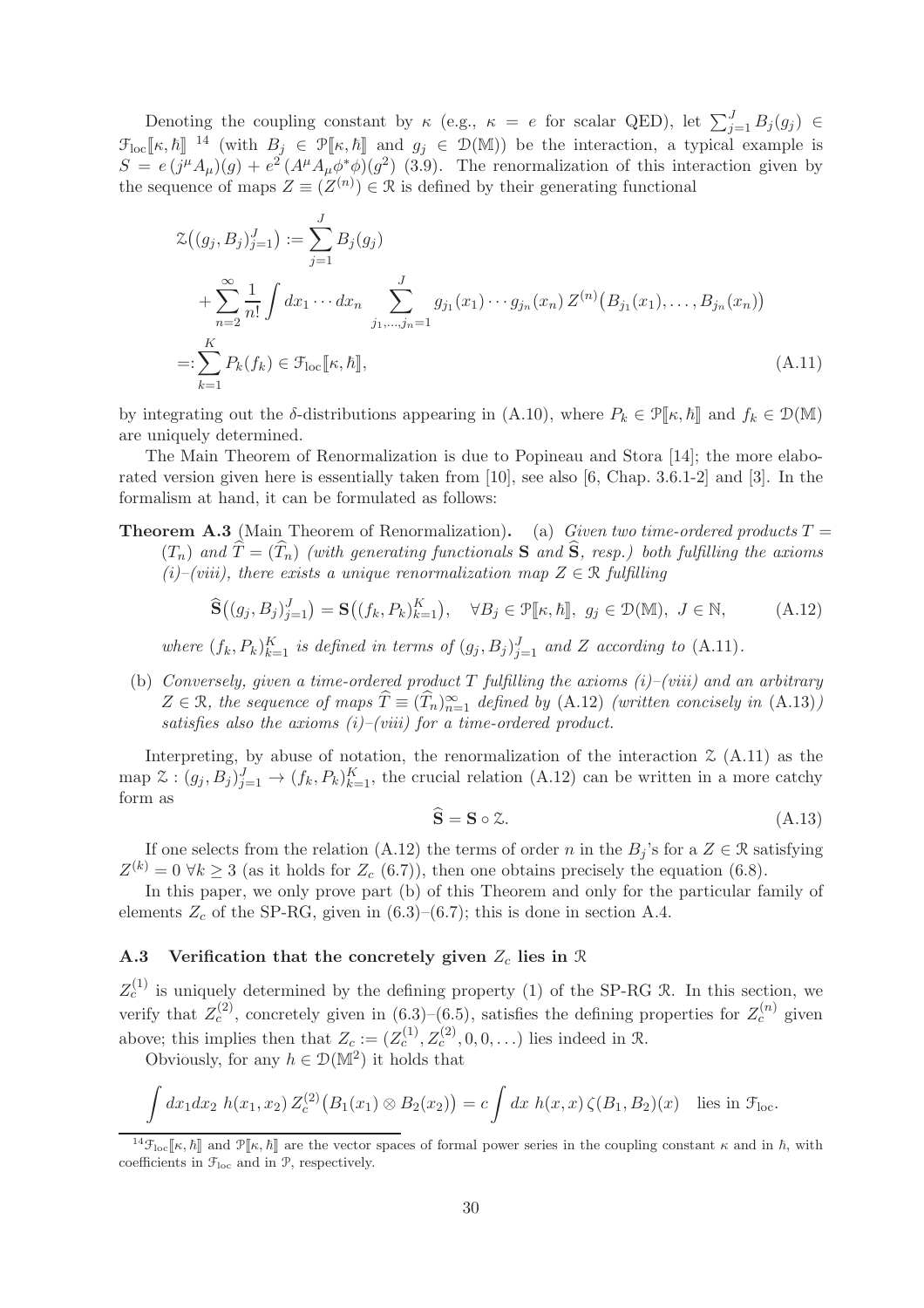Linearity, Symmetry (A.9) and Locality (defining property (2)) of  $Z_c^{(2)}$  are obvious.

To prove the property Field Independence of  $Z_c^{(2)}$  (defining property (3)), we use the assumption (6.2), which, e.g., implies  $\frac{\delta}{\delta \phi(z)}$  $\partial B_j$  $\frac{\partial B_j}{\partial(\partial^\mu\phi)}(x_1)=\frac{\partial^2 B_j}{\partial(\partial^\mu\phi)}$  $\frac{\partial^2 D_j}{\partial (\partial^\mu \phi) \partial \phi}(x_1) \, \delta(x_1-z)$ :

$$
\delta Z_c^{(2)}(B_1(x_1) \otimes B_2(x_2))
$$
\n
$$
\delta \phi(z)
$$
\n
$$
= c \delta(x_1 - x_2, x_1 - z) \left( \frac{\partial^2 B_1}{\partial(\partial^{\mu} \phi^*) \partial \phi} \frac{\partial B_2}{\partial(\partial_{\mu} \phi)} + \frac{\partial^2 B_1}{\partial(\partial^{\mu} \phi) \partial \phi} \frac{\partial B_2}{\partial(\partial_{\mu} \phi^*)} + (B_1 \leftrightarrow B_2) \right)(x_1)
$$
\n
$$
= \delta(x_1 - z) Z_c^{(2)} \left( \frac{\partial B_1}{\partial \phi}(x_1) \otimes B_2(x_2) \right) + \delta(x_2 - z) Z_c^{(2)} \left( B_1(x_1) \otimes \frac{\partial B_2}{\partial \phi}(x_2) \right)
$$
\n
$$
= Z_c^{(2)} \left( \frac{\delta B_1(x_1)}{\delta \phi(z)} \otimes B_2(x_2) \right) + Z_c^{(2)} \left( B_1(x_1) \otimes \frac{\delta B_2(x_2)}{\delta \phi(z)} \right)
$$

and similarly for  $\frac{\delta}{\delta \phi^*(z)}$  and  $\frac{\delta}{\delta A^{\mu}(z)}$ . In the last step we have used again (6.2) to conclude that, e.g., the term  $\frac{\partial B_1}{\partial (\partial^{\nu} \phi)}(x_1) \partial^{\nu} \delta(x_1 - z)$  of  $\frac{\delta B_1(x_1)}{\delta \phi(z)}$  does not contribute to  $Z_c^{(2)}\left(\frac{\delta B_1(x_1)}{\delta \phi(z)} \otimes B_2(x_2)\right)$ .

Poincaré Covariance (defining property (4)): Translation covariance of  $Z_c^{(2)}$  is obvious and Lorentz covariance follows from the fact that  $\zeta(B_1, B_2)(x_1)$  is a Lorentz tensor of the same type as  $B_1(x_1) B_2(x_2)$ .

The property \*-Structure of  $Z_c^{(2)}$  (defining property (5)) follows from  $\zeta(B_1, B_2)^* = \zeta(B_1^*, B_2^*),$ which relies on  $\left(\frac{\partial B}{\partial (\partial \mu)}\right)$  $\partial (\partial^\mu \phi)$  $\bigg)^{*} = \frac{\partial B^{*}}{\partial (\partial^{\mu} A)}$  $\frac{\partial B^{\circ}}{\partial(\partial^{\mu}\phi^{*})}$ .

To verify the property Scaling Degree (defining property (6)) note first that  $z_c^{(2)}(B_1, B_2)$  is non-vanishing only for  $(B_1, B_2) = (\partial^{\mu} \phi, \partial^{\nu} \phi^*)$  or  $(B_1, B_2) = (\partial^{\nu} \phi^*, \partial^{\mu} \phi)$ . In both cases it holds that  $\zeta(B_1, B_2) = g^{\mu\nu}$ , so we obtain

$$
\operatorname{sd} z_c^{(2)}(B_1, B_2)(y) = \operatorname{sd}(g^{\mu\nu} \delta(y)) = 4 = \dim \partial^{\mu} \phi + \dim \partial^{\nu} \phi^*.
$$

## A.4 Proof that  $\widehat{T}_c$  constructed from T and  $Z_c$  by (6.8) is a time-ordered product

In this section we prove that  $\widehat{T}_c$ , defined in (6.8) in terms of T and the concretly given  $Z_c$ , satisfies the basic axioms (i)-(iv) and the renormalization conditions (v)-(viii) given in Appendix A.1. This statement is part (b) of the Main Theorem for the particular  $Z_c$  given in (6.3)–(6.7). Since, in contrast to  $[6, Chapt. 3.6.1-2]$  and  $[3, 10]$ , we are forced to work in a formalism not fulfilling the AWI, we cannot refer to the general proof of the Main Theorem given in these references.

**Basic axioms.** The Initial Condition (ii),  $\hat{T}_{c,1}(B(x)) = B(x)$ , is obvious. Linearity (i) in  $B_1 \otimes \cdots \otimes B_n$  and Symmetry (iii) follow from the corresponding properties of T and  $Z_c$ , as we see by looking at (6.8).

To verify Causality (iv) let  $\{x_1, \ldots, x_k\} \cap (\{x_{k+1}, \ldots, x_n\} + \overline{V}_-) = \emptyset$ . By Locality of  $Z_c^{(2)}$ (defining property (2)) it holds that

$$
Z_c^{(2)}(B_j(x_j)\otimes B_l(x_l))=0 \quad \text{if } 1\leq j\leq k \text{ and } k+1\leq l\leq n.
$$

Using this and in a second step Causality (iv) of T we indeed obtain causal factorization of  $\widehat{T}_{c,n}$ ,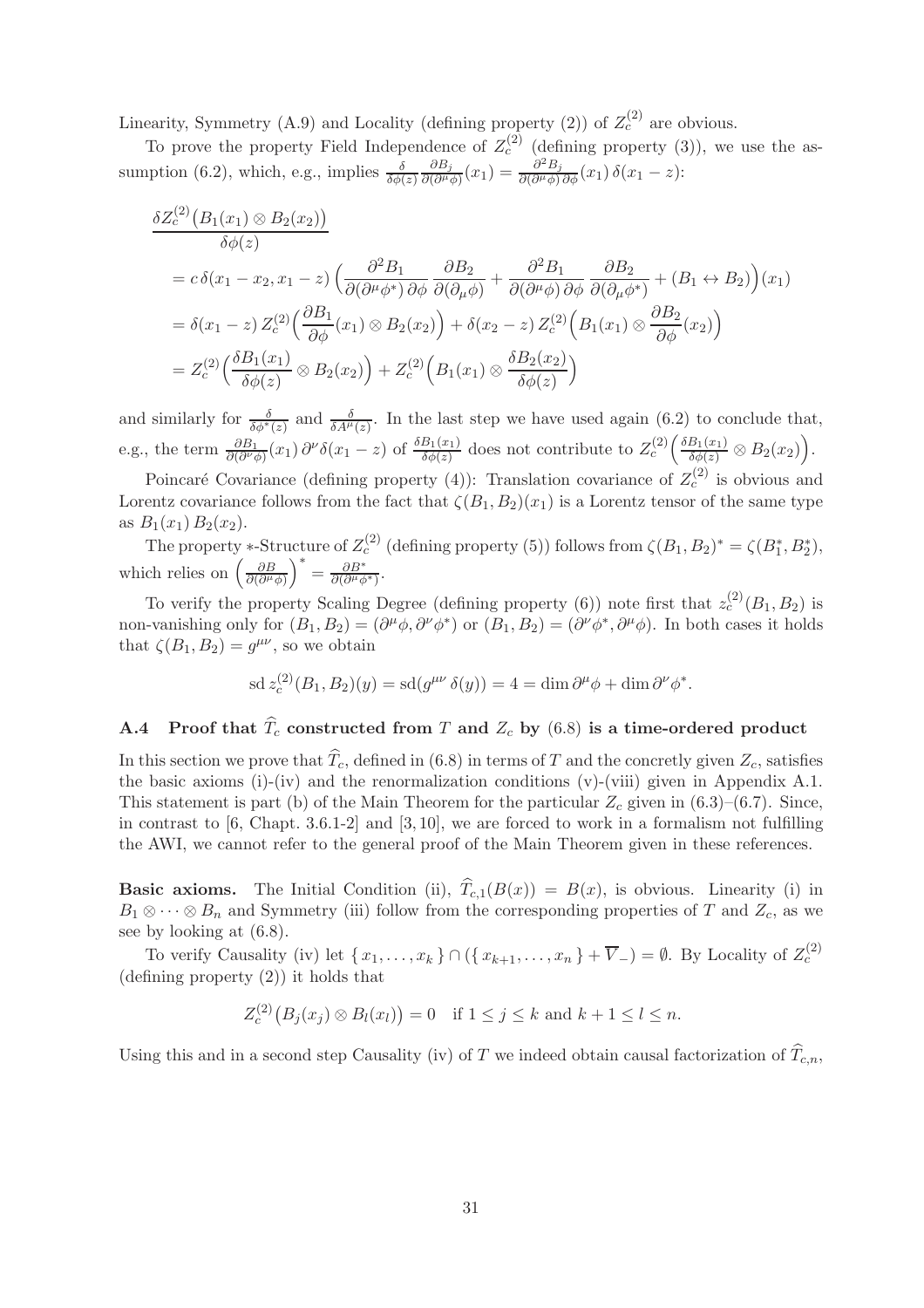in detail:

$$
i^{n} \hat{T}_{c,n}(\otimes_{j=1}^{n} B_{j}(x_{j})) = \sum_{\substack{P \in Part_{2}(\{1,\ldots,k\}) \\ k/2 \leq |P| \leq k}} \sum_{\substack{Q \in Part_{2}(\{k+1,\ldots,n\}) \\ (n-k)/2 \leq |Q| \leq n-k}} i^{|P|+|Q|
$$
  

$$
\cdot T_{|P|+|Q|}(\bigotimes_{I \in P} Z_{c}^{(|I|)}(\otimes_{j \in I} B_{j}(x_{j})) \otimes \bigotimes_{R \in Q} Z_{c}^{(|R|)}(\otimes_{r \in R} B_{r}(x_{r}))\big)
$$
  

$$
= \sum_{\substack{P \in Part_{2}(\{1,\ldots,k\}) \\ k/2 \leq |P| \leq k}} i^{|P|} T_{|P|}(\bigotimes_{I \in P} Z_{c}^{(|I|)}(\otimes_{j \in I} B_{j}(x_{j}))\big)
$$
  

$$
\times \sum_{\substack{Q \in Part_{2}(\{k+1,\ldots,n\}) \\ (n-k)/2 \leq |Q| \leq n-k}} i^{|Q|} T_{|Q|}(\bigotimes_{R \in Q} Z_{c}^{(|R|)}(\otimes_{r \in R} B_{r}(x_{r}))\big)
$$
  

$$
= i^{n} \hat{T}_{c,k}(\otimes_{j=1}^{k} B_{j}(x_{j})) \times \hat{T}_{c,n-k}(\otimes_{r=k+1}^{n} B_{r}(x_{r})).
$$

**Renormalization conditions.** The validity of axioms Field Independence  $(v)$  and Poincaré Covariance (vii) for  $\widehat{T}_c$  follows straightforwardly from the corresponding properties of T and  $Z_c$ .

To verify the axiom (vi) \*-Structure for  $\widehat{T}_c$ , we first conclude from the property \*-Structure of  $Z_c$  (defining property (5)) and (A.11) that, if  $\mathcal{Z}_c((g_j, B_j)_j) = (f_k, P_k)_k$  (by abuse of notation), then  $\mathcal{Z}_c((\overline{g_j}, B_j^*)_j) = (\overline{f_k}, P_k^*)_k$ . With this and by using (A.13) (or (A.12), resp.) and the axiom  $*$ -Structure for  $\overline{T}$ , we obtain

$$
\widehat{\mathbf{S}}_c\big((\overline{g_j},B_j^*)_j\big)^{\star-1}=\mathbf{S}\big(\mathcal{Z}_c\big((\overline{g_j},B_j^*)_j\big)\big)^{\star-1}=\mathbf{S}\big((\overline{f_k},P_k^*)_k\big)^{\star-1}=\mathbf{S}\big((f_k,P_k)_k\big)=\widehat{\mathbf{S}}_c\big((g_j,B_j)_j\big).
$$

To prove that  $\widehat{T}_c$  satisfies the axiom (viii) Scaling Degree, first note that, up to permutations of  $(B_1(x_1),...,B_n(x_n))$  and the prefactor  $i^{|P|}$ , every summand of

$$
\hat{t}_{c,n}(B_1,\ldots,B_n)(x_1-x_n,\ldots)=\sum_{\substack{P\in \text{Part}_2(\{1,\ldots,n\})\\ n/2\leq |P|\leq n}}i^{|P|}\,\omega_0\left(T_{|P|}\left(\bigotimes_{I\in P}Z_c^{(|I|)}\big(\otimes_{j\in I}B_j(x_j)\big)\right)\right)
$$

is equal to

$$
\omega_0\Big(T_{n-r}\Big(\bigotimes_{j=1}^r Z_c^{(2)}\big(B_j(x_j)\otimes B_{r+j}(x_{r+j})\big)\otimes \bigotimes_{s=2r+1}^n B_s(x_s)\Big)\Big)
$$
  
=  $c^r t_{n-r}\big(\zeta(B_1,B_{r+1}),\ldots,\zeta(B_r,B_{2r}),B_{2r+1},\ldots,B_n\big)(x_1-x_n,\ldots,x_r-x_n,x_{2r+1}-x_n,\ldots)$   

$$
\cdot \prod_{j=1}^r \delta(x_j-x_{r+j})
$$
 (A.14)

for some  $0 \le r \le n/2$ . Next note that for  $B_1, B_2 \in \mathcal{P}_{\text{hom}}$  it holds that  $\zeta(B_1, B_2) \in \mathcal{P}_{\text{hom}}$  and that

$$
\dim \zeta(B_1, B_2) \le \dim B_1 + \dim B_2 - 4.
$$

Using additionally the axiom (viii) Scaling Degree for T and the formulas sd  $\delta(x_j - x_{r+j}) = 4$ and  $sd(f_1 \otimes f_2) = sd(f_1) + sd(f_2)$ , we see that the scaling degree of the expression on the r.h.s. of (A.14) is bounded by

$$
sd(...) \leq \sum_{j=1}^{r} \dim \zeta(B_j, B_{j+r}) + \sum_{s=2r+1}^{n} \dim B_s + 4r \leq \sum_{j=1}^{n} \dim B_j.
$$